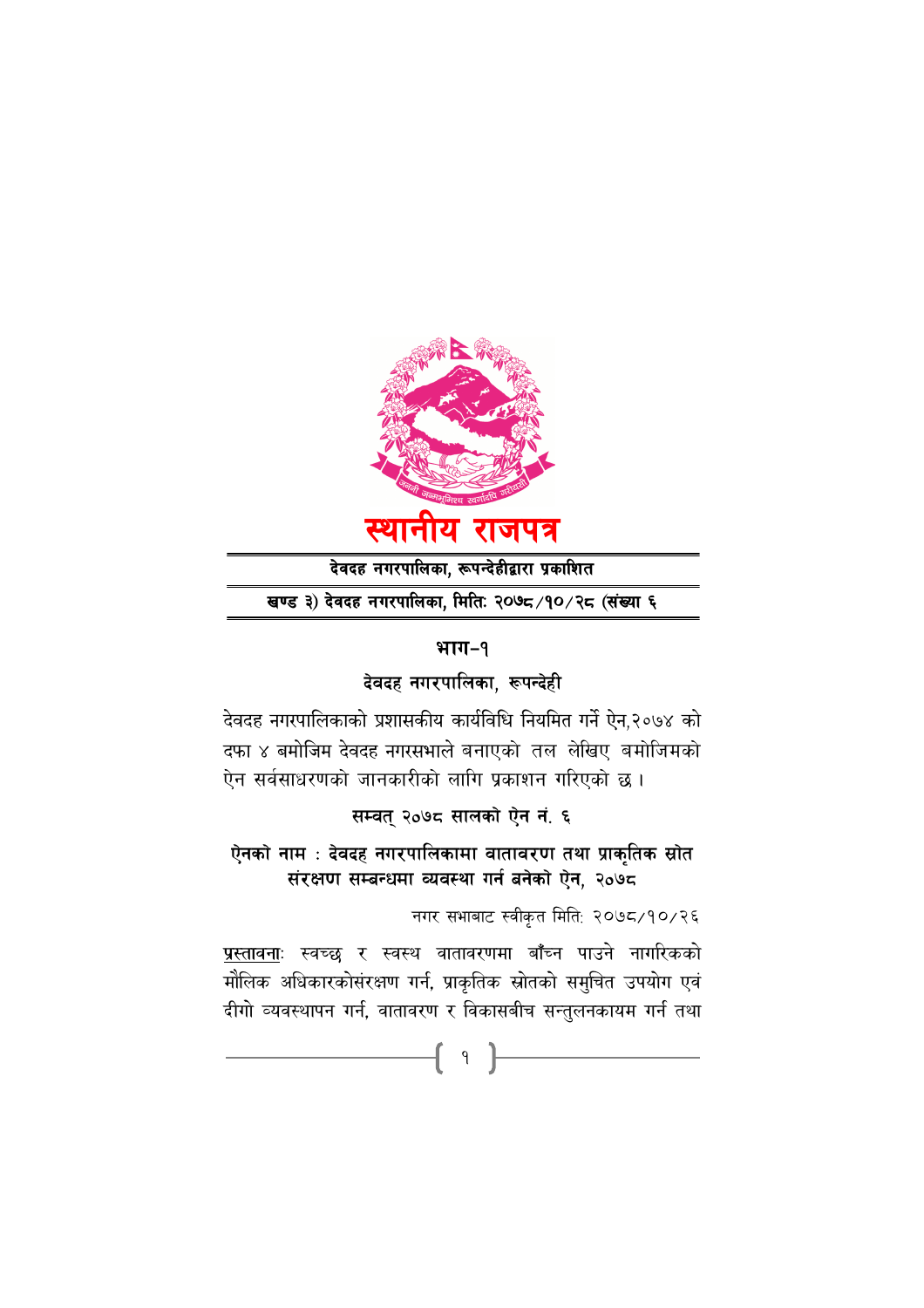प्राकृतिक स्रोत, वातावरण र जैविक विविधताको संरक्षण गर्न वाञ्छनीय भएकाले,नेपालको संविधानको धारा २२१ बमोजिम अनुसूची ८ र अनुसूची ९ मा उल्लेखित वातावरण, प्राकृतिकस्रोत र जैविक विविधता सम्बन्धी स्थानीय तहको अधिकार कार्यान्वयनका लागि काननी व्यवस्था गर्न, नगरसभाले यो ऐन बनाएको छ।

# परिच्छेद-१

# प्रारम्भिक

संक्षिप्त नाम र प्रारम्भः (१) यस ऐनको नाम देवदह ۹. नगरपालिकाको "वातावरण तथा प्राकृतिक स्रोत संरक्षण ऐन, २०७८" रहेको छ।

> (२) यो ऐन देवदह नगरपालिकाको स्थानीय राजपत्रमा सूचना प्रकाशित गरेको मिति देखि प्रारम्भ हुनेछ।

- परिभाषा : विषय वा प्रसङ्गले अर्को अर्थ नलागेमा यस ऐनमा. २.
	- "अनुकुलन" भन्नाले जलवायु परिवर्तनको असर  $(\overline{a})$ र सम्भाव्य जोखिमकोआँकलन गरी परिवर्तित जलवायू सुहाउँदो अनुकुल हुने गरी रुपान्तरण गर्ने तथा थप हानी नोक्सानी रोकथाम वा न्यूनिकरणगर्ने कार्य सम्झनुपर्छ।
	- "उत्सर्जन" भन्नाले कुने निश्चित क्षेत्रबाट (ख) निश्चित समय अवधिमा वातावरणमा हरितगृह ग्याँस वा अन्य कुनै ग्याँस वा धुवाँ निष्कासन गर्ने कार्य सम्झन पर्छ।
	- $(\pi)$ "कार्यपालिका" भन्नाले देवदह नगरपालिकाको कार्यपालिकालाई सम्झनु पर्छ।

२  $\vert$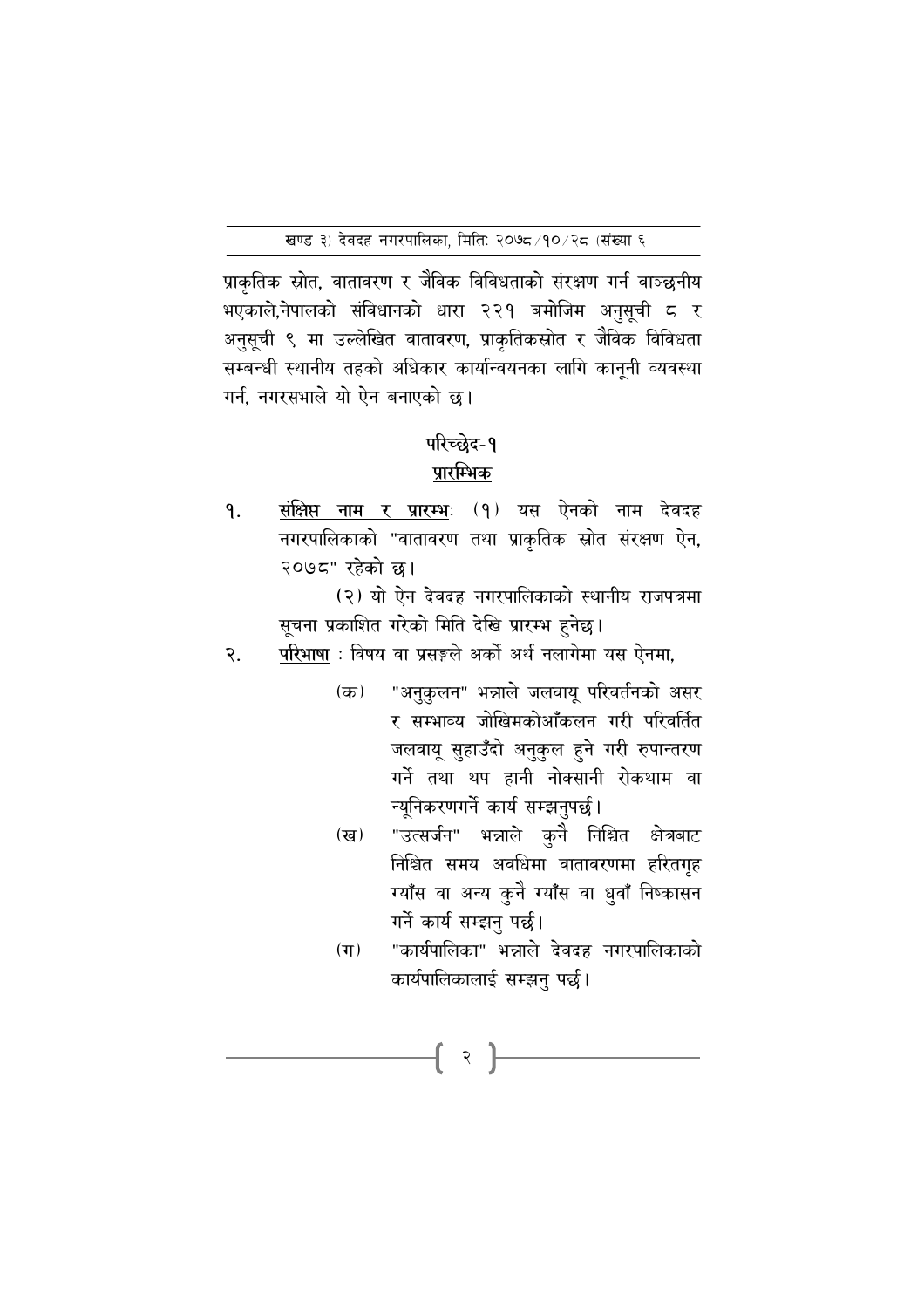- $(\nabla)$ ''खुल्ला क्षेत्र' भन्नाले मानिसहरु जमघट हुन सक्ने. विभिन्न कार्यक्रम र पर्व मनाउन सक्ने. सार्वजनिक हित तथा विपद् व्यवस्थापनमा समेत सहयोग पुग्ने गरी सुरक्षित गरिएको खुल्ला स्थल सम्झनुपर्छ।
- "जलवायु परिवर्तन" भन्नाले लामो समयको  $(\overline{s})$ अन्तरालमा प्राकृतिक रुपमा हुने जलवायुको उतारचढावका अलावा प्रत्यक्ष वा अप्रत्यक्ष रुपमा मानवीय क्रियाकलापले वायुमण्डलको बनोटमा हुने फेरवदलका कारण पृथ्वीको जलवायुमा क्रमशः देखा पर्ने परिवर्तन सम्झनुपर्छ।
- "जोखिमपूर्ण फोहर" भन्नाले  $(\overline{\mathbf{q}})$ प्राकृतिक वातावरणमा ह्रास ल्याउने र मानव तथा अन्य प्राणीको स्वास्थ्यमा हानि नोक्सानी पुऱ्याउने विभिन्न रुपमा निष्काशित वस्तु, पदार्थ तथा रेडियो विकिरणलाई सम्झनु पर्छ।
- ''जैविक विविधता" भन्नाले पारिस्थितिकीय  $(\overline{\mathbf{g}})$ प्रणाली (इको सिस्टम) को विविधता. प्रजातीय विविधता (स्पेसिज डाइभरसिटी) तथा वंशाणुगत विविधता (जेनेटिक डाइभरसिटी) सम्झनुपर्छ।
- "निष्काशन" भन्नाले ध्वनि, ताप वा फोहरमैला  $(\overline{v})$ फाल्ने, थुपार्ने, वा निष्काशन गर्ने कार्य सम्झनु पर्छ।

३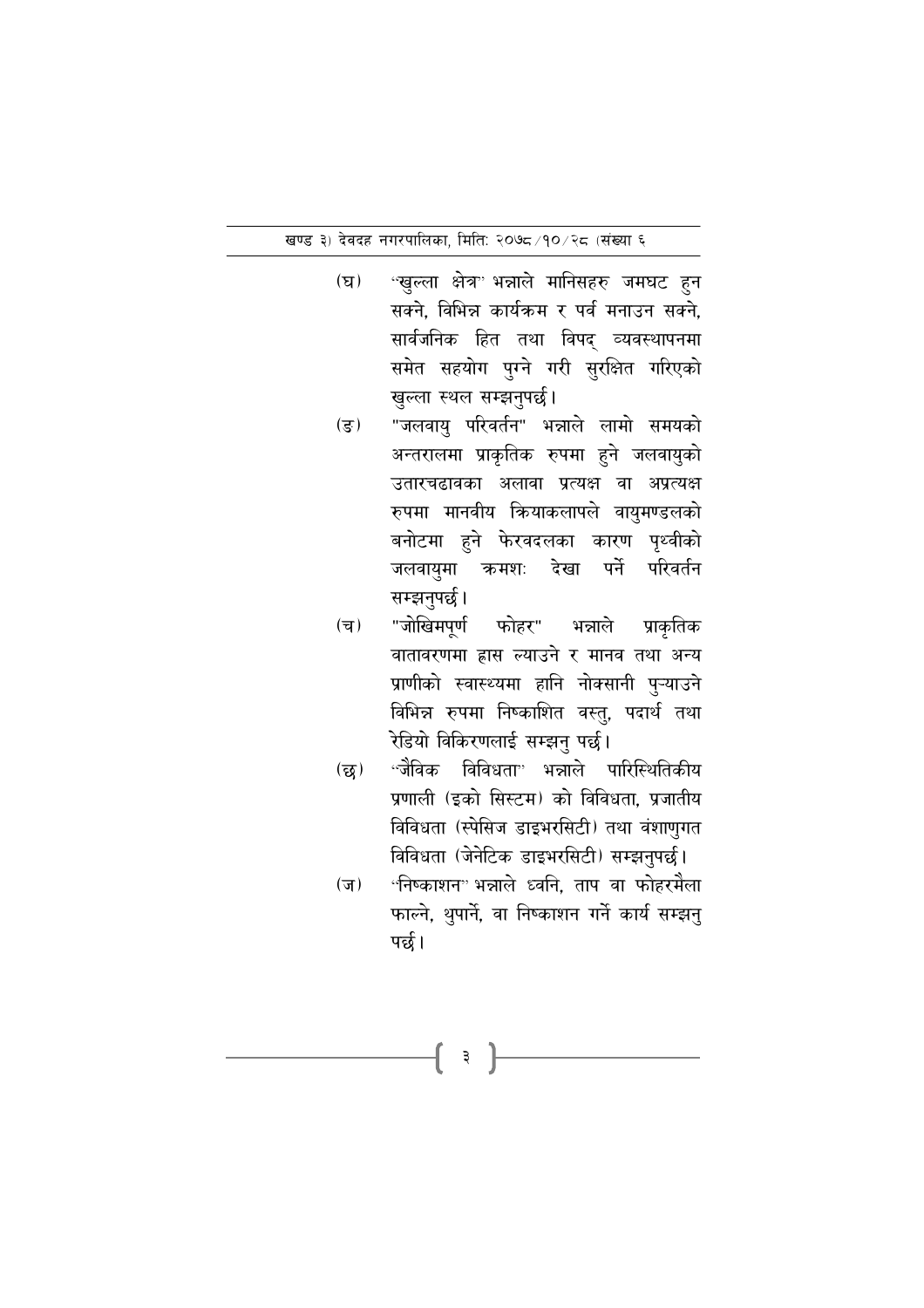- $(3)$ "परिषद" भन्नाले दफा ४८ बमोजिमको स्थानीय वातावरण तथा प्राकृतिक स्रोत संरक्षण परिषद सम्झनु पर्छ।
- ''प्रदूषण' भन्नाले फोहरमैला, रसायन, ध्वनि वा  $(\overline{3})$ विद्युतीय, विद्युतीय-चुम्वकीय तरंगका कारण वातावरणमा प्रत्यक्ष वा अप्रत्यक्ष रुपले परिवर्तन गरी वातावरणमा उल्लेखनीय हास ल्याउने, क्षति पुऱ्याउने वा वातावरणको लाभदायी वा उपयोगी प्रयोजनमा हानि नोक्सानी पुऱ्याउने कियाकलाप सम्झनु पर्छ।
- ''प्रस्ताव'' भन्नाले विद्यमान  $(5)$ वातावरणीय अवस्थामा परिवर्तन ल्याउन सक्ने किसिमको स्थानीय सरकार वा स्थानीय कानून बमोजिम संञ्चालन गरिने वा अनुमति प्राप्त विकास कार्य, भौतिक कियाकलाप वा भू-उपयोगको परिवर्तन गर्ने कुनै योजना, आयोजना वा कार्यक्रम सञ्चालन गर्ने सम्बन्धमा तयार गरिएको प्रस्ताव सम्झनु पर्छ।
- ''प्रस्तावक'' भन्नाले प्रस्तावको स्वीकृतिको लागि  $(2)$ निवेदन दिने र त्यस्तो प्रस्ताव कार्यान्वयन गर्न स्वीकृति प्राप्त व्यक्ति, सरकारी, अर्ध सरकारी वा गैर सरकारी निकाय वा संस्था सम्झनु पर्छ।
- ''फोहरमैला'<sup>,</sup> भन्नाले घरेलु फोहरमैला,  $($ ड) ओद्योगिक फोहरमैला. रासायनिक फोहरमैला. स्वास्थ्य संस्थाजन्य फोहरमैला वा हानिकारक

 $\{ \ \ \times \ \}$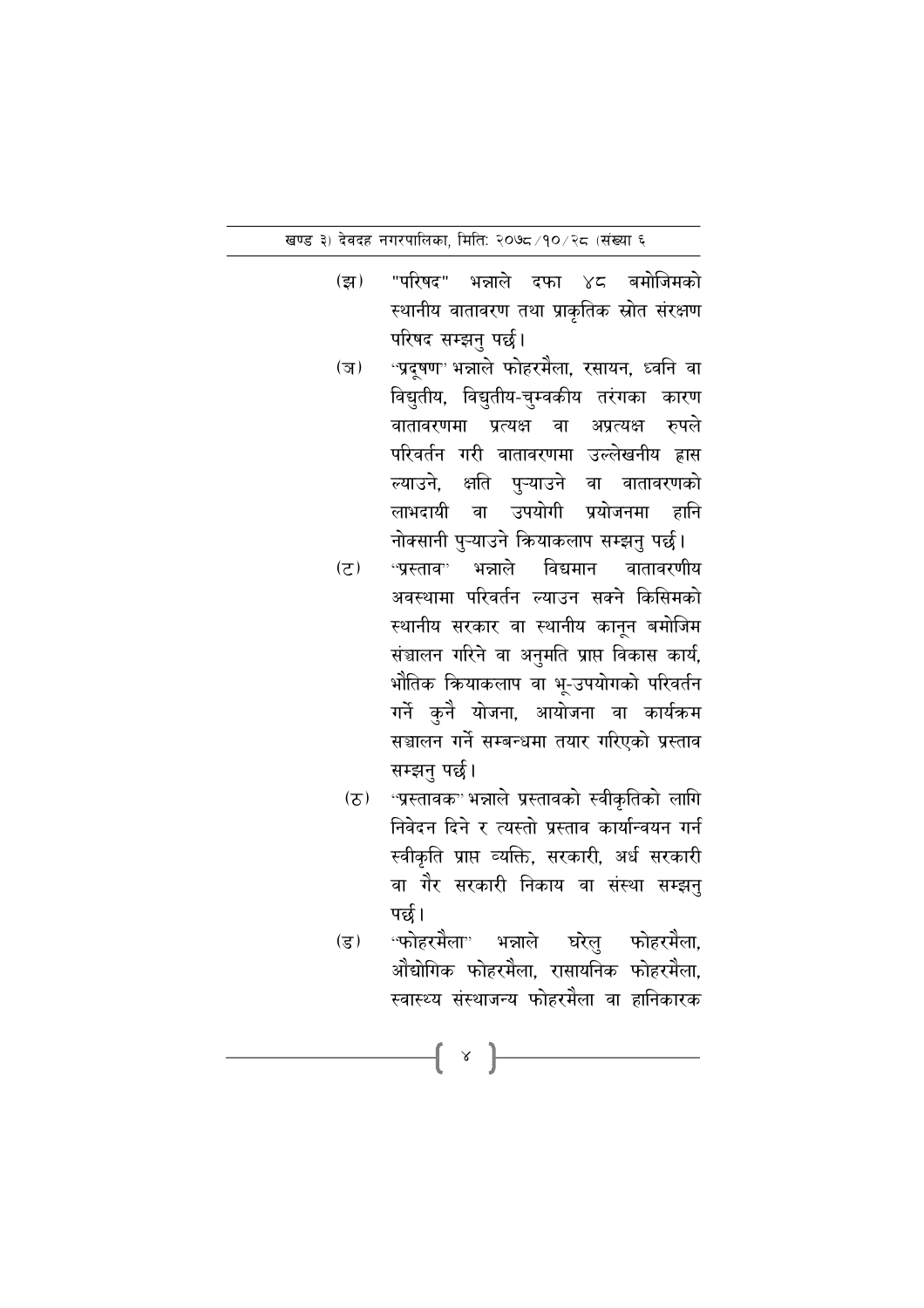फोहरमैला सम्झनु पर्छ र सो शब्दले तत्काल प्रयोग हुन नसक्ने अबस्थामा रहेको, फालिएको वा सडेगलेको वातावरणमा ह्रास आउने गरी निष्काशन गरिएको तरल, ठोस, ग्यास, लेदो, धूवाँ, धूलो, विद्युतीय तथा सूचना प्रविधिका लागि प्रयोग भएका लगायतका पदार्थ वा त्यस्तै प्रकारका अन्य वस्तुहरु वा अनाधिकृत रुपमा सार्वजनिक स्थलमा टाँसिएको पोष्टर, पम्प्लेट तथा कार्यपालिकाले समय समयमा प्रकाशन गरी फोहरमैला भनि सुचना तोकिदिएका अन्य वस्तु समेतलाई सम्झनु पर्छ।

- "वन" भन्नाले पूर्ण वा आंशिक रुपमा रुख वा  $(5)$ बुट्यानले ढाकिएको क्षेत्र सम्झनु पर्छ।
- $(\overline{\mathbf{u}})$ "वन पैदावार" भन्नाले वनमा रहेका वा पाइएका वा वनबाट ल्याइएका देहायका पैदावार सम्झनु पर्छः-
	- (१) काठ, दाउरा, गोल, खैरकच, खोटो, काठको तेल. बोका. घाँस. लाहा. पिपला-पिपली
	- (२) रुख, विरुवा, पात, डाँठ, फल, बीज, भुवा, जरा, गानो, बोका, फूल, गमरजीन, लोहवान, जङ्गली जडीबुटी एवं गेरकाष्ठ वन पेदावार, जङ्गली मह, वनस्पति तथा तिनको विभिन्न भाग वा सूक्ष्म अङ्ग,

{ x }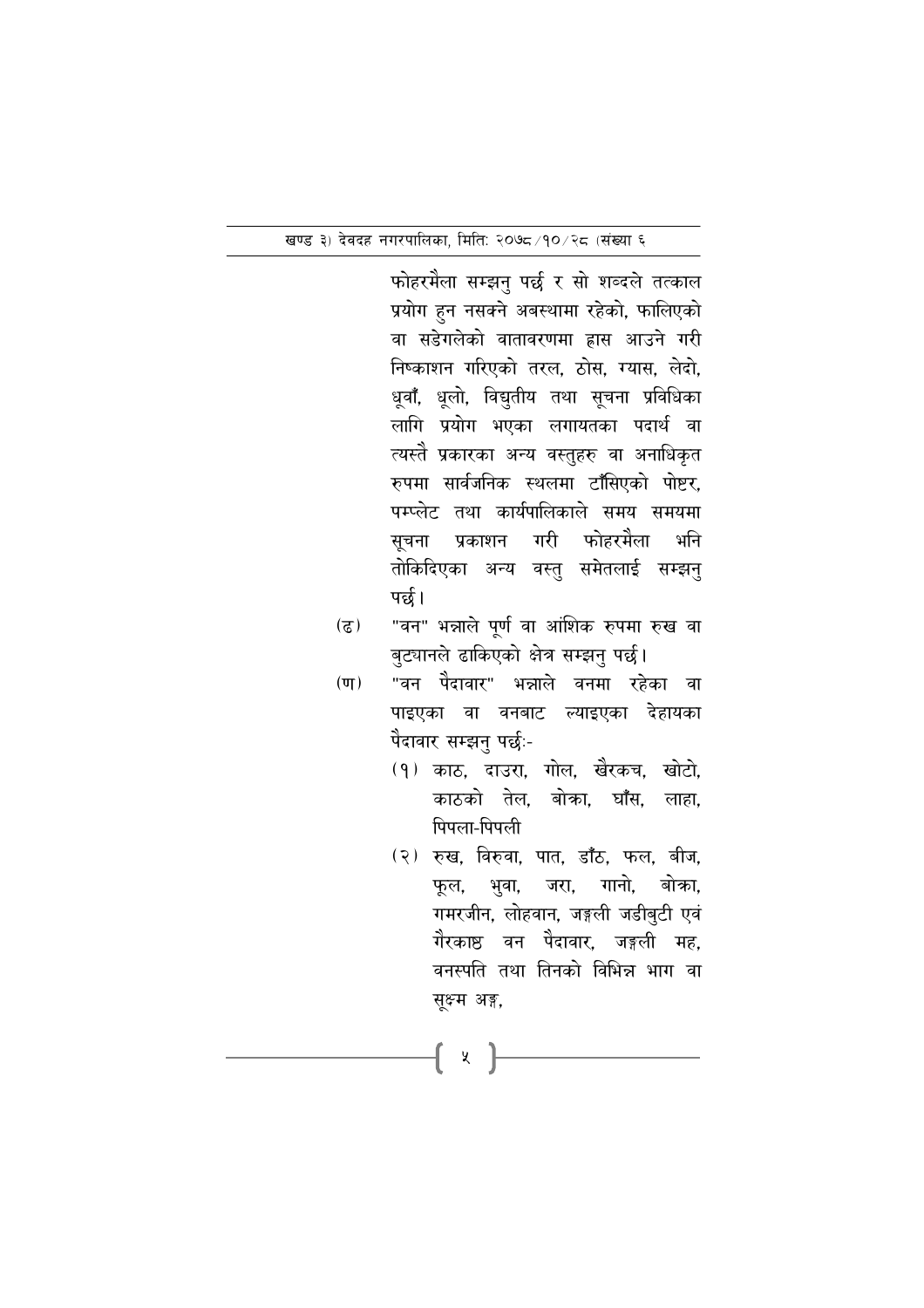- (३) चट्टान, माटो, चुन ढुङ्गा, ढुङ्गा, गिट्टी, बालुवा वा अन्य खनिजजन्य पदार्थ वा
- (४) वन्यजन्तु, पशुपंक्षी वा वन्यजन्तुको ओखेटोपहार।
- ''वातावरण' भन्नाले प्राकृतिक, सांस्कृतिक र  $(T)$ सामाजिक प्रणालीहरु,आर्थिक तथा मानवीय कियाकलापहरु र यिनको अवयवहरु तथा ती अवयवहरुको बिचको अन्तरकिया तथा अन्तर सम्बन्ध सम्झनु पर्छ।
- "वातावरणीय अध्ययन" भन्नाले कुनै प्रस्तावको  $(\mathfrak{P})$ कार्यान्वयन गर्दा त्यसवाट वातावरणमा पर्ने प्रतिकूल प्रभाव निराकरण वा न्यूनिकरण गर्नको लागि अवलम्वन गरिने उपायका सम्बन्धमा गरिने संक्षिप्त वातावरणीय अध्ययन वा प्रारम्भिक वातावरणीय परीक्षण सम्झनु पर्छ।
- $(5)$ "सम्पदा" भन्नाले गाँउपालिका/नगरपालिका क्षेत्र भित्र रहेका प्राकृतिक, सांस्कृतिक, ऐतिहासिक, वैज्ञानिक. पुरातात्विक. आध्यात्मिक. सौन्दर्यपरक वा सामाजिक दृष्टिबाट महत्वपूर्ण मानिने कुनै पनि वस्तु, भौतिक संरचना स्थान, वनस्पति तथा जीव जन्तु सम्झनु पर्छ।
- ''सिमसार'' भन्नाले भूमिगत जलस्रोत वा वर्षातका  $(\mathfrak{g})$ कारण पानीको परिणाम रहने वा प्राकृतिक वा मानव निर्मित. स्थायी वा अस्थायी जमेका वा वगेका, स्वच्छ वा नुनिलो पानी भएको धापिलो जमिन (Swamp)दलदले जमिन(Marsh)नदीबाट

 $\xi$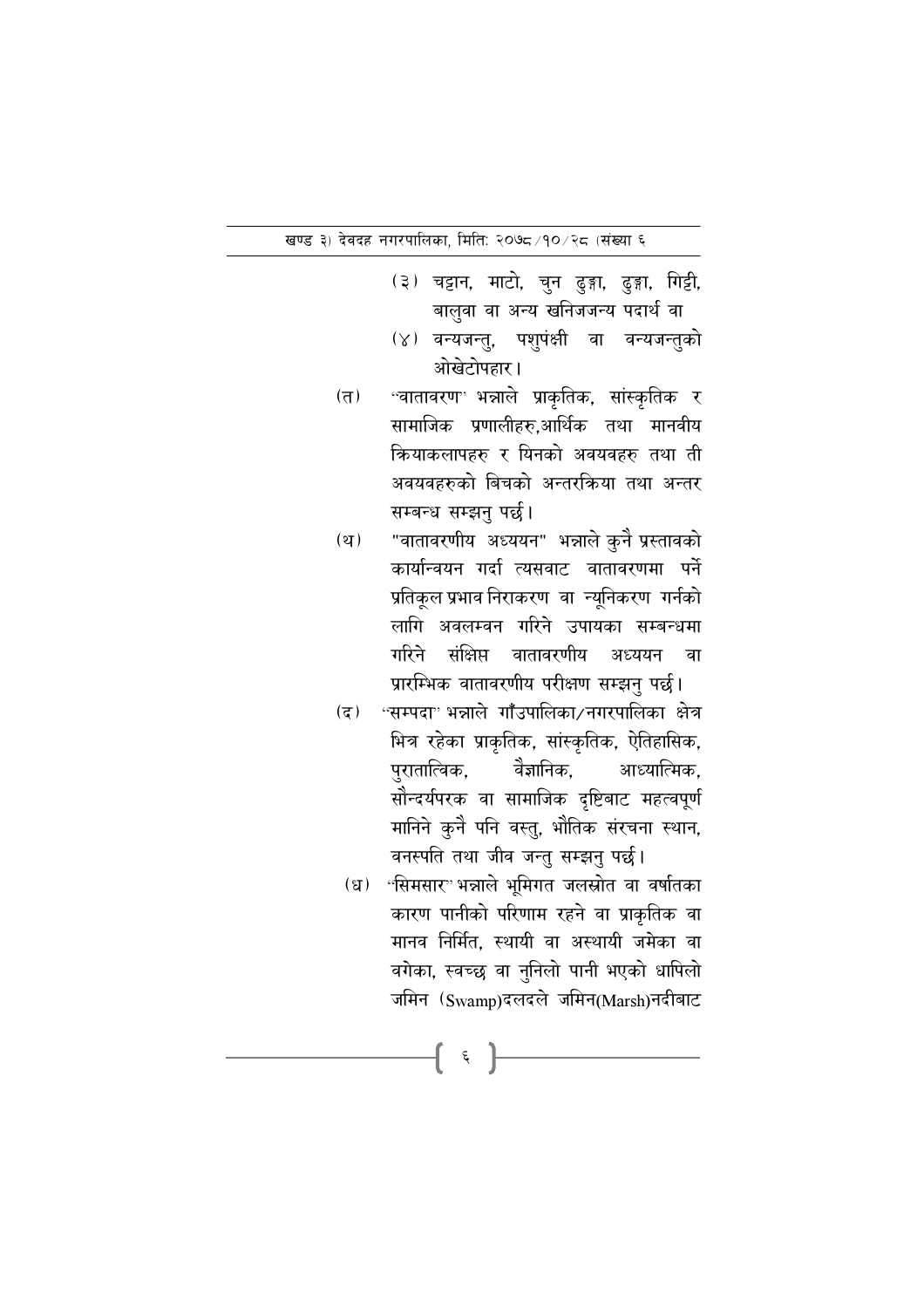प्रभावित जमिन (Reverie Floodplain), ताल (Lake) पोखरी (Pond) जलभण्डार क्षेत्र (Water Storage Areas) र यहि प्रकृतिका कृषि जमिन (Agriculture Land) समेतलाई सम्झनु पर्छ।

- ''संरक्षण'' भन्नाले वातावरण, जैविक विविधता  $($ न $)$ तथा सम्पदाको सुरक्षा, स्याहार, सम्भार, सम्वर्द्धन, व्यवस्थापन तथा सदुपयोग सम्झनु पर्छ ।
- "तोकिएको" वा "तोकिए बमोजिम" भन्नाले यस  $(\nabla)$ ऐन अन्तर्गत बनेको नियममा तोकिएको वा तोकिए बमोजिम सम्झनुपर्छ।

#### परिच्छेद - २

#### वातावरण संरक्षण

वातावरण संरक्षण गर्नुपर्ने : (१) आफ्नो क्षेत्राधिकार क्षेत्रभित्र ₹. वातावरण संरक्षणगर्ने प्रमुख जिम्मेवारी नगरपालिकाको हुनेछ। (२) वातावरण संरक्षण, प्रवर्द्धन र वातावरणमैत्री समाज

निर्माणमा योगदान गर्नु नागरिकको कर्तव्य हुनेछ।

वातावरण संरक्षण विशेष क्षेत्र निर्धारण गर्न सक्ने : (१) प्रचलित  $X_{\cdot}$ भू-उपयोग नीति समेतलाई मध्यनजर गरी नगरपालिकाभित्र वातावरणका दृष्टिले संरक्षण आवश्यक रहेको क्षेत्र पहिचान गरी त्यस्तो क्षेत्रलाईकार्यपालिकाबाट निर्णय गरी वातावरण संरक्षण विशेष क्षेत्र निर्धारण गर्न सक्नेछ।

{ ∘ }

(२) कुनै सडक, भवन, नदी व्यवस्थापन वा अन्य कुनै भौतिक पूर्वाधार निर्माण गर्दा निर्माण कार्यको प्रारम्भिक अध्ययन प्रकिया शुरु हुनु अगाडि नै संघ र प्रदेशका सम्बन्धित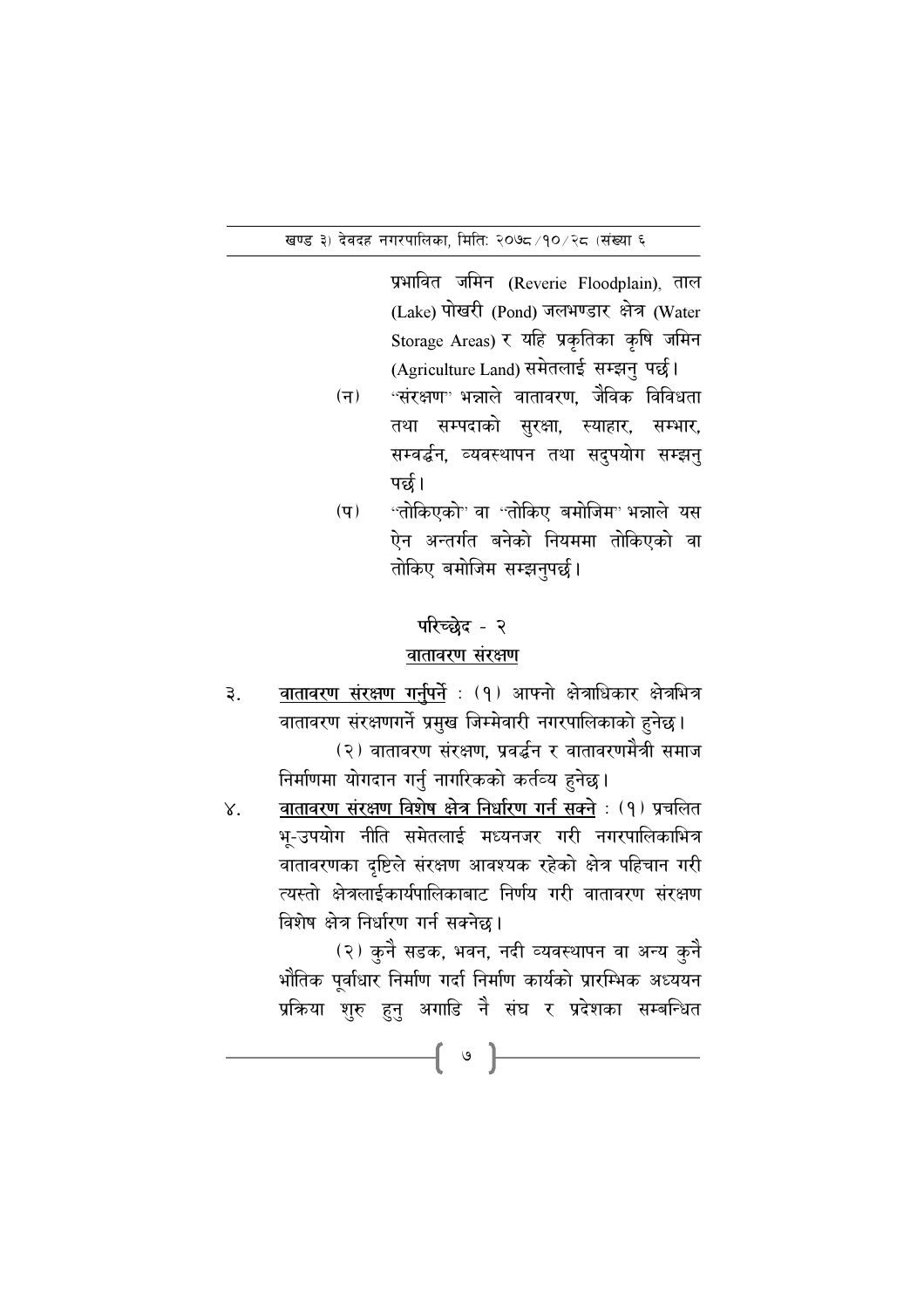निकायसँग समन्वय गरी कार्यपालिकाले कुनै क्षेत्र विशेषलाई वातावरण संरक्षण गर्ने उद्देश्यले खुल्ला वा हरियाली क्षेत्रको रुपमा तोक्न सक्नेछ।

(३) कनै क्षेत्र वा स्थान विशेषमा अत्यधिक वातावरणीय प्रदूषण, भूःस्खलन, प्राकृतिक सम्पदाको अत्यधिक दोहन वा प्राकृतिक विपत्ति हुन गई जनस्वास्थ्य वा वातावरणमा नकारात्मक प्रभाव परेको वा पर्ने सम्भावना देखिएको अवस्थामा कार्यपालिकाले प्रदेश सरकार र संघीय सरकारसँग समन्वय गरी त्यस्तो क्षेत्र वा स्थानलाई वातावरणीय दृष्टिले संवेदनशील क्षेत्र तोक्न सक्नेछ।

(४) उपफदा (१) (२) र (३) बमोजिमको वातावरण संरक्षण विशेष क्षेत्र, खुल्ला वा हरियाली क्षेत्र र संवेदनशील क्षेत्रको व्यवस्थापन तोकिए बमोजिम नगरकार्यपालिकाबाट हनेछ।

(५) उपदफा (४) बमोजिम व्यवस्थापन गर्दा नगरकार्यपालिकाले आवश्यकता अनुसार संघ र प्रदेशसँग समन्वय गर्नेछ।

सम्पदाको संरक्षण गर्नुपर्ने : (१) नगरपालिका क्षेत्रभित्र रहेका ५. सम्पदाको संरक्षण गर्नु नगरपालिका, नागरिक र सम्बन्धित निकायको कर्तव्य हुनेछ।

> (२) सम्पदाको संरक्षणका लागि कार्यपालिकाले सरकारी तथा समुदायसँग समन्वय तथा साझेदारी गर्न सक्नेछ।

<u>वातावरणीय अध्ययन गर्नुपर्ने</u> : (१) प्रचलितकानून तथा ξ. मापदण्ड बमोजिम प्रस्तावकले प्रस्तावको वातावरणीय अध्ययन गर्नु पर्नेछ।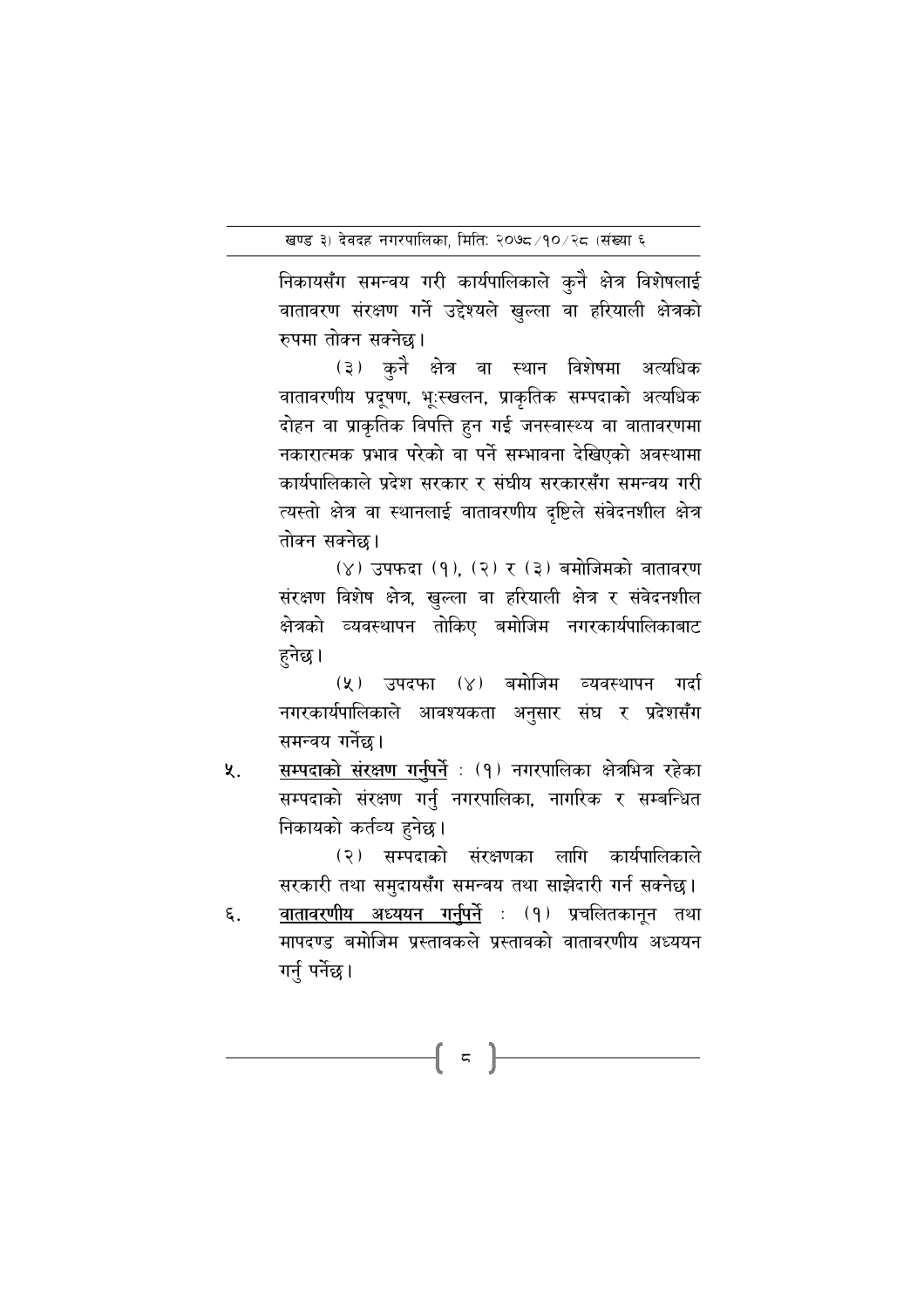(२) प्रस्तावकले स्थानीय तहको अधिकारक्षेत्र भित्र पर्ने विषयसँग सम्बन्धित विकास निर्माण सम्बन्धी कार्य वा आयोजना सम्बन्धी प्रस्तावको संक्षिप्त वातावरणीय अध्ययन प्रतिवेदन वा प्रारम्भिक वातावरणीय प्रतिवेदन स्वीकृतिको लागि कार्यपालिका समक्ष पेश गर्नुपर्नेछ।

(३) प्रस्तावकले उपदफा (२) बमोजिमको वातावरणीय अध्ययन प्रतिवेदन पेश गर्दा त्यस्तो प्रस्ताव कार्यान्वयन गर्ने कममा वातावरणमा पर्नसक्ने प्रतिकुल प्रभाव र त्यसको न्यूनिकरणको लागि अपनाउन सकिने विभिन्न विकल्पहरूको विस्तृत विष्लेषण गरी त्यस्ता विकल्प मध्ये प्रस्ताव कार्यान्वयन गर्न उपयुक्त हुने विकल्प र सो विकल्प कार्यान्वयन गर्न सकिने आधार र कारण सहित सिफारिस गर्नुपर्नेछ।

(४) उपदफा (२) बमोजिमको संक्षिप्त वातावरणीय प्रतिवेदन वाप्रारम्भिक वातावरणीय परीक्षणस्वीकृति सम्बन्धी प्रक्रिया तोकिए बमोजिम हुनेछ।

(५) उपदफा (२) बमोजिम प्राप्त वातावरणीय अध्ययन प्रतिवेदन जाँचबुझ गर्दा त्यस्तो प्रस्ताव कार्यान्वयनबाट वातावरणमा प्रतिकृल प्रभाव पार्ने नदेखिएमा कार्यपालिकाले आवश्यकता अनुसार प्रस्तावकले पालना गर्नुपर्ने शर्त तोकि त्यस्तो वातावरणीय अध्ययन प्रतिवेदन स्वीकृत गर्नेछ।

(६) कार्यपालिकाले उपदफा (२) बमोजिमको वातावरणीय अध्ययन प्रतिवेदन जाँचबुझ गर्दा त्यस्तो प्रस्तावको थप वातावरणीय अध्ययन गर्नपर्ने देखिएमा वातावरणीय प्रभाव मुल्याङ्कन गर्न गराउन आदेश दिन सक्नेछ।

 $\{ \;\; \cdot \;\; \}$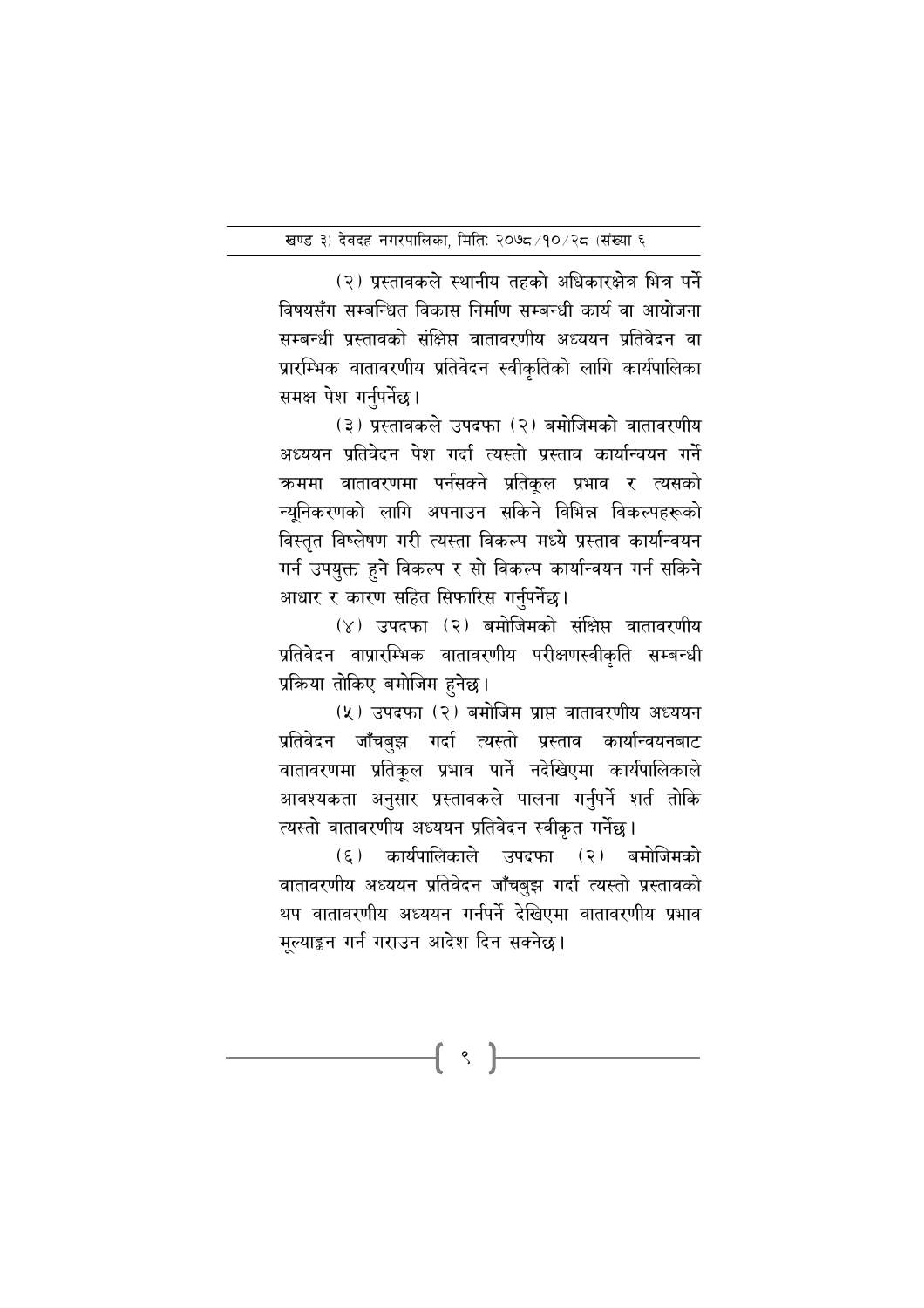(७) उपदफा (५) बमोजिम दिइएको आदेश बमोजिम प्रस्तावकले थप अध्ययन गरि सोको प्रतिवेदन प्रदेश कानूनले तोकेको निकाय समक्ष पेश गर्नु पर्नेछ।

(८) यस ऐन वमोजिम कुनै प्रस्तावको वातावरणीय अध्ययन प्रतिवेदन तयार गर्नुपूर्व सम्वन्धित निकायबाट कार्यसूची स्वीकृत गर्नुपर्नेछ।

(९) वातावरणीय अध्ययन प्रतिवेदन सम्बन्धी अन्य व्यवस्था प्रचलित कानुन बमोजिम हनेछ।

(१०) यस दफामा जुनसुके कुरा लेखिएको भएता पनि प्रस्तावित क्षेत्र एक भन्दा बढी नगरपालिका संग सम्बन्धित भएको अबस्थामा त्यस्तो वातावरणीय अध्ययन प्रतिवेदन प्रदेश वा संघिय कानून बमोजिम स्वीकृत हुनेछ।

- मापदण्ड र गुणस्तर कायम गर्नुपर्नेः (१) प्रस्तावकले यस ऐन  $\mathcal{G}_{\cdot}$ बमोजिम वातावरणीय अध्ययन प्रतिवेदन तयार गर्दा नेपाल सरकारले निर्धारण गरेको मापदण्ड एवं गुणस्तर कायम हुनेगरी तोकिए बमोजिमको ढाँचामा तयार गर्नुपर्नेछ।
- वातावरणीय व्यवस्थापन योजना तयार गर्नुपर्नेः (१) प्रस्तावकले ζ. प्रस्ताव कार्यान्वयन गर्नु अगाडि तोकिए बमोजिम वातावरणीय व्यवस्थापन योजना तयार गर्नुपर्नेछ।

(२) प्रस्तावकले उपदफा (१) बमोजिम वातावरणीय व्यवस्थापन योजना तयार गर्दा वातावरणीय प्रतिकल प्रभाव न्यूनिकरणका उपायहरू मध्ये कुन कुन उपायहरू आयोजना निर्माणको कममा र कुन कुन उपायहरू आयोजना सम्पन्न भएपछि वा आयोजना कार्यान्वयनको क्रममा अवलम्बन गर्ने हो सो को समेत उल्लेख गर्नुपर्नेछ।

{ 90 }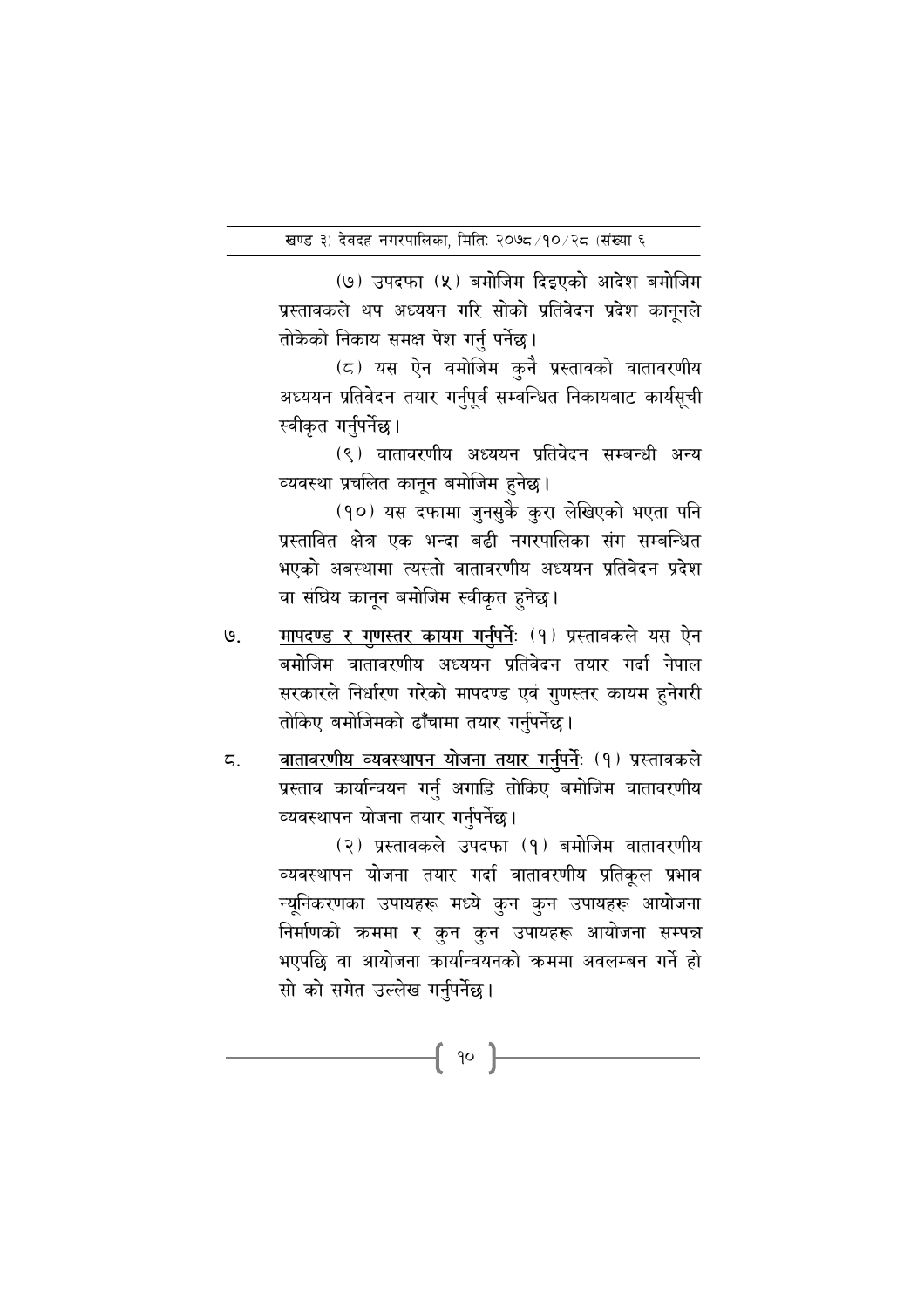(३) प्रस्तावकले उपदफा (१) बमोजिम तयार गरेको वातावरणीय व्यवस्थापन योजना कार्यान्वयनका लागि स्पष्ट कार्ययोजना वनाई सो बमोजिम कार्यान्वयन गर्नुपर्नेछ र सोको प्रगति विवरण आयोजना कार्यान्वयन शुरू भएपछि प्रत्येक छ महिनामा कार्यपालिका समक्ष पेश गर्नुपर्नेछ।

- प्रस्ताव स्वीकृत नगराई कार्यान्वयन गर्न नहनेः यो ऐन प्रारम्भ  $\mathsf{R}$ . भएपछि कसैले पनि कार्यपालिकाले तोकेबमोजिम प्रस्ताव स्वीकृत नगराई कार्यान्वयन गर्न गराउनु हुँदैन।
- प्रस्ताव सम्बन्धी अन्य व्यवस्था : (१) वातावरणीय प्रभाव  $90.$ मूल्यांकन हुने प्रस्तावहरु सम्बन्धी कार्यविधि प्रचलित संघीय तथा प्रादेशिक कानून बमोजिम हुनेछ।

(२) संघीय तथा प्रादेशिक कानून बमोजिम वातावरणीय परीक्षण वा वातावरणीय प्रभाव मुल्यांकन सम्बन्धमा सम्बन्धित संघीय तथा प्रादेशिक निकायसँग समन्वय गर्ने जिम्मेवारी नगरपालिकाको हनेछ।

रोक लगाउन सक्नेः(१) कसैले पनि यस ऐन र प्रचलित 99. कानुनले तोके वमोजिमको निकायवाट स्वीकृति नलिई वा स्वीकृति भए भन्दा विपरीत हुने गरी कार्यान्वयन गरेमा कार्यपालिकाले त्यस्तो प्रस्ताव कार्यान्वयनमा रोक लगाउन वा रोक लगाउनको लागि प्रदेश सरकार तथा संघीय मन्त्रालय वा स्वीकृत गर्ने निकायमा सिफारिष गर्न सक्नेछ।

> (२) उपदफा (१) बमोजिम कुनै प्रस्ताव कार्यान्वयन गर्न रोक लगाइएकोमा त्यसरी रोक लगाइएको कारणबाट क्षति पुग्न गएमा प्रस्तावकले सो बापत कुनै किसिमको क्षतिपुर्तिको लागि दाबी गर्न पाउने छैन।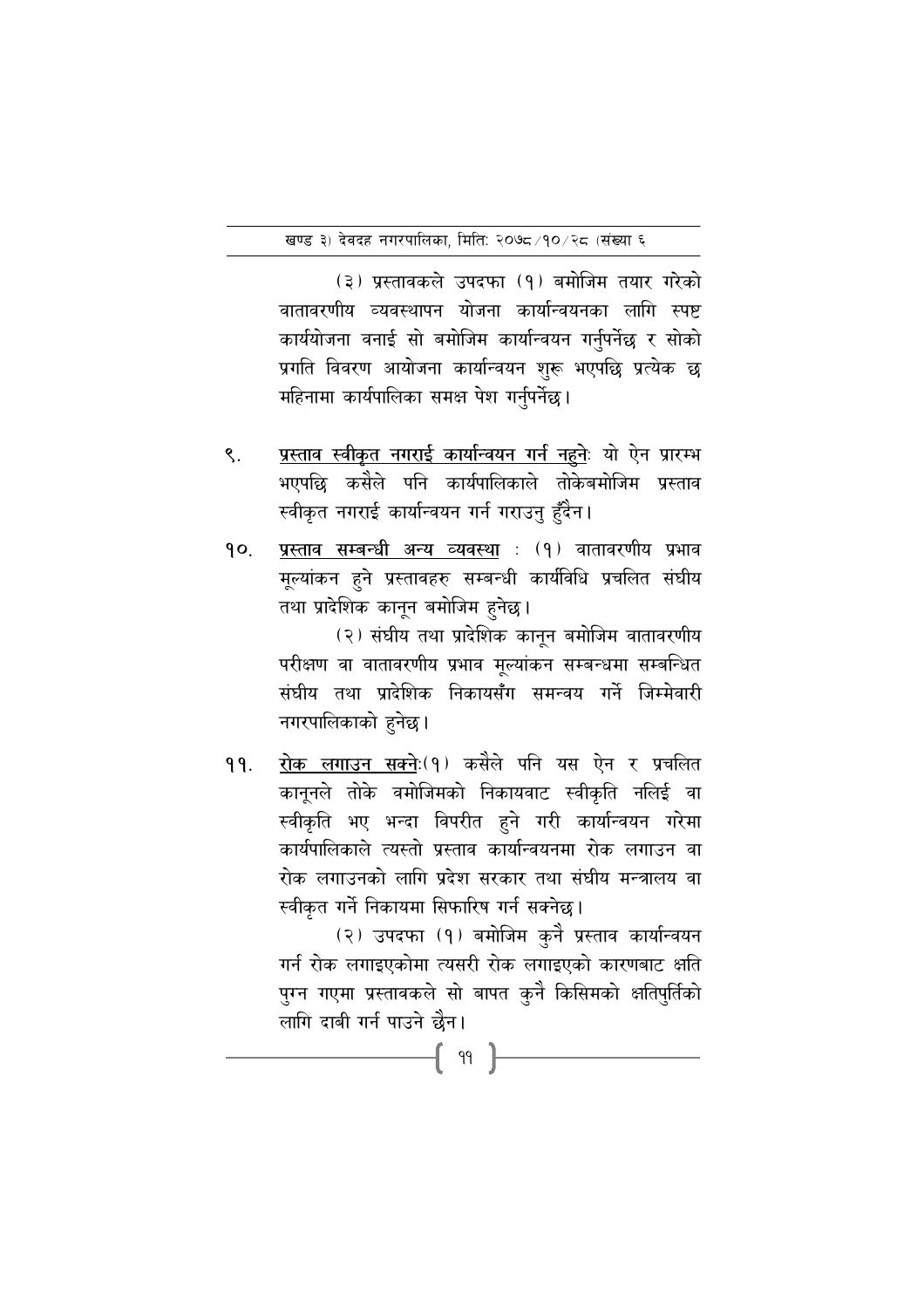$92.$ <u>अनुकूलन योजना बनाउन सक्ने</u>ः (१) जलवायु परिवर्तनको प्रतिकूल असर न्यूनिकरण र सम्भावित जोखिमबाट बच्नका लागि कार्यपालिकाले अनुकूलन योजना बनाई कार्यान्वयन गर्नसक्नेछ।

> (२) उपदफा (१) बमोजिमको अनुकुलन योजना बनाउँदा जलवाय परिवर्तनको असरवाट वढी जोखिममा पर्ने महिला. अपाङ्गता भएका व्यक्ति. बालबालिका. जेष्ठ नागरिक र आर्थिक रुपमा विपन्न समुदायलाई विशेष प्राथमिकता दिनु पर्नेछ।

> (३) कार्यपालिकाले विकास आयोजना तर्जुमा गर्दा जलवाय परिवर्तनको प्रतिकल असर तथा जोखिमको व्यवस्थापन गर्ने प्रयोजनको लागि नेपाल सरकारले निर्धारण गरेको मापदण्ड बमोजिम प्राथमिकीकरण गर्नुपर्नेछ।

१३. हरितगह ग्याँस उत्सर्जन न्यनिकरण कार्यहरू गर्न सक्ने : (१) नगरपालिकाले हरितगृह ग्याँस उत्सर्जन न्यूनिकरण गर्न आवश्यक कार्यक्रम सञ्चालन गर्न सक्नेछ।

> (२) न्यूनिकरण सम्बन्धी अन्य व्यवस्था प्रचलित कानुन बमोजिम हुनेछ।

प्रदूषण रोकथाम तथा नियन्त्रण गर्नेः(१)कसैले पनि प्रचलित  $9X.$ मापदण्ड विपरीत वा जनजीवन, जन-स्वास्थ र वातावरणमा उल्लेखनीय प्रतिकूल प्रभाव पार्ने गरी प्रदूषण सृजना गर्न वा गराउन हँदैन।

f 92 }

(२) तोकिएको मापदण्ड विपरीत कुनै यान्त्रिक साधन, औद्योगिक प्रतिष्ठान, होटल रेष्टुरेण्ट वा अन्य ठाउँ वा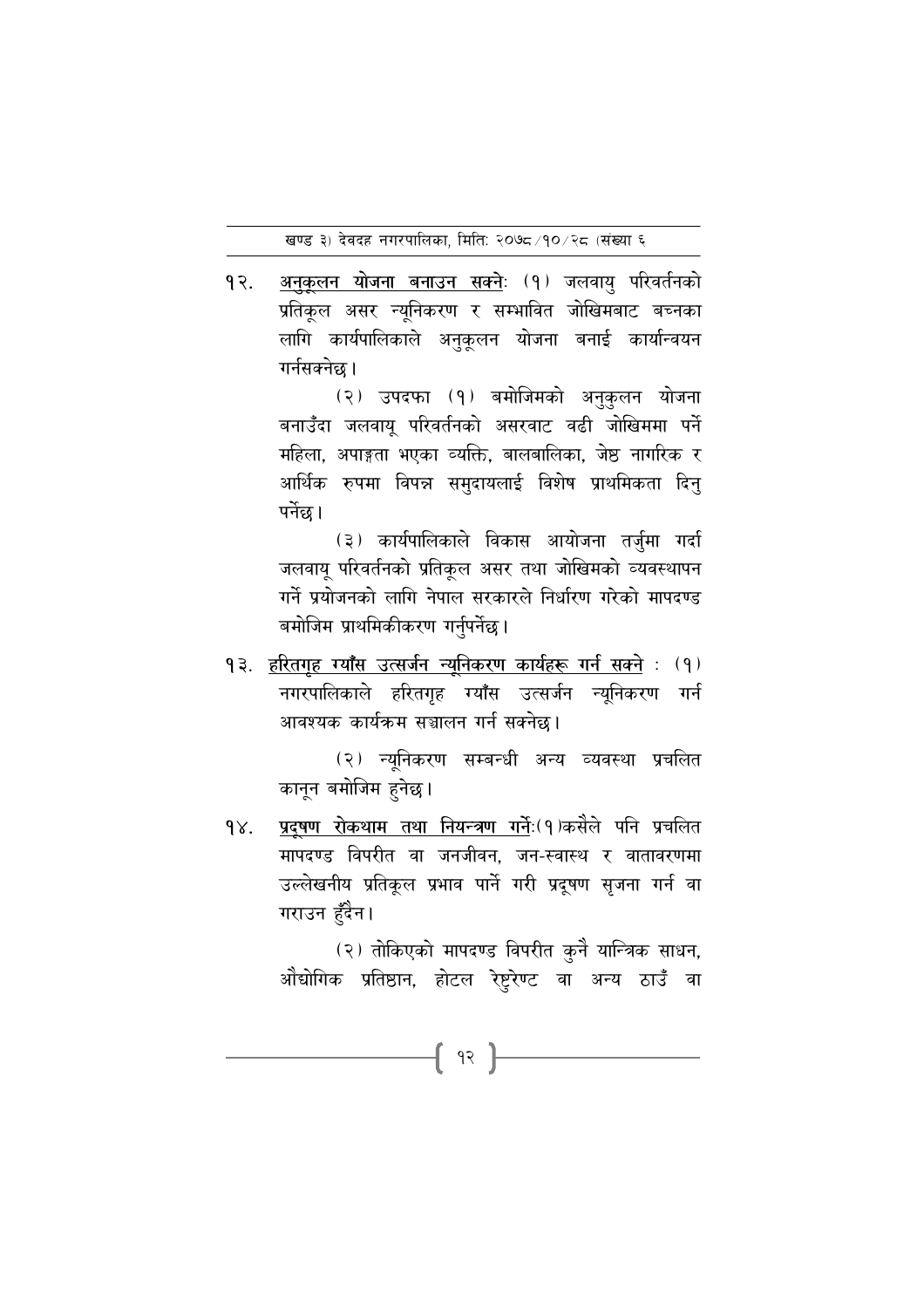मालसामान वा वस्तुवाट ध्वनि, ताप, रेडियोधर्मी विकिरण, तरङ्ग

वा फोहरमैलावा दुषित पानी निष्काशन गर्न गराउन हुँदैन। (३) उपदफा (१) विपरीत कसैले कुनै कार्य गरी वातावरणमा उल्लेखनीय प्रतिकृल प्रभाव पारेको देखिएमा नगरपालिकाले तत् सम्बन्धमा आवश्यक शर्तहरु तोक्न वा त्यस्तो कार्य गर्न नपाउने गरी रोक लगाउन सक्नेछ।

(४) कुनै किसिमको पदार्थ, इन्धन, औजार वा संयन्त्रको प्रयोगबाट वातावरणमा उल्लेखनीय प्रतिकूल प्रभाव परेको वा पर्ने देखिएमा प्रदेश र संघीय सरकारलाई सोको जानकारी गराई नगरपालिकाले स्थानीय राजपत्रमा सूचना प्रकाशन गरी त्यस्तो पदार्थ, इन्धन, ओजार वा संयन्त्रको प्रयोग, उत्पादन, विक्रि वितरण, भण्डारनमा बन्देज लगाउन सक्नेछ र आवश्यक कारवाहीका लागि सिफारिष गर्नेछ।

(५) प्रदुषणको रोकथाम तथा नियन्त्रण सम्बन्धी अन्य व्यवस्था तोकिए बमोजिम हुनेछ।

प्रयोगशाला स्थापना गर्न सक्नेः (१) वातावरण संरक्षण तथा 9k. प्रदुषण नियन्त्रण सम्बन्धी कार्यमा सहयोग पुऱ्याउन नगरपालिकाले संघीय सरकार र प्रदेश सरकारसँग समन्वय गरी आवश्यकता अनुसार विभिन्न प्रयोगशालाहरु स्थापना गर्न वा संघ र प्रदेशले स्थापना गरेका वा नेपाल सरकारले मान्यता दिएको कुनै प्रयोगशालालाई सो कामको लागि तोक्न सक्नेछ।

> (२) उपदफा (१) बमोजिम स्थापना गरिएका वा तोकिएका प्रयोगशालाको अन्य काम, कर्तव्य र अधिकार तोकिए बमोजिम हुनेछ।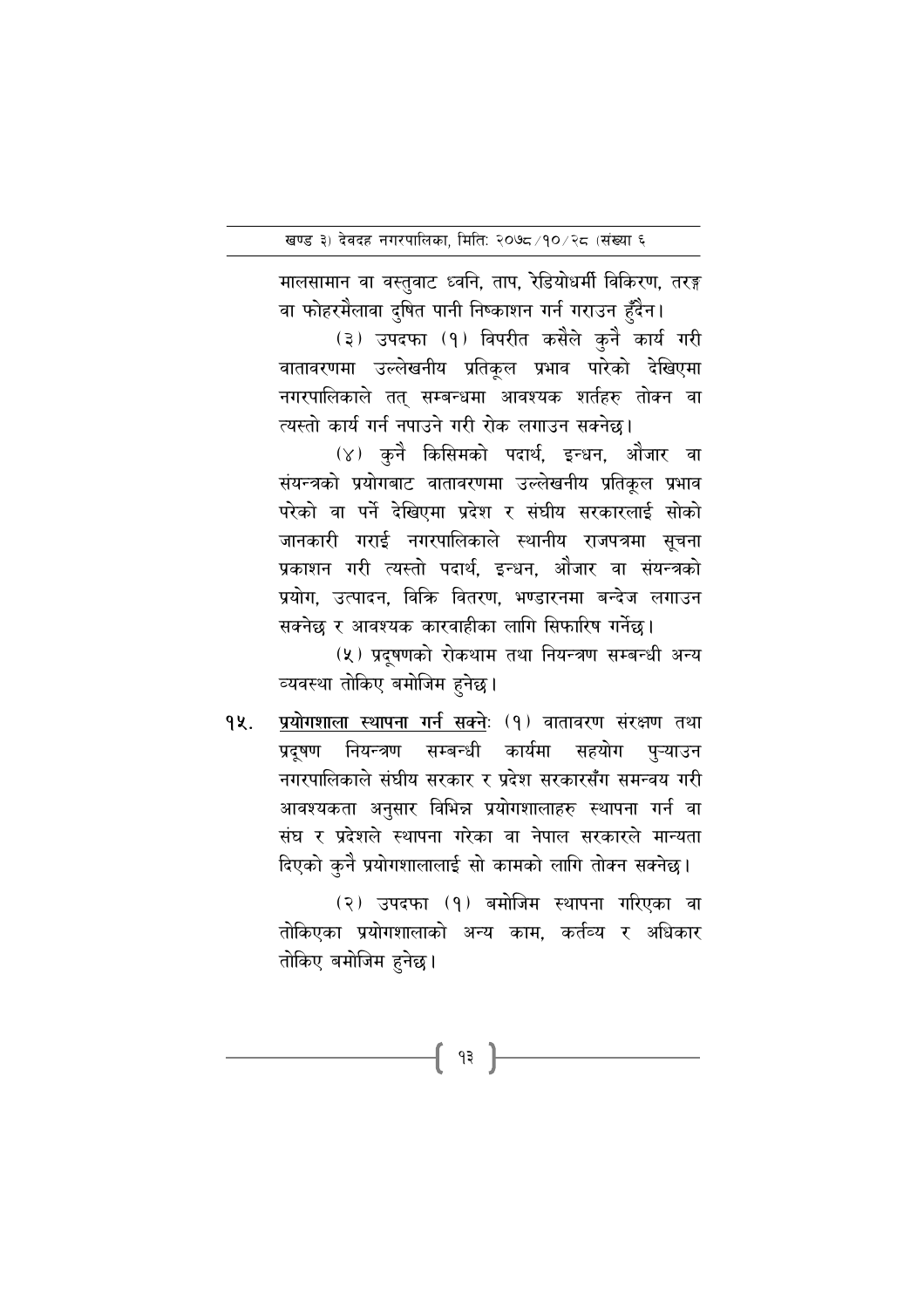खण्ड ३) देवदह नगरपालिका, मिति: २०७८/१०/२८ (संख्या ६

- नमुना संकलन गर्न दिनुपर्नेः कुनै पनि उद्योग, कारखाना, यन्त्र,  $9\xi$ . सवारी साधन आदिबाट सृजना वा निष्काशन हुने वा हुन सक्ने प्रदूषण, ध्वनि, ताप तथा फोहरमैलाको अध्ययन, परीक्षण वा विश्लेषण गर्नका लागि सम्बन्धित व्यक्ति वा संस्थाले अधिकार प्राप्त व्यक्ति वा संस्थालाई नगरपालिकाबाट आवश्यकता अनुसार त्यस्ता वस्तु वा पदार्थको नमूना संकलन गर्न दिनु पर्नेछ ।
- <u>वातावरण शाखा प्रमुखको नियुक्ति गर्न सक्ने</u>ः नगरपालिका भित्र 99. प्रदूषण कम गर्ने, हटाउने वा नियन्त्रण गर्ने तथा स्वीकृत वातावरणीय प्रतिवेदन अनुसार गर्नुपर्ने कामहरू प्रभावकारी रुपले गर्न गराउन, वातावरण संरक्षण सम्वन्धि प्रचलित मापदण्डको पालना भए नभएको सम्बन्धमा अनुगमन तथा निरीक्षण गर्न कार्यपालिकाले नेपाल सरकारबाट मान्यताप्राप्त शैक्षिक संस्थाबाट वातावरण /सिभिल इन्जिनियरिंग वा सोसँग सम्बन्धित विषयमा स्नातक उपाधि हासिल गरेको व्यक्तिलाई प्रचलित कानून बमोजिम निर्धारित मापदण्ड पुरा गरी वातावरण शाखा प्रमुख (अधिकृत स्तर) नियुक्त गर्न सक्नेछ।
- वातावरण शाखा प्रमुख को काम कर्तव्य र अधिकारः (१)  $95.$ वातावरण शाखा प्रमुख को काम, कर्तब्य र अधिकार देहाय बमोजिम हुनेछः–

{ 9x }

यो ऐन वा यस ऐन अन्तर्गत बनेको (क) नियम तथा प्रचलित संघीय र प्रदेश कानुनतथा मापदण्ड बमोजिम प्रदुषण कम गर्ने, हटाउने वा नियन्त्रण गर्ने कार्य भए नभएको निरीक्षण, अनुगमन एवं मुल्याकन गर्ने,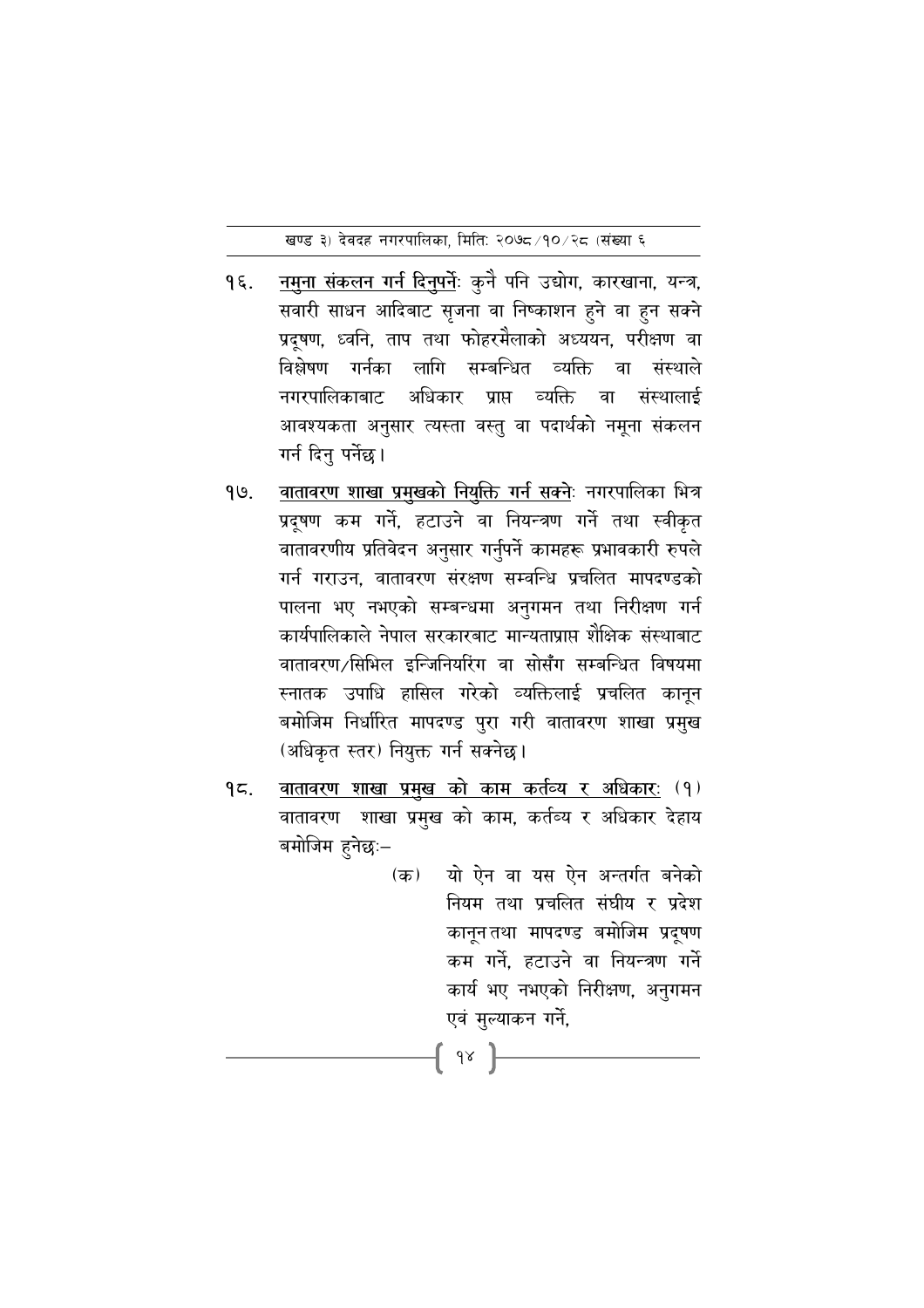खण्ड ३) देवदह नगरपालिका, मिति: २०७८/१०/२८ (संख्या ६

- यो ऐन वा यस ऐन अन्तर्गत बनेको  $(\overline{g})$ नियम तथा प्रचलित कानून ्र मापदण्डविपरीत कुनेै ठाउँबाट प्रदूषण निष्काशन सम्बन्धी नकरात्मक कार्य गरे नगरेको सम्बन्धमा निरीक्षण गर्ने.
- वातावरणीय  $(\pi)$ स्वीकृत अध्ययन प्रतिवेदनमा तोकिएका सर्त बमोजिम काम भए नभएको सम्बन्धमा स्थलगत जाँचबुझ तथा निरीक्षण गर्ने,
- खण्ड (क), (ख) र (ग) बमोजिम  $(\mathbf{F})$ गरिएको जाँचबझ तथा निरीक्षण प्रतिवेदन तोकिएको अधिकारी समक्ष पेश गर्ने.

तोकिए बमोजिमका अन्य कार्य गर्ने.  $(\overline{s})$ 

(२) उपदफा (१) को खण्ड (क), (ख) र (ग) बमोजिम निरीक्षण गर्ने सिलसिलामा वातावरण शाखा प्रमुख ले सम्बन्धित व्यक्ति, संस्था वा प्रस्तावकलाई पूर्व सूचना दिई कुनै घर, जग्गा, भवन, कारखाना, उद्योग, सवारी साधन, औद्योगिक संयन्त्र, औजार, मेशिनरी, जीव, वस्तु, अभिलेख, कागजात वा अन्य मालसामान वा वस्तुहरुको निरीक्षण, परीक्षण वा जाँचबुझ गर्न सक्नेछ।

(३)उपदफा (२) बमोजिम निरीक्षणको सिलसिलामा वातावरण शाखा प्रमुखले माग गरेको विवरण वा जानकारी उपलव्ध गराई आवश्यक सहयोग गर्नु सम्बन्धित व्यक्ति, संस्था वा प्रस्तावकको कर्तव्य हुनेछ।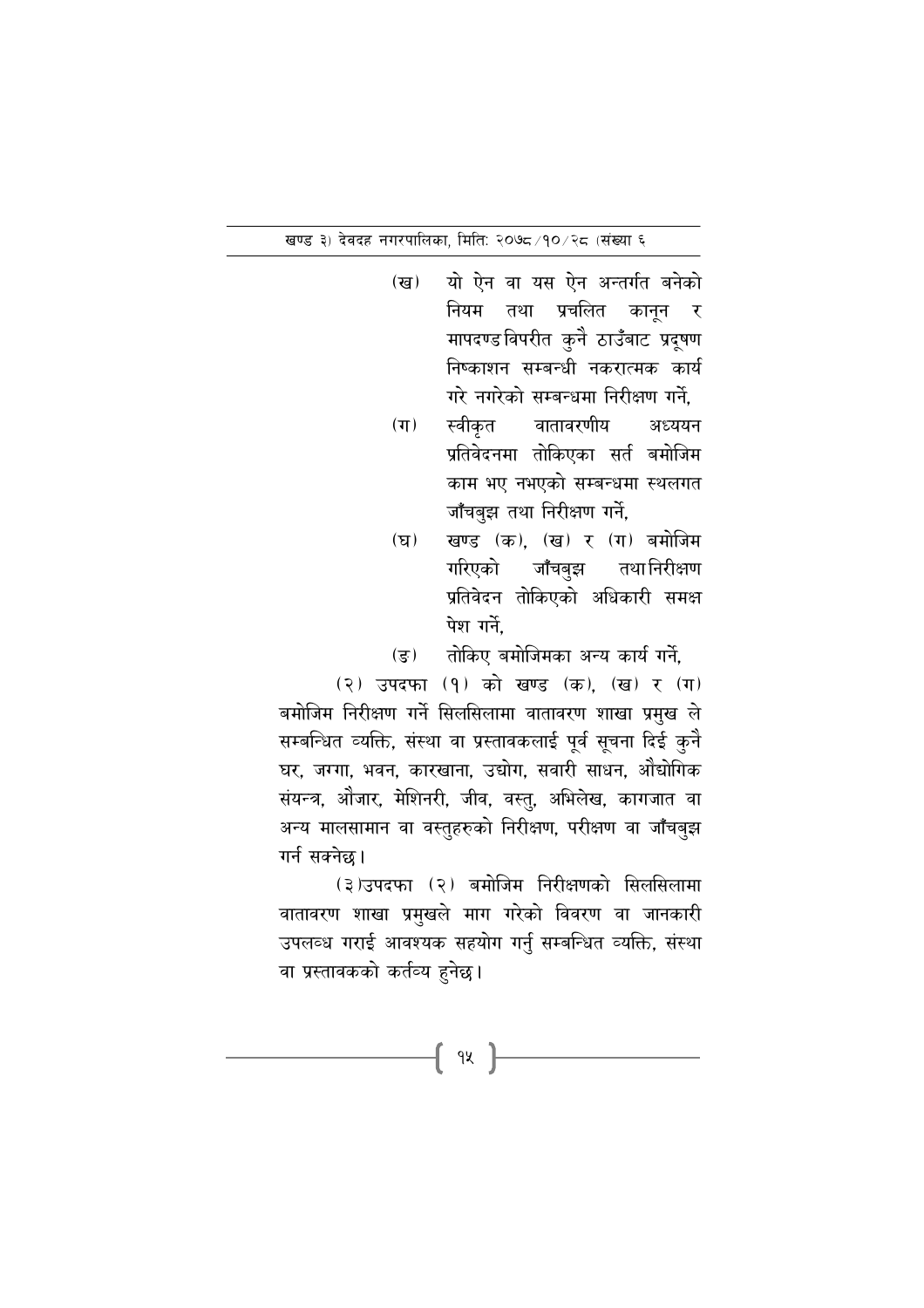(४) वातावरण शाखा प्रमुख को अन्य काम, कर्तव्य र अधिकार तोकिए बमोजिम हुनेछ।

# परिच्छेद-३

# फोहरमैला व्यवस्थापन सम्बन्धी व्यवस्था

<u>फोहरमैलाको प्रबन्ध गर्ने दायित्व</u>ः (१) फोहरमैलाको <u>१९.</u> व्यवस्थापन गर्न स्थानान्तरण केन्द्र (टान्सफर स्टेशन), ल्याण्डफिल साइट. प्रशोधन प्लाण्ट. बायो ग्यास प्लाण्ट लगायत फोहरमैलाको संकलन. अन्तिम बिसर्जन तथा प्रशोधनका लागि आवश्यक पर्ने पूर्वाधार तथा संरचनाको निर्माण तथा सञ्चालन गर्ने जिम्मेवारी कार्यपालिकाको हनेछ।

> (२) फोहरमैला संकलन केन्द्र, स्थानान्तरण केन्द्र वा प्रशोधन स्थलमा फालिएको वा राखिएको फोहरमैला वा सरसफाईको सिलसिलामा जम्मा भएको फोहरमैला प्रबन्ध गर्ने वा कुनै पनि किसिमबाट प्रयोग गर्ने जिम्मेवारी कार्यपालिकाको हनेछ।

> (३) यस दफाको प्रयोजनको लागि फोहरमैला संकलन केन्द्र. स्थानान्तरण केन्द्र वा प्रशोधन स्थलमा फालिएको वा राखिएको फोहरमैला वा सरसफाईको सिलसिलामा जम्मा भएको कुनै पनि पदार्थ फोहरमैला मानिनेछ।

फोहरमैला व्यवस्थापन गर्ने दायित्वः (१) नगरपालिका  $20.$ क्षेत्रभित्रको फोहरमैला व्यवस्थापन गर्ने गराउने दायित्व कार्यपालिकाको हुनेछ।

> (२) उपदफा (१) जुनसुकै कुरा लेखिएको भए तापनि हानिकारक फोहरमैला. स्वास्थ्य संस्थाजन्य फोहरमैला.

> > **-{** 95 }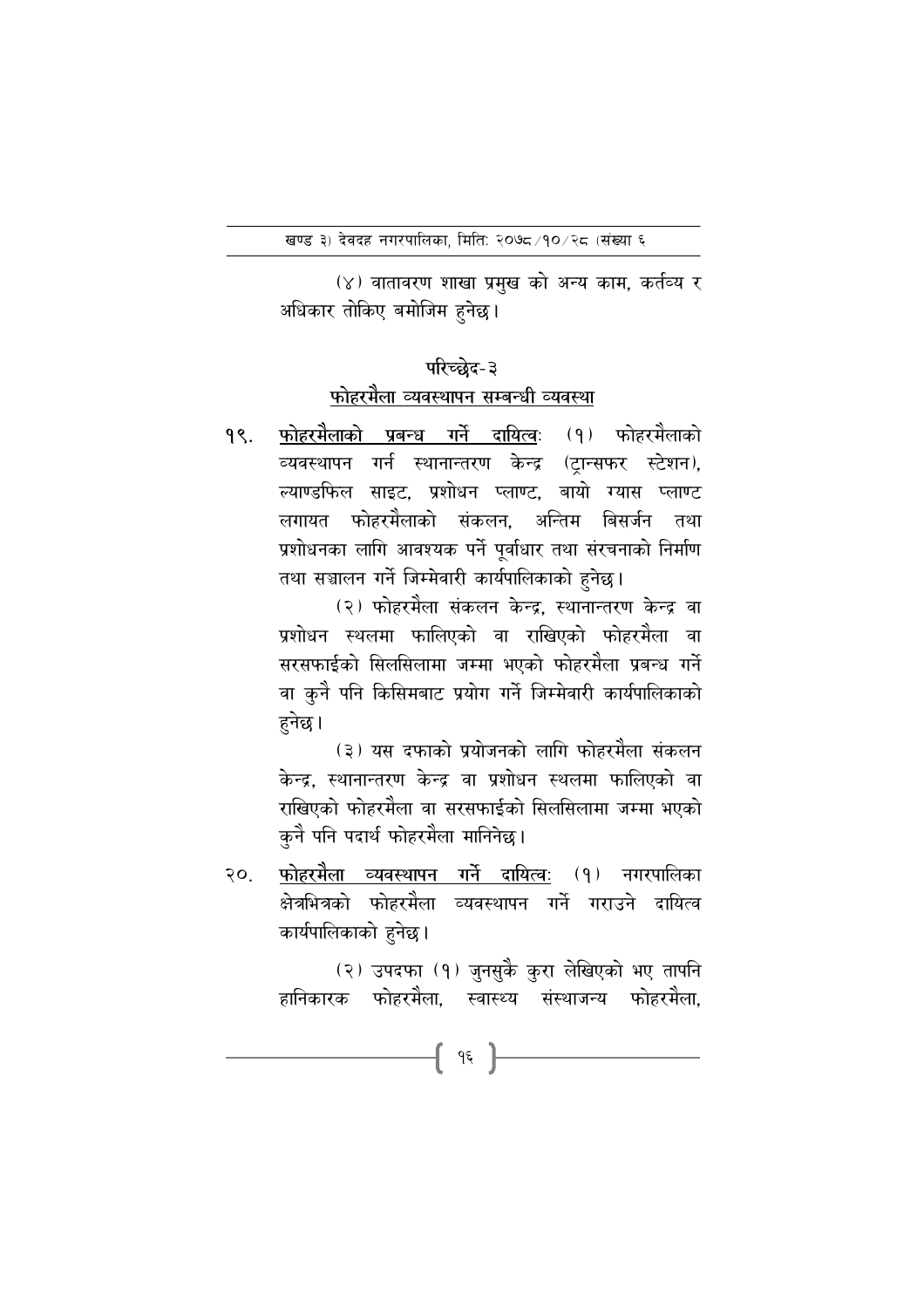रासायनिक फोहरमेला वा आंद्योगिक फोहरमेला प्रशोधन र व्यवस्थापन गर्न दायित्व निर्धारित मापदण्डको अधीनमा रही त्यस्तो फोहरमेला उत्पादन गर्ने व्यक्ति वा निकायको हुनेछ।

(३) कुनै उद्योग वा स्वास्थ्य संस्थाले हानिकारक फोहरमैला, स्वास्थ्य संस्थाजन्य फोहरमैला रासायनिक फोहरमैला तथा औद्योगिक फोहरमैला प्रशोधन गरी बाँकी रहेको फोहरमैला तथा अन्य फोहरमैलाको व्यवस्थापन गरीदिन कार्यपालिकालाई अनुरोध गरेमा वा कार्यपालिकाले निर्धारण गरेको फोहरमेला व्यवस्थापन स्थल प्रयोग गर्न माग गरेमा कार्यपालिकाले निर्धारण गरे बमोजिम सेवा शुल्क लिई फोहरमलाको व्यवस्थापन गरिदिन वा फोहरमेला व्यवस्थापन स्थल प्रयोग गर्न दिन सक्नेछ।

 $(\gamma)$  कार्यपालिकाले सामुदायिक सरसफाई सम्बन्धी निर्देशिका बनाई लागु गर्नेछ।

(५) फोहरमैला व्यवस्थापनले मानव स्वास्थ्यमा पारेको वा पाने प्रभावको जाँच परिक्षण र अनुसन्धान गर्न अधिकार सम्बन्धित जनस्वास्थ्य अधिकारीसँग हुनेछ।

(६) जाँच परिक्षणमा कुने निकायमा फोहरमेला व्यवस्थापन प्रभावकारी हुन नसकी मानव स्वास्थ्यमा प्रतिकूल प्रभाव पारेको भेटिएमा कार्यपालिकाले उक्त निकायलाई समयमें सचेत गराई प्रचलित कानून बमोजिम आवश्यक कारवाही गर्नेछ।

२१. <u>फोहरमैला उत्पादन कम गर्न</u>: (१) नगरपालिका भित्र कुनै व्यक्ति, संस्था वा निकायले कुनै काम कारोबार गर्ने उत्पादन हुने फोहरमैला यथाशक्य कम गर्नु पर्नेछ।

{ 99 }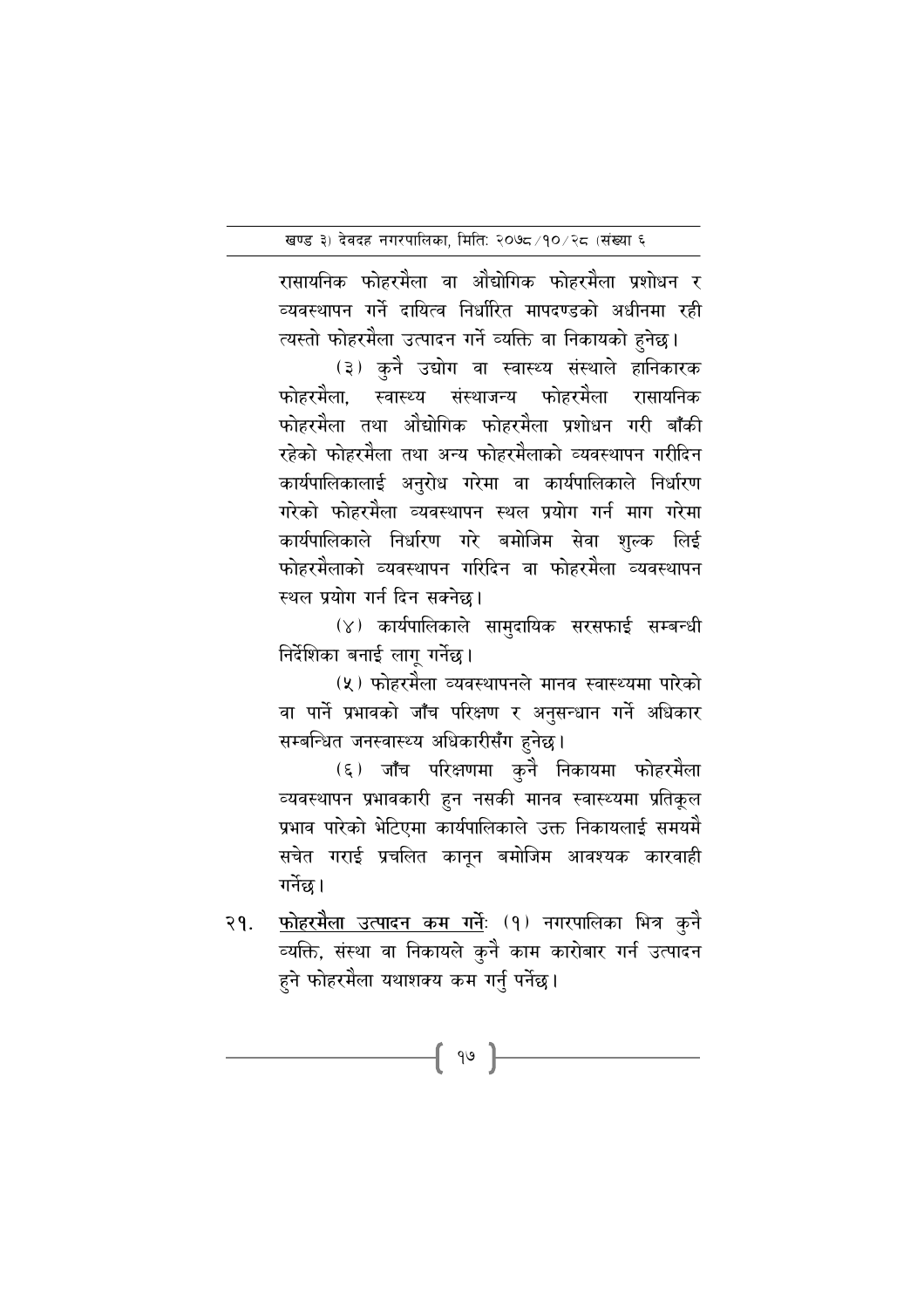(२) "आफ्नो क्षेत्र" भित्र विसर्जन हुन सक्ने फोहरमैलाको विसर्जन वा पुनः प्रयोगको व्यवस्था मिलाई बाँकी फोहरमैलामात्र निष्काशन गरी फोहरमैलाको परिमाणलाई घटाउनु प्रत्येक व्यक्ति, संस्था वा निकायको कर्तव्य हुनेछ।

स्पष्टिकरणः "आफ्नो क्षेत्र भन्नाले नगरपालिका भित्रको निजी घर कम्पाउण्ड. औद्योगिक क्षेत्रको परिसर. अस्पताल वा स्वास्थ्य संस्थाको परिसर, ओद्योगिक प्रतिष्ठानको परिसर लगायत फोहरमैला उत्पादन गर्ने व्यक्ति. संस्था वा निकायको परिसरलाई सम्झन पर्छ।

फोहरमैला पथकीकरणः (१) कार्यपालिकाले फोहरमैलालाई २२. तोकिए बमोजिम जैविक. अजैविक र अन्य प्रकारमा विभाजन गरी सो फोहरमैलालाई स्रोतमै छुट्याउने गरी तोक्नेछ।

> (२) उपदफा (१) बमोजिम तोकिदिए बमोजिम फोहरमैला स्रोतमै छुट्याई संकलन केन्द्रसम्म पुऱ्याउने दायित्व त्यस्तो फोहरमैला उत्पादन गर्ने व्यक्ति, संस्था वा निकायको हुनेछ र यसको लागि कार्यपालिकाले आवश्यक प्रविधि, मालसामान, उपकरण, कण्टेनर आदि उपलब्ध गराउन सक्नेछ।

फोहरमैलाको निष्काशनः (१) फोहरमैला निष्काशनको समय,  $33.$ स्थान र तरिका कार्यपालिकाले निर्धारण गरे बमोजिम हुनेछ।

> (२) हानिकारक फोहरमैला वा रासायनिक फोहरमैला उत्पादन गर्ने व्यक्ति. संस्था वा निकायले त्यस्तो फोहरमैला तोकिए बमोजिम व्यवस्थापन गर्नु पर्नेछ।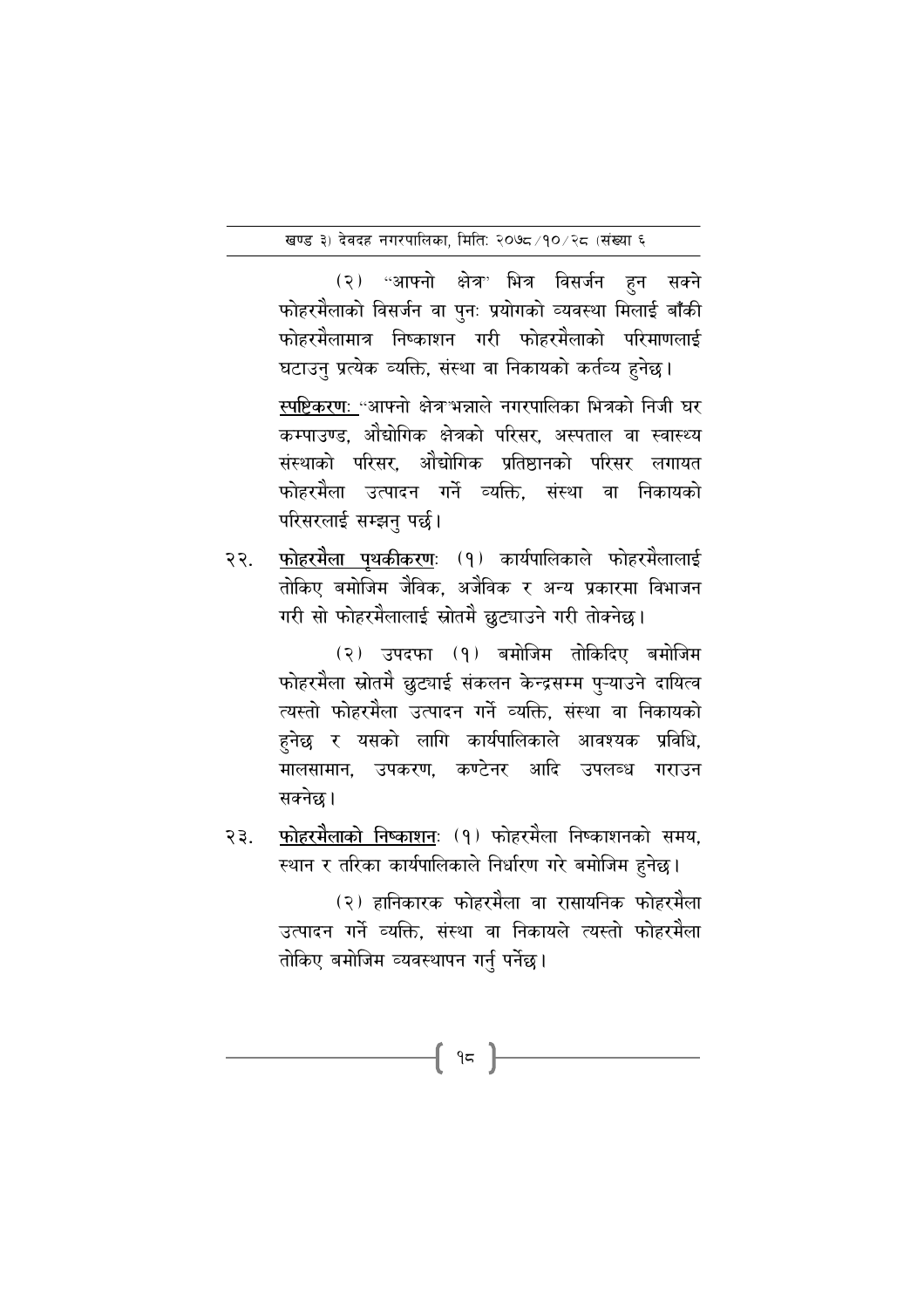(३) हानिकारक फोहरमैला वा रासायनिक फोहरमैला संकलन केन्द्र वा स्थानान्तरण केन्द्रमा निष्काशन गर्न पाइने छेन।

फोहरमैला व्यवस्थापन केन्द्रः (१) कार्यपालिकाले  $58.$ फोहरमैलालाई व्यवस्थित रुपमा संकलन गर्न प्रत्यक टोल वा वस्तीमा संकलन केन्द्र तोकी आवश्यक कण्टेनरको व्यवस्था गर्न सक्नेछ ।

> (२) उपदफा (१) बमोजिम संकलन केन्द्र तोक्दा यथाशक्य टोल वा वस्तीका सबैलाई पायक पर्ने गरी वातावरणीय रुपले उपयुक्त स्थान तोक्नु पर्नेछ।

> (३) उपदफा (१) बमोजिमको संकलन केन्द्रमा फोहरमैला निष्काशन र संकलन गर्ने समय र तरिका कार्यपालिकाले निर्धारण गरे बमोजिम हुनेछ।

<u>जोखिमपूर्ण फोहरको व्यवस्थापन</u>ः (१)कुनै जोखिमपूर्ण फोहरको २५. संकलन, भण्डारण, प्रशोधन, विकीवितरण, विसर्जन वा ओसार पसार गर्दा उत्पादक वा सञ्चालकले जनस्वास्थ्य र वातावरणमा प्रतिकूल असर नपर्ने गरी उचित व्यवस्थापन गर्नु पर्नेछ।

> (२) उपदफा (१) बमोजिम जोखिमपर्ण फोहरको व्यवस्थापन गर्दा उत्पादक वा संञ्चालकले आफ्नै खर्चमा व्यवस्थापन गर्नु पर्नेछ।

> (३) जोखिमपूर्ण फोहर व्यवस्थापन सम्वन्धी अन्य प्रक्रिया तोकिए वमोजिम हुनेछ।

फोहरमैलाको न्यूनिकरण, पुनः प्रयोग तथा पुनः चक्रीय प्रयोगः २६. (१) कार्यपालिकाले फोहरमैला न्यूनिकरण, पुनः प्रयोग तथा पुनः चक्रीय प्रयोगलाई प्रोत्साहन गर्न आवश्यक कार्य गर्नेछ र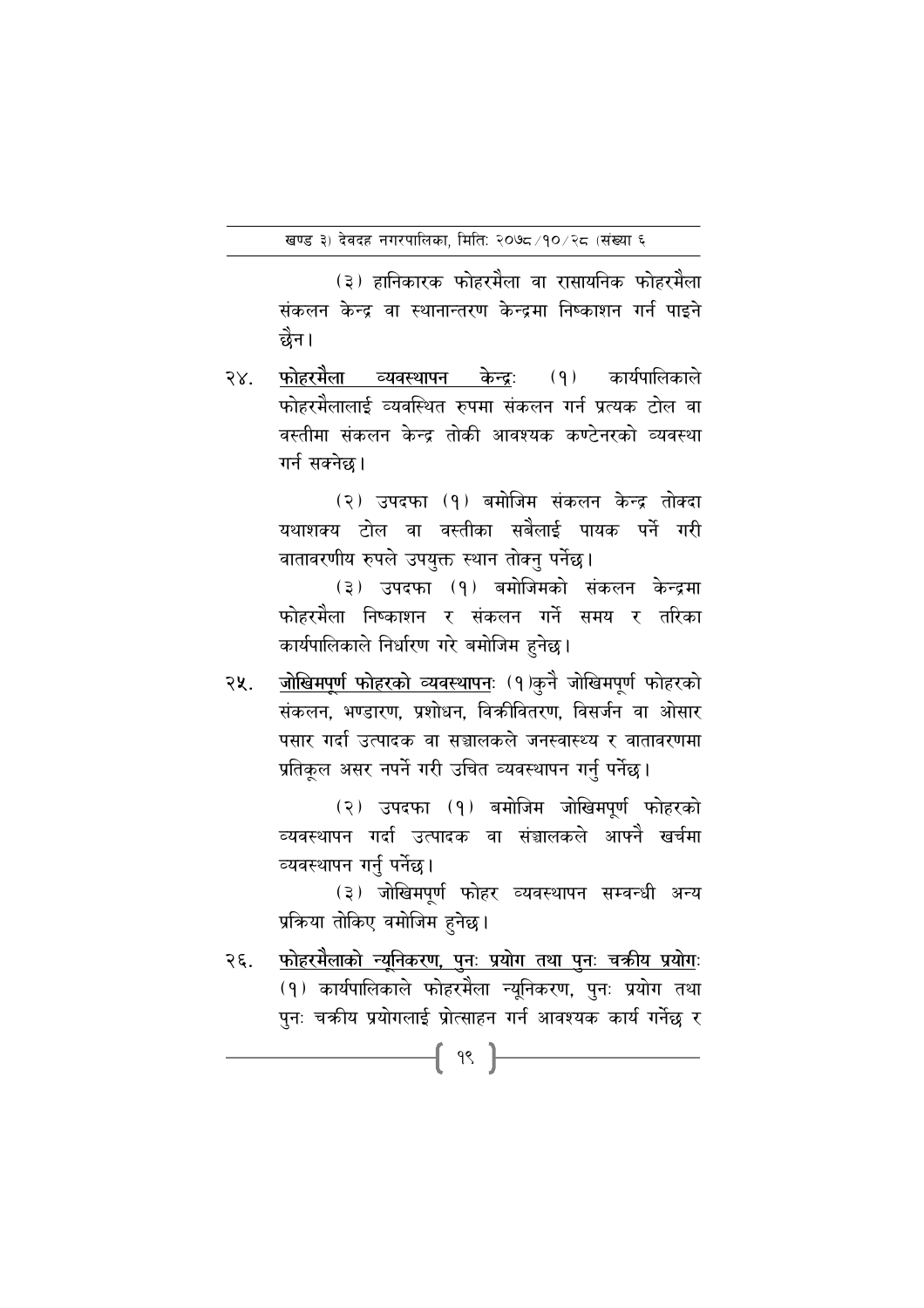यसको प्रभावकारी कार्यान्वयनका लागि आवश्यक निर्देशिका बनाई लागू गर्न सक्नेछ।

(२) उद्योग उत्पादन प्याकिङ्ग गर्न प्रयोग गरेको वस्तुलाई पुनः प्रयोग गरी फोहरमैलाको परिणामलाई घटाउने काममा प्रोत्साहन गर्न सम्बन्धित उद्योगसँग कार्यपालिकाले समन्वय गर्न सक्नेछ।

<u>अनुमति सम्बन्धी व्यवस्थाः</u> (१) यस ऐन बमोजिम २७. कार्यपालिकाको अनुमति नलिई कसैले पनि फोहरमैला व्यवस्थापन सम्बन्धी काम गर्न वा गराउन सक्नेछैन।

> (२) फोहरमैला व्यवस्थापन गर्न चाहिने स्वदेशी वा विदेशी कम्पनी, संस्था वा निकायले देहायको विवरण खुलाई अनुमतिको लागि कार्यपालिकामा निवेदन दिनु पर्नेछः-

- (क) फोहरमैला व्यवस्थापन सम्बन्धी योजना
- फोहरमैला व्यवस्थापन (ख) सम्बन्धी आवश्यक जनशक्ति तथा प्रविधिको विवरण.
- तोकिए बमोजिमको अन्य विवरण।  $(\pi)$

(३) उपदफा (२) बमोजिम पर्न आएको निवेदन उपर कार्यपालिकाले आवश्यक जाँचबुझ गरी अनुमतिपत्र दिन सक्नेछ।

(४) फोहरमैलाको व्यवस्थापन, पुनः चक्रिय प्रयोग, प्रशोधन र विसर्जनमा आवश्यक पर्ने प्रविधि स्वदेशमा उपलब्ध हुन नसक्ने देखिएमा त्यस्तो प्रविधि उपलब्ध गराउन सक्ने कुनै विदेशी कम्पनी. संस्था वा निकायलाई सम्झौतामा उल्लेखित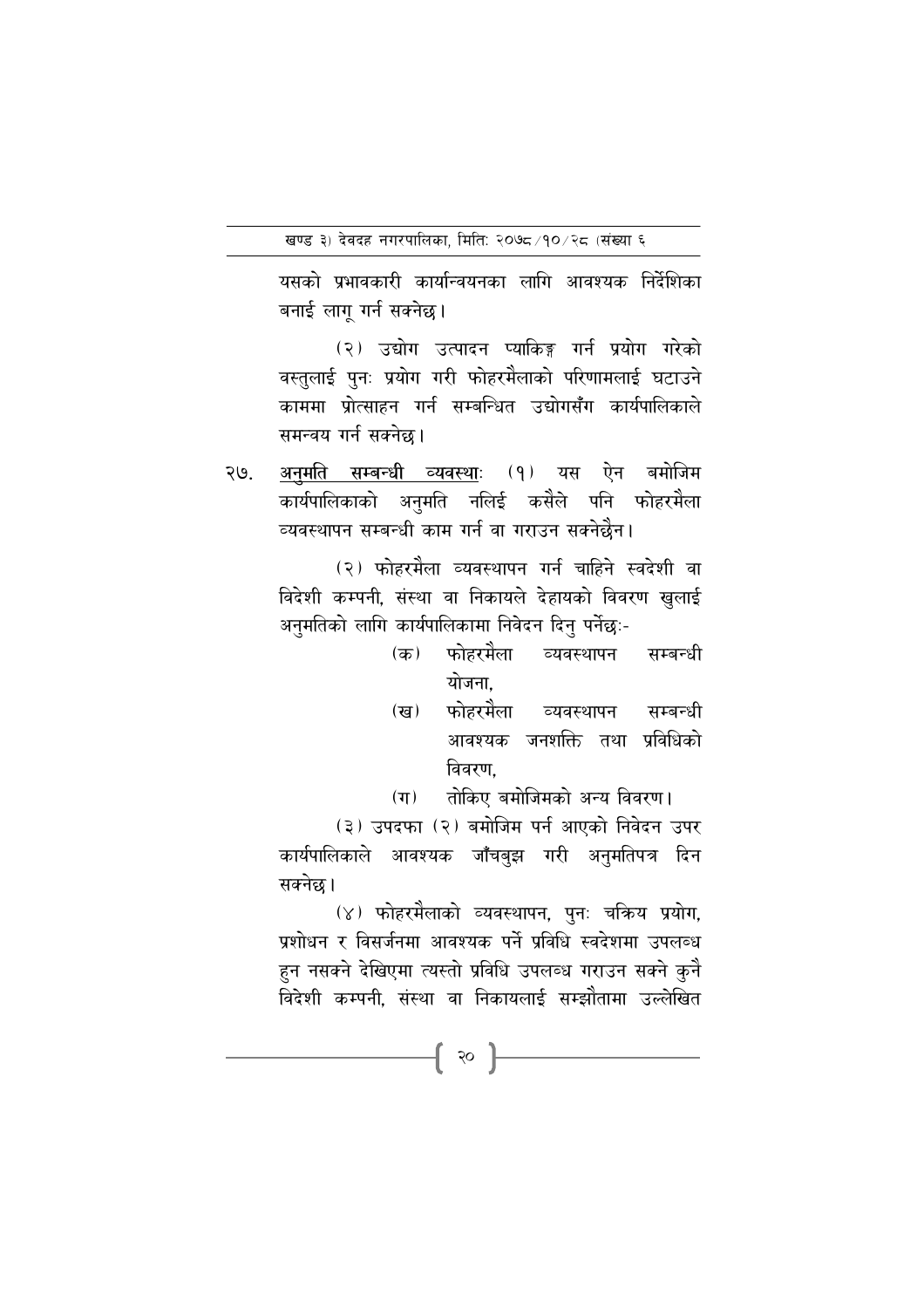अवधिभित्र त्यस्तो प्रविधि हस्तान्तरण गर्ने शर्तमा नेपाल सरकारको स्वीकृति लिई कार्यपालिकाले उपदफा (३) बमोजिम अनुमतिपत्र दिन सक्नेछ।

(५) अनुमतिपत्र सम्बन्धी अन्य व्यवस्था तोकिए बमोजिम हुनेछ।

<u>फोहरमैला व्यवस्थापनमा निजी तथा सामदायिक क्षेत्रको</u> २८. संलग्नताः (१) कार्यपालिकाले आवश्यकता अनुसार यस ऐन बमोजिम अनुमति प्राप्त निजी क्षेत्रका कम्पनी वा सामुदायिक क्षेत्रबाट तोकिए बमोजिम प्रतिस्पर्धा गराई आफ्नो क्षेत्रको फोहरमैला व्यवस्थापन गराउन सक्नेछ।

> (२) उपदफा (२) बमोजिम फोहरमैला व्यवस्थापन गर्दा निजी क्षेत्रका कम्पनीको हकमा देहायका सबै वा कुनै र सामुदायिक एवं गैरसरकारी संघ, संस्थाको हकमा देहायको कुनै काम गराउन सकिनेछः-

- फोहरमैलाको न्यूनिकरणका  $(\overline{a})$ लागि जनचेतना अभिवृद्धि,
- फोहरमैला संकलन. (ख)
- फोहरमैला ढुवानी.  $(\pi)$
- फोहरमैलाको प्रयोग, पुनः प्रयोग, पुनः  $(\nabla)$ चकिय प्रयोग वा प्रशोधन,
- फोहरमैला विसर्जन.  $(\overline{s})$
- बन्द पश्चात् व्यवस्थापन।  $(\overline{\mathbf{q}})$
- प्रतिस्पर्धा गराई फोहरमैला व्यवस्थापनको जिम्मा दिनेः (१) २९. कार्यपालिकाले यस ऐन बमोजिम निजी क्षेत्र वा सामुदायिक संस्थाबाट फोहरमैला व्यवस्थापन गराउँदा बोलपत्र आह्वान गरी

 $-$  ( श  $\}$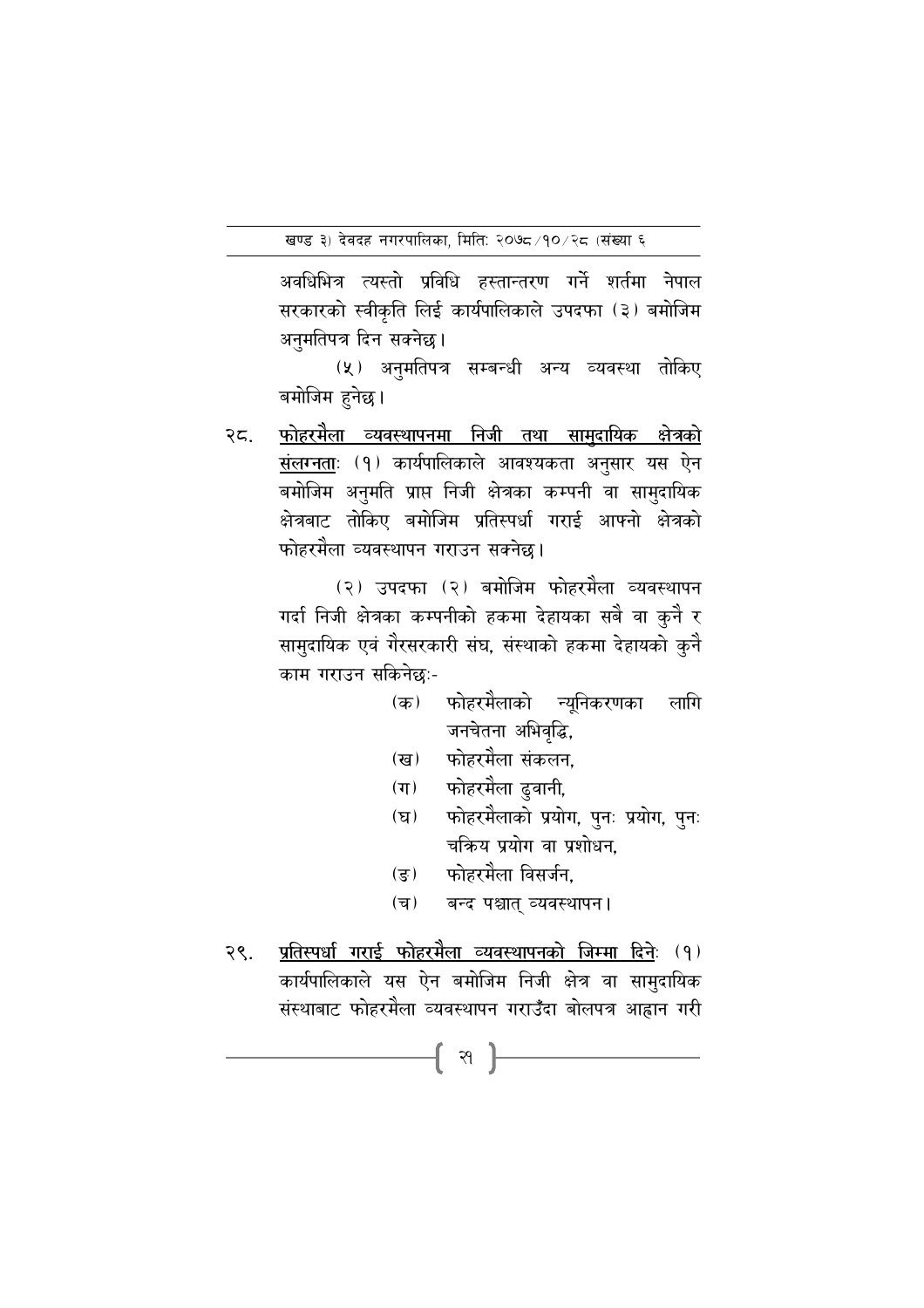प्रतिस्पर्धा गराई व्यवस्थापकको छनौट गरी व्यवस्थापन गर्ने जिम्मा दिनु पर्नेछ ।

(२) उपदफा (१) बमोजिम फोहरमैला व्यवस्थापकको छनौट गर्दा देहायका आधारमा गर्नु पर्नेछः-

- कार्यपालिकालाई (क) बुझाउन कबुल गरेको रकम,
- फोहरमैलाबाट ऊर्जा शक्ति उत्पादन  $(\overline{\mathbf{G}})$ गर्ने वा प्राङ्गारिक मल उत्पादन गर्ने क्षमता, पूँजी, प्रविधि र जनशक्तिको क्षमता.
- आर्थिक तथा प्राविधिक क्षमता.  $(T)$
- फोहरमैला व्यवस्थापन  $(\mathbf{F})$ अपनाउन प्रस्ताव गरीएको प्रविधिको दिगोपन तथा वातावरणीय प्रभाव न्युनिकरण,
- व्यवस्थापन करार गर्न  $(\overline{3})$ प्रस्ताव गरिएको व्यवस्थापन शुल्क,
- फोहरमैलाको प्रयोग, प्रशोधन वा पुनः  $(\overline{\mathbf{v}})$ गर्ने प्रयोग सम्बन्धमा भए कार्यपालिकालाई बुझाउन मञ्जूर गरिएको रोयल्टी।

(३) बोलपत्र सम्बन्धी अन्य व्यवस्था प्रचलित कानुन बमोजिम हनेछ।

(४) उपदफा (१) बमोजिम फोहरमैला व्यवस्थापनको जिम्मा पाएको कम्पनी. संस्था वा निकायले कार्यपालिकासँग गरेको सम्झौताको अधीनमा रही शुल्क उठाउन सक्नेछ।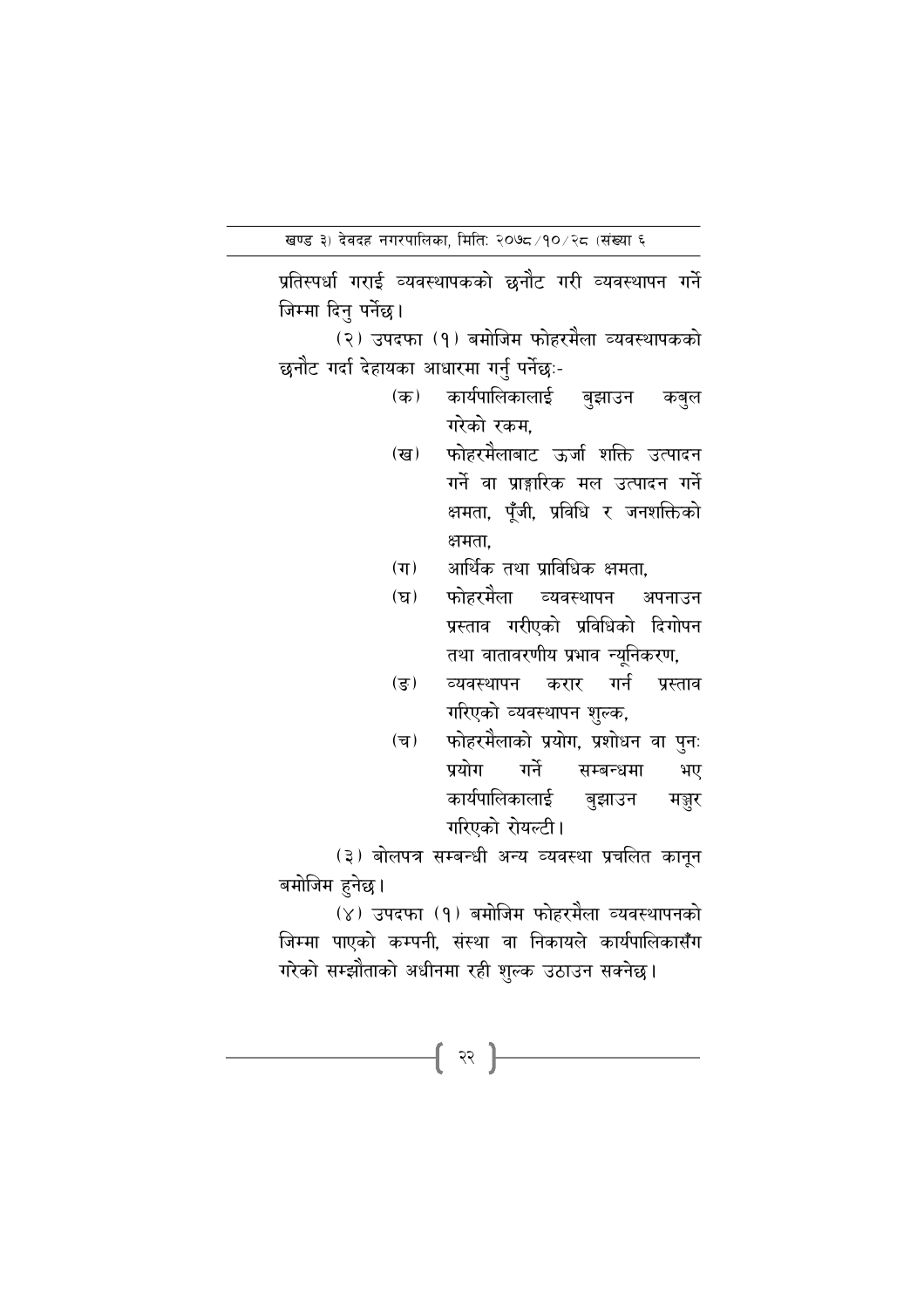(५) फोहरमैला व्यवस्थापनमा गैरसरकारी क्षेत्रको संलग्नता सम्बन्धी अन्य कुराहरु तोकिए बमोजिम हुनेछ।

<u>फोहरमैला व्यवस्थापन स्थल निर्माण तथा सञ्चालन गर्न स्वीकृति</u>  $30<sub>1</sub>$ दिन सकिनेः (१) निजी क्षेत्रबाट फोहरमैला व्यवस्थापनका लागि फोहरमैला व्यवस्थापन स्थल, प्रशोधन स्थल वा अन्य संयन्त्र निर्माण गरी सञ्चालन गर्न स्वीकृति माग गरेमा वातावरण तथा अन्य प्रचलित कानुनको अधीनमा रही त्यस्तो संयन्त्र निर्माण तथा सञ्चालनका लागि कार्यपालिकाले स्वीकृति दिन सक्नेछ।

> (२) उपदफा (१) बमोजिम निजी क्षेत्रबाट फोहरमैला व्यवस्थापन संयन्त्रको निर्माण तथा सञ्चालन गर्दा तोकिएको वातावरणीय मापदण्डको पालना भए वा नभएको अनुगमन कार्यपालिकाले गर्नेछ।

> (३) उपदफा (२) बमोजिम अनुगमन गर्दा स्वीकृत मापदण्डको पालना गरेको नपाइएमा त्यस्तो मापदण्ड पालनाको लागि आवश्यक व्यवस्था गर्न समयावधि तोकिदिन सक्नेछ र सो समयावधिमा पनि मापदण्डको पालनाको लागि आवश्यक व्यवस्था नगरेमा त्यस्तो व्यक्ति वा कम्पनीको स्वीकृति कार्यपालिकाले तोकिए बमोजिम रद्द गर्न सक्नेछ।

सार्वजनिक निजी साझेदारीमा फोहरमैला व्यवस्थापन गर्न सकिने:  $39.$ (१) कार्यपालिकाले प्रचलित कानूनको अधीनमा रही निजी क्षेत्र, सामुदायिक एवं गैरसरकारी संघ, संस्थासँगको साझेदारीमा फोहरमैला व्यवस्थापन कार्य गर्न सक्नेछ।

> (२) उपदफा (१) मा जुनसुकै कुरा लेखिएको भए तापनि सामुदायिक एवं गैरसरकारी संघ, संस्थासँगको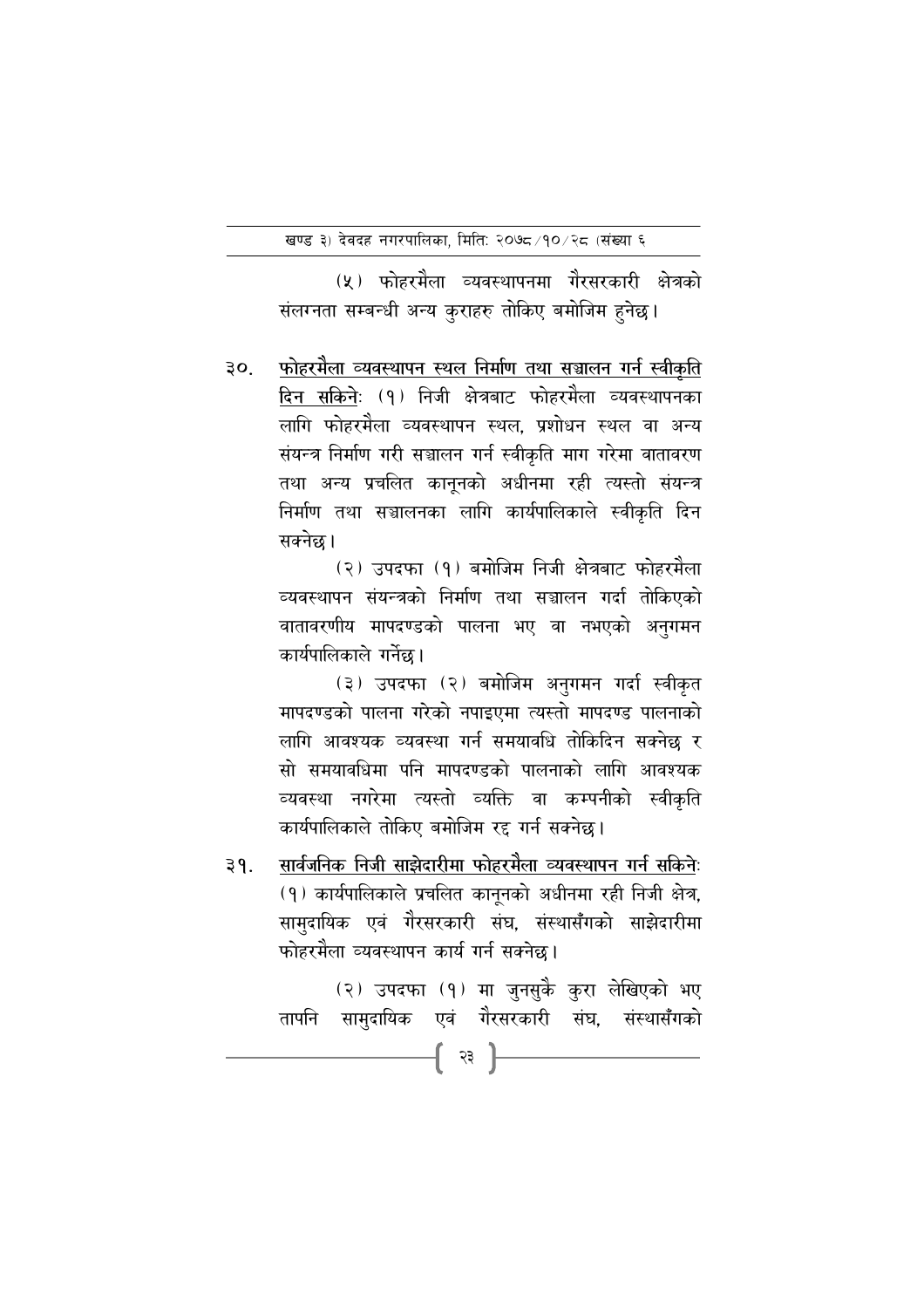साझेदारीमा फोहरमैला न्युनिकरणको लागि जनचेतना अभिवृद्धि, फोहरमैला संकलन, ढुवानी, फोहरमैला व्यवस्थापन स्थलको बन्द पश्चात् व्यवस्था, उद्यान निर्माण र सौन्दर्यकरण जस्ता कार्य मात्र गर्न वा गराउन सकिनेछ।

सेवा शुल्क उठाउन सक्ने: (१) कार्यपालिकाले फोहरमैला ३२. व्यवस्थापन गरे बापत सम्बन्धित व्यक्ति, संस्था वा निकायबाट सेवा शुल्क लगाई उठाउन सक्नेछ।

> (२) उपदफा (१) बमोजिमको शुल्कको निर्धारण फोहरमैलाको परिमाण, तौल तथा प्रकृति र तोकिए बमोजिमका अन्य कुराहरुको आधारमा कार्यपालिकाले गर्नेछ।

> (३) उपदफा (१) बमोजिमको शुल्क कार्यपालिका आफैंले वा निजले तोकेको संस्था वा निकाय मार्फत् समेत उठाउन सक्नेछ।

> (४) यस दफामा अन्यत्र जुनसुकै कुरा लेखिएको भए तापनि दफा २६ बमोजिम फोहरमैला व्यवस्थापन गर्न जिम्मेवारी पाएको व्यक्ति. संस्था वा निकायले कार्यपालिकासँग भएको सहमतिको आधारमा फोहरमैला व्यवस्थापन गरे बापत सम्बन्धित व्यक्ति, संस्था वा निकायबाट सेवा शुल्क उठाउन सक्नेछ। तर तोकिए बमोजिमका विपन्न वर्गलाई सेवा शुल्कमा तोकिए बमोजिम छुट दिइनेछ।

> (५) यस दफा बमोजिम शुल्कबाट प्राप्त आम्दानी तथा फोहरमैला व्यवस्थापन निजी क्षेत्रलाई संलग्न गराउँदा प्राप्त हुने आम्दानी कार्यपालिकाले एउटा छुट्टै शीर्षकमा राखी तोकिएको मापदण्डको अधीनमा रही फोहरमैलाको व्यवस्थापन. वातावरणीय संरक्षण तथा फोहरमैला व्यवस्थापन प्रभावित क्षेत्रको विकासमा खर्च गर्नु पर्नेछ।

> > -{ २४ }-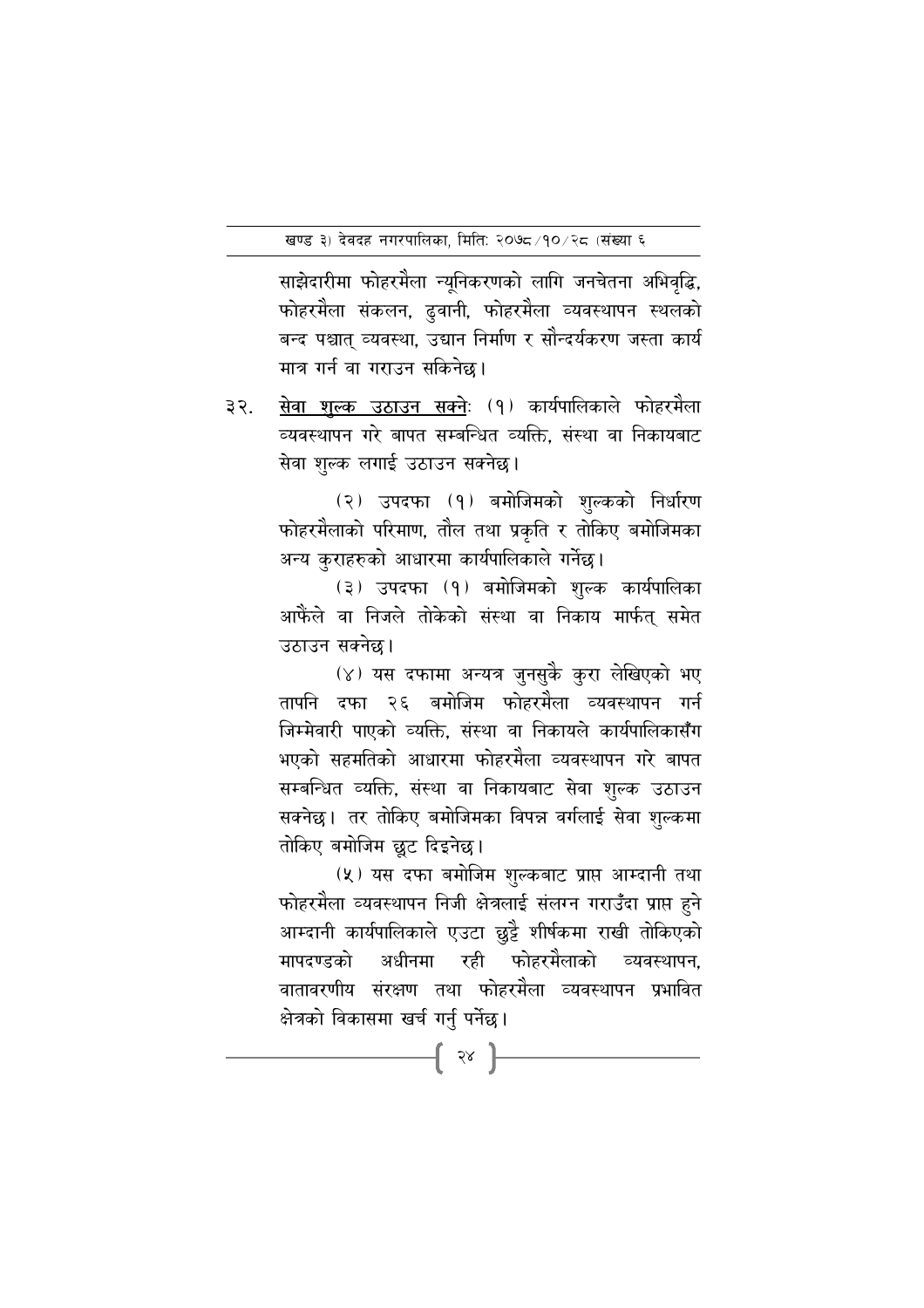#### परिच्छेद-४

# <u>जैविक विविधता संरक्षण</u>

जैविक विविधताको संरक्षण गर्नुपर्नेः (१) आफ्नो क्षेत्रभित्रको ३३. जैविक विवधताको संरक्षण गर्ने जिम्मेवारी नगरपालिकाको हुनेछ ।

> (२) उपदफा (१) बमोजिम जैविक विविधताको संरक्षण सम्बन्धी कार्यक्रम गर्दा संघीय तथा प्रदेशको कानुन तथा मापदण्ड प्रतिकूल नहूने गरी देहाय बमोजिम गर्नु पर्नेछ,-

> > कृषिजन्य जैविक विविधता संरक्षण,-(क)

- $(9)$ विकासका कार्यक्रमहरु संचालनगर्दा कृषि जैविक विविधिताको संरक्षणलाई विशेष महत्वदिने,
- $(5)$ जैविक विविधता. वातावरण र मानव स्वास्थ्यमा नकारात्मक प्रभाव पार्न सक्ने जोखिम भएका जि.एम.ओ. (GMO) तथा त्यसका उत्पादनलाई आवश्यकता अनुसार नियन्त्रण वा निषेध गर्ने.
- कृषि पर्यावरणीय सेवाहरुको  $(3)$ दिगो परिचालनको लागि परागसेचक तथा अन्य पर्यावरणीय सेवा प्रदान गर्ने जीवहरु सम्बन्धी अध्ययन. अनुसन्धान, अनुगमन गरी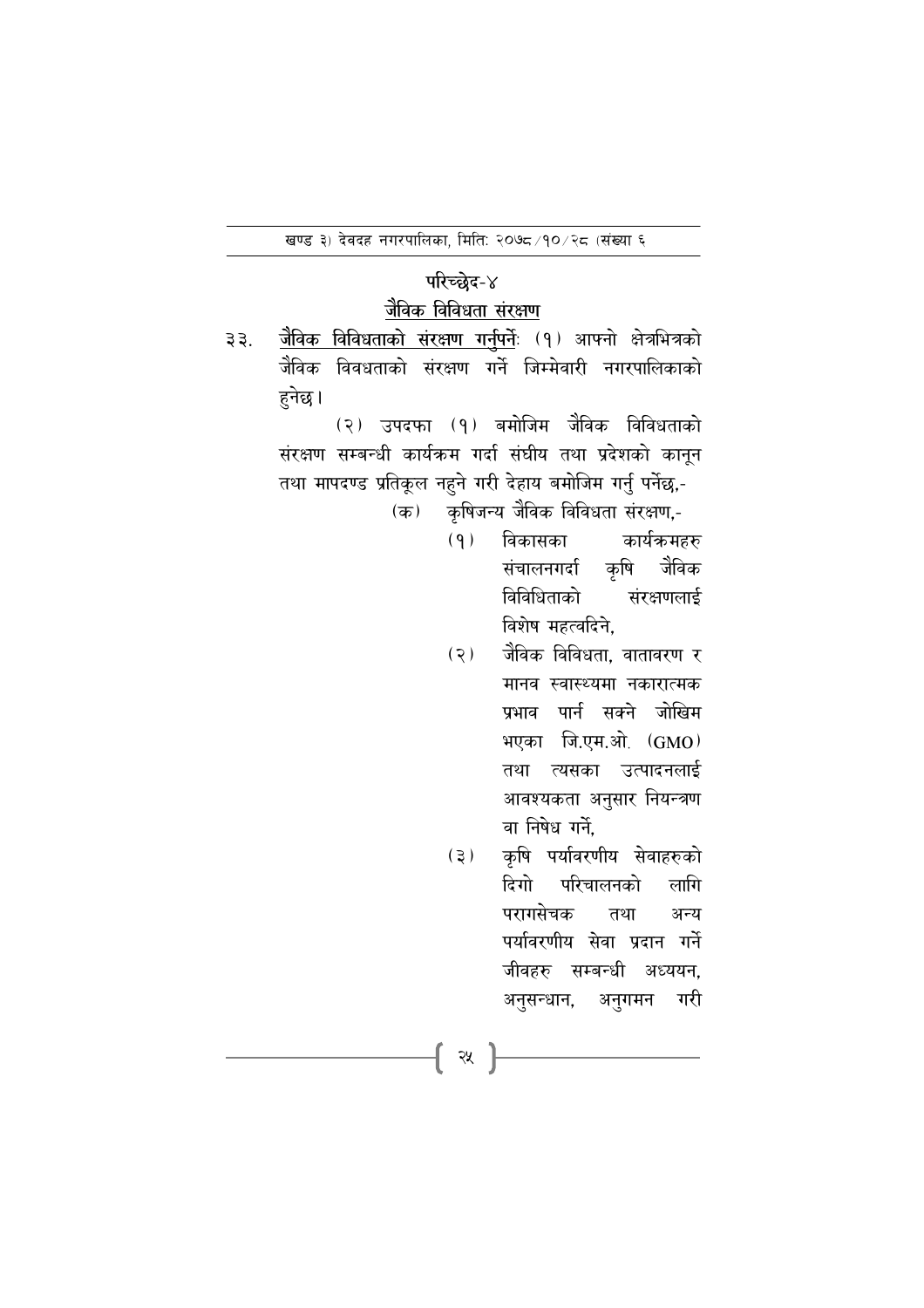कार्यक्रमहरु संरक्षणका सञ्चालन गर्ने.

- परम्परागत, ज्ञान सीप तथा  $(\lambda)$ अभ्यासको संरक्षण र प्रवर्द्धन गर्ने।
- सिमसार संरक्षण,- $(\overline{\mathbf{g}})$ 
	- $(9)$ स्थानीय जनसमुदायको उनीहरुको सहभागितामा हितका लागि आफ्नो क्षेत्र अन्तर्गतका सिमसारको पहिचान गर्दै सोकोसंरक्षण र व्यवस्थापन गर्ने;
	- $(5)$ स्थानीय जनसहभागितामा आधारित सिमसार व्यवस्थापनको माध्यमद्वारा सिमसारको स्रोतहरुमाथि समन्यायिक अवसर दिलाउँदै बुद्धिमत्तापूर्ण प्रयोगको अवधारणालाई सार्थक तुल्याउने;
	- स्थानीय व्यक्ति, समुदाय एवं  $(5)$ निकायलाई संलग्न गराउँदै सिमसारको संरक्षण र व्यवस्थापन कार्य प्रभावकारी बनाउने:

 $\left\{ \begin{array}{c} \approx \end{array} \right\}$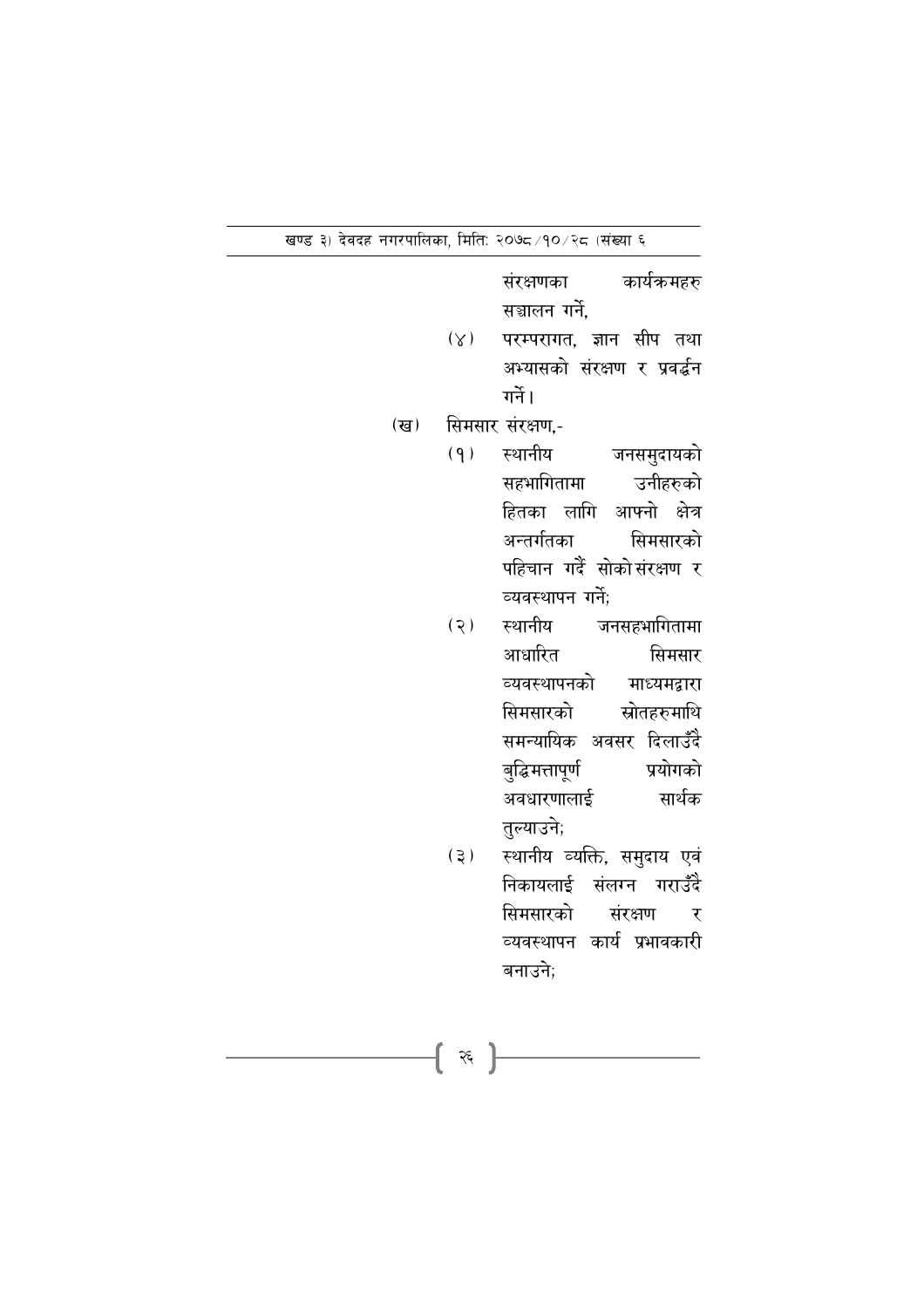- वर्तमान र भावी पुस्ताको  $(\times)$ फाइदाका लागि प्राकृतिक स्रोत संरक्षण गर्न स्थानीय वासिन्दाको हित हुने खालको सामाजिक र आर्थिक विकासका कार्यक्रम संचालन गर्ने.
- सिमसारमा आश्रित सङ्कटापन्न  $(\chi)$ जीवजन्तु, जलचर, सापेक्षिक जङ्गली जनावर तथा अन्य आश्रित आनुवंशिक जल स्रोतको संरक्षण गर्ने,
- $(\xi)$ वातावरणीय असर न्यून हुने गरी सिमसार क्षेत्रमा वातावरण अनुकूल पर्यटनको विकास गर्दै प्राप्त लाभलाई सिमसारको यथासम्भव स्थानीय व्यवस्थापन र जनसमुदायको हितमा परिचालन गर्ने.
- $(9)$ सिमसार संरक्षण ्र व्यवस्थापनका लागि तयार कार्ययोजनाहरुमा गरिने जनसहभागिता स्थानीय सुनिश्चित गर्ने,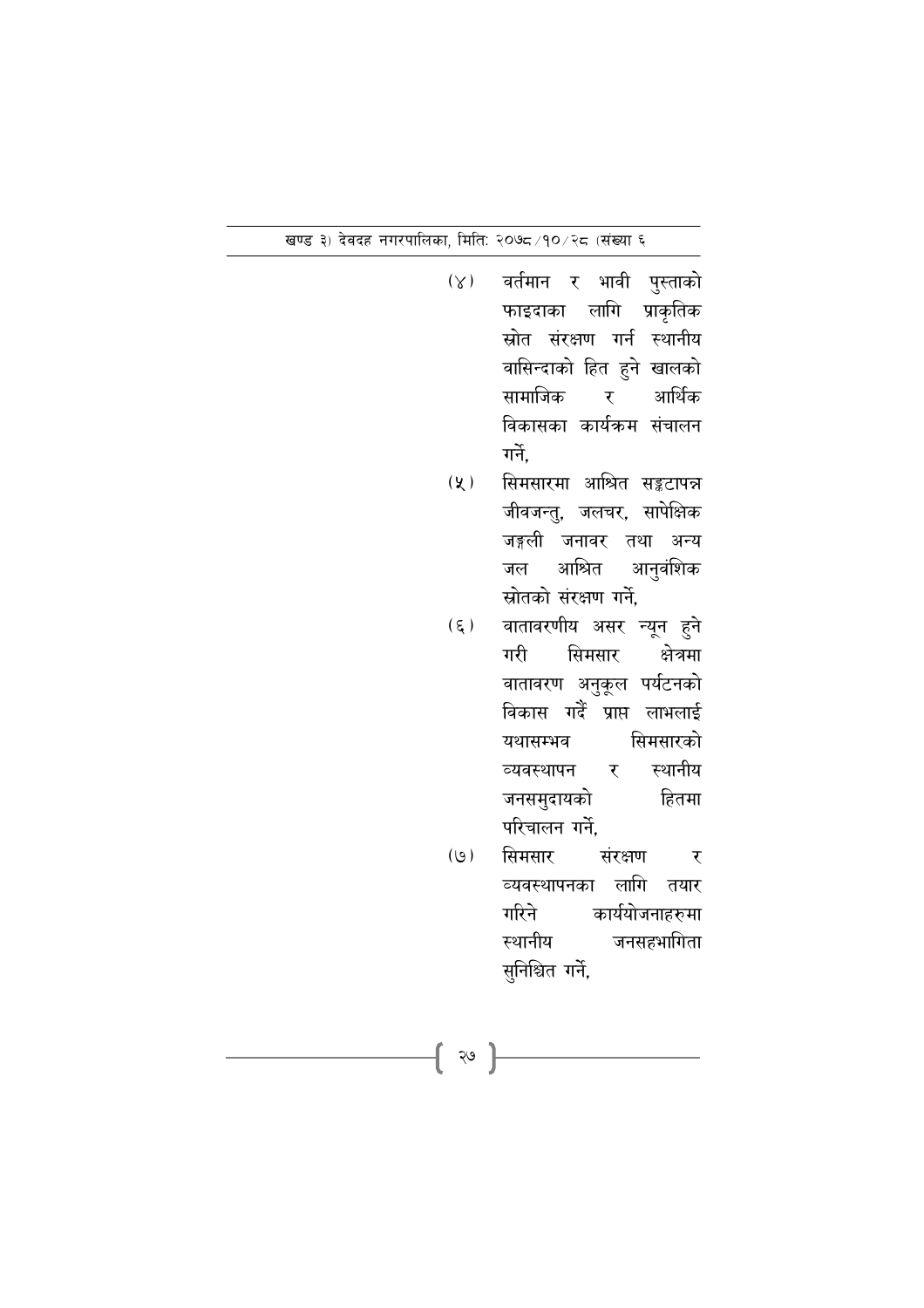- $(\zeta)$ सिमसार क्षेत्रमा आश्रित स्थानीयवासीको अनुभव, अभ्यास, सीप र ज्ञानको संरक्षण गर्दै सोही आधारमा सिमसारको संरक्षण र व्यवस्थापन गर्न प्रश्रय दिने, सिमसार व्यवस्थापना देखा  $(8)$ पर्ने समस्याहरुको पहिचान स्थानीय स्तरमै गरी समाधानको उपायहरुको खोजी गर्न जनसहमतिका व्यवस्थापन आधारमा कार्ययोजना बनाई लागू गर्ने गराउने.
	- (१०) सिमसार व्यवस्थापन योजना तर्जुमा गर्ने र व्यवस्थापन समितिमा स्थानीय जनसमुदायका साथै संघ संस्थाको प्रतिनिधित्व गराउन कानुनी आवश्यक एवं प्रशासनिक व्यवस्था गर्ने,
- (११) सिमसारमा आश्रित स्थानीय जनसमुदायलाई सिमसारबाट प्राप्त हुने लाभको न्यायोचित बाँडफाँडका लागि आवश्यक व्यवस्था गर्ने,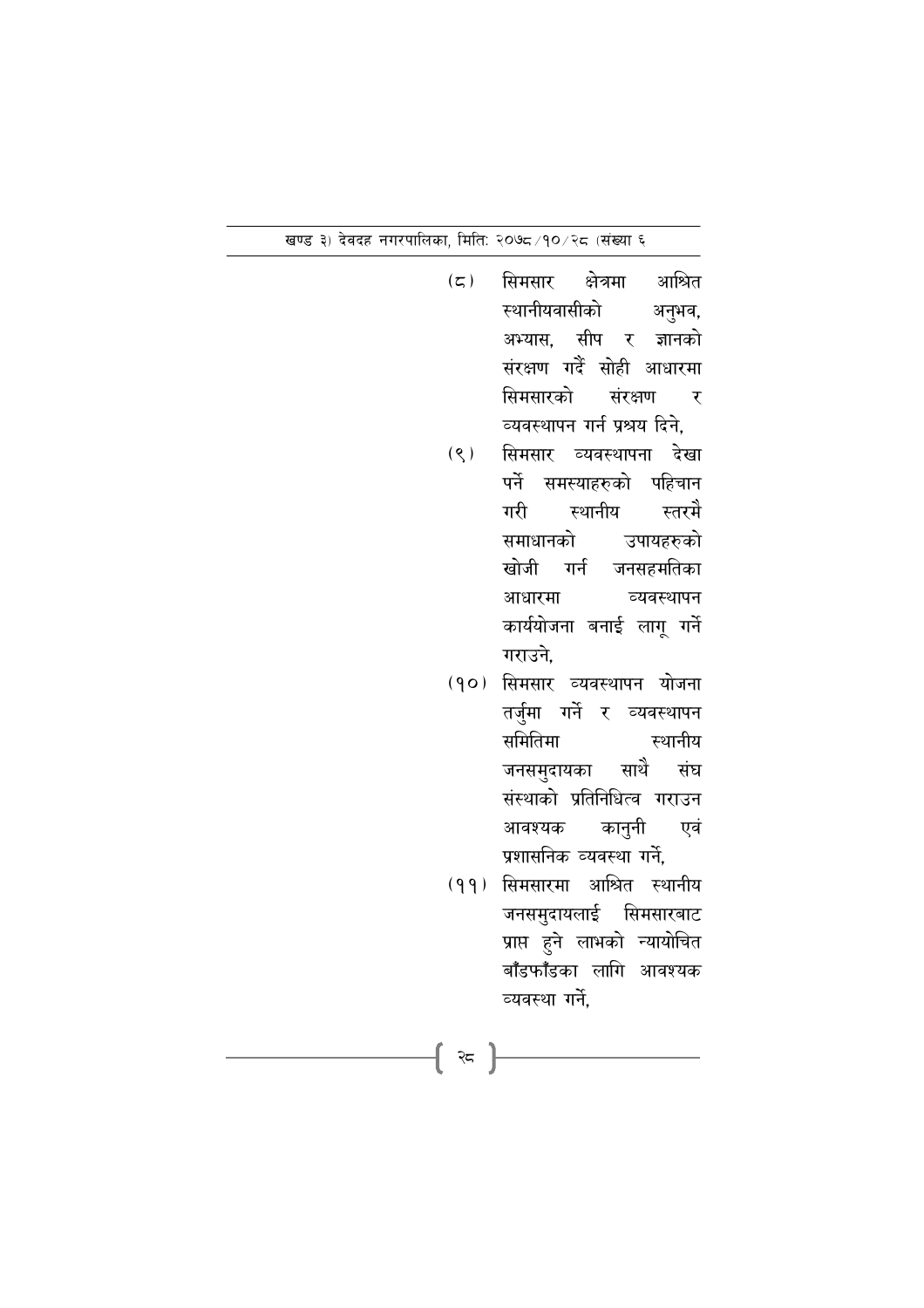(३) जैविक विविधता संरक्षण तथा व्यवस्थापन सम्बन्धी अन्य व्यवस्था प्रचलित कानून र मापदण्ड बमोजिम हुनेछ ।

जैविक विविधताको अभिलेखीकरण गर्नपर्नेः(१) नगरपालिकाले  $3X$ . आफ्नो क्षेत्राधिकार भित्र अवस्थित जैविक विविधताको वस्तस्थिति र विवरणको अभिलेखीकरण व्यवस्थित र वैज्ञानिक ढङ्गले राख्न पर्नेछ।

> (२) उपदफा (१) बमोजिमको अभिलेखीकरण जैविक विविधता सम्बन्धी निर्देशिका बनाई राष्ट्रिय मापदण्ड अनुरुप अद्यावधिक राख्ने जिम्मेवारी कार्यपालिकाको हुनेछ।

> (३) जैविक विविधताको अभिलेखीकरण सम्बन्धी अन्य व्यवस्था तोकिए बमोजिम हुनेछ।

स्थानीय समुदायको परम्परागत ज्ञान, सीप, अभ्यास, आदिको ३५. संरक्षण गर्नुपर्नेः (१) जैविक विविधताको सम्बन्धमा स्थानीय समुदाय भित्रका व्यक्ति वा समूहमा रहेको ज्ञान, सीप, अभ्यास आदिको पहिचान. अभिलेखीकरण. तथा संरक्षण गर्ने जिम्मेवारी कार्यपालिकाको हुनेछ।

> (२) कार्यपालिकाले उपदफा (१) बमोजिमको अभिलेखीकरण वैज्ञानिक र व्यवस्थित ढङ्गले तोकिएको ढाँचा र प्रारुपमा राखेछ।

खनिज पदार्थ संरक्षण सम्बन्धी व्यवस्थाः(१) कार्यपालिकाले  $3\xi$ . आफ्नो क्षेत्रभित्र रहेका खनिज पदार्थको अवस्था बुझ्न सर्भे तथा खोज गर्न सक्नेछ।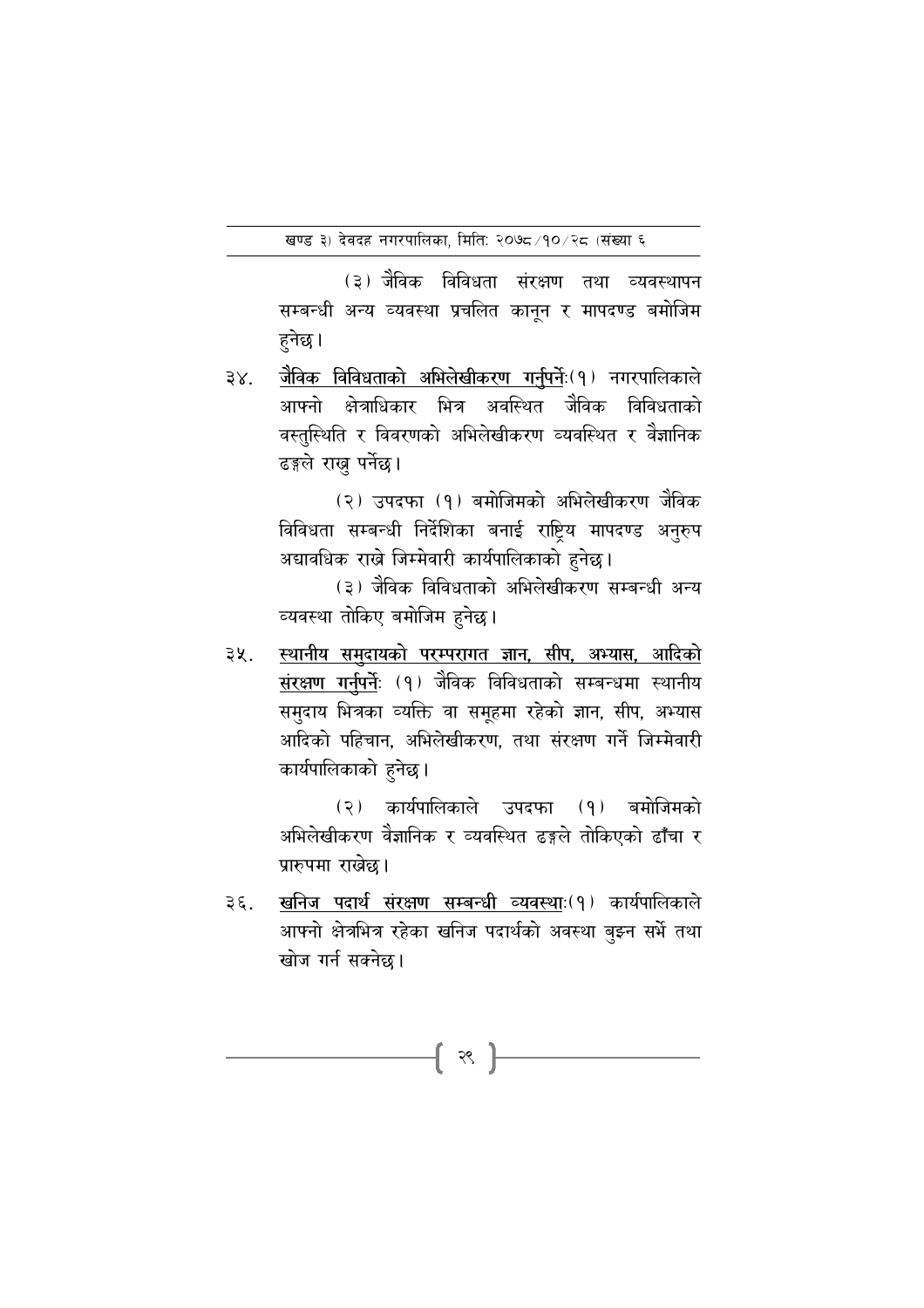(२) उपदफा (१) बमोजिमको सर्भे तथा खोजबाट प्राप्त सूचना तथा तथ्याङ्कको आधारमा प्रचलित नेपालको कानून प्रतिकूल नहुने गरी कार्यपालिकाले खनिज पदार्थको संरक्षण तथा प्रवर्द्धनमा कार्यक्रमहरु सञ्चालन गर्न सक्नेछ।

जलाधार संरक्षण गर्नुपर्नेः (१) नगरपालिका क्षेत्रभित्र रहेका ३७. जलाधारको संरक्षण गर्नु नगरपालिका, नागरिक र सम्बन्धीत निकायको कर्तव्य हुनेछ।

> (२) कार्यपालिकाले संघीय र प्रदेशको कानून र मापदण्डको अधीनमा रही कार्यविधि वनाई नगरपालिकाभित्रको जलाधार संरक्षण तथा व्यवस्थापन गर्नेछ।

> (३) आफ्नो क्षेत्रमा रहेको खानेपानीको मुहानको पहिचान, अभिलेखीकरण, संरक्षण तथा व्यवस्थापन गर्ने जिम्मेवारी कार्यपालिकको हुनेछ।

# परिच्छेद- ५

#### वन तथा हरित क्षेत्रको संरक्षण तथा व्यवस्थापन

<u>वन, वन पैदावार, वन्यजन्त तथा हरित क्षेत्रको संरक्षण र</u> ३८. प्रवर्द्धन गर्नुपर्नेः (१) आफ्नो क्षेत्राधिकार भित्रको वन, वन पैदावार, वन्यजन्तु तथा हरित क्षेत्रको संरक्षण र प्रवर्द्धन गर्ने प्रमुख जिम्मेवारी नगरपालिकाको हुनेछ।

{ ॐ }

(२) वन, वन पैदावार, वन्यजन्तु तथा हरित क्षेत्रको संरक्षण र प्रवर्द्धनमा सहयोग गर्नु नागरिकको कर्तव्य हुनेछ।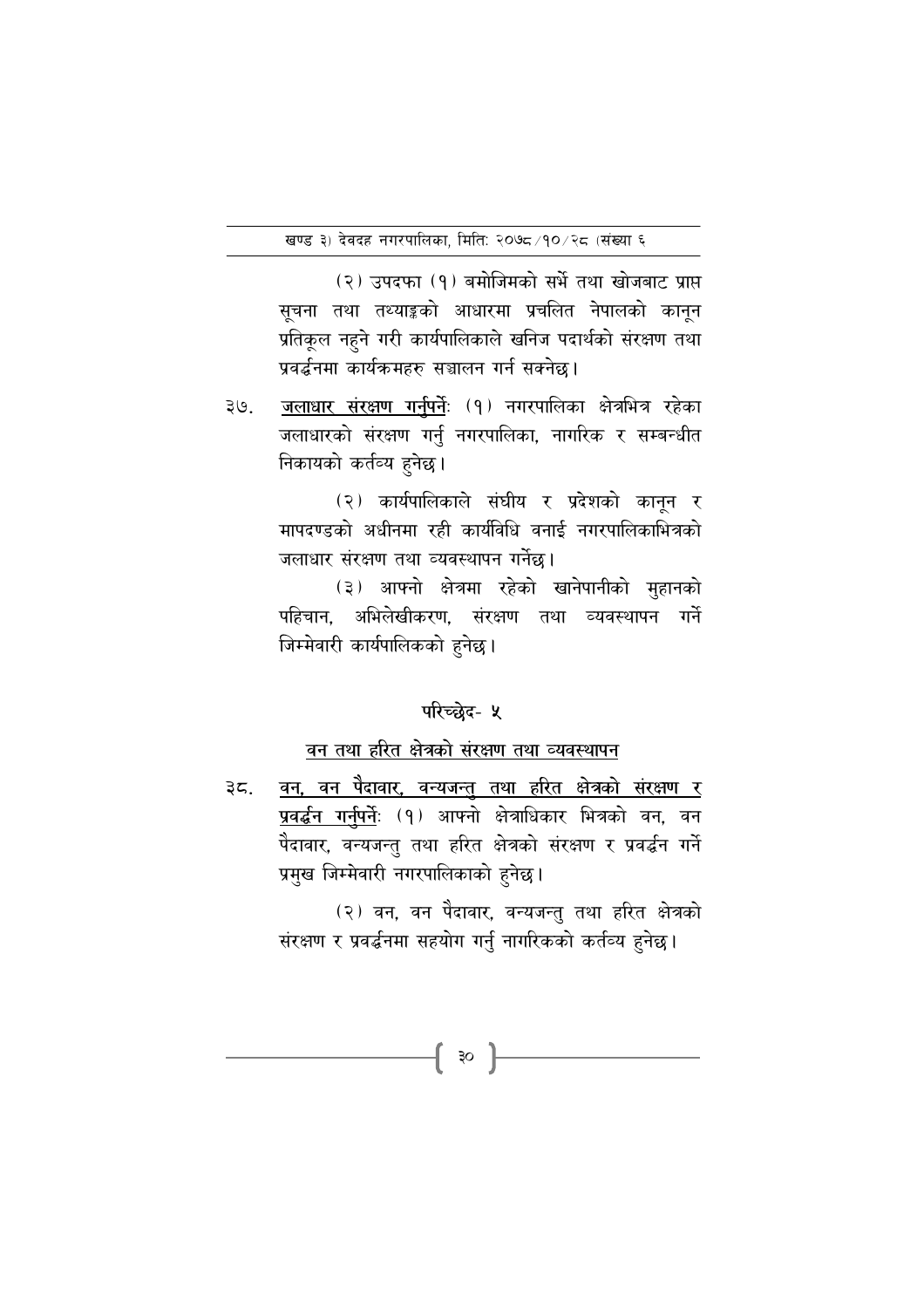(३) वन तथा वन पैदावार संरक्षण र प्रवर्द्धन गर्ने सम्बन्धमा नगरपालिकाले संघीय र प्रदेश कानूनको प्रतिकूल नहुने गरी देहाय बमोजिम गर्नुपर्नेछ।

- संघ तथा प्रदेशसँग समन्वय गरी  $(\overline{a})$ स्थानीय समुदायको सहभागितमा आफ्नो सिमाभित्रका समुदायमा आधारित वन, निजी वन, कृषि वन तथा वनमा आधारित उद्योगहरु संचालन तथा व्यवस्थापन गर्ने,
- सामुदायिक वन उपभोक्ता समूह  $(\overline{g})$ लगायत समुदायमा आधारित वन व्यवस्थापन गर्ने समूहको प्राविधिक, व्यवस्थापकीय. संस्थागत क्षमता विकासमा प्राथमिकता दिने.
- वनसँग सम्बन्धित प्राविधिक सेवालाई  $(\nabla)$ प्रभावकारी बनाउनुका अतिरिक्त क्षमता उत्प्रेरणात्मक विकासको लागि अवसरहरु सिर्जना गर्ने.
- स्थानीय समुदायमा रहेको वनजन्य, (इ.) जडिबटी तथा वनस्पति उपयोग सम्बन्धी परम्परागत ज्ञान, सीप र आधुनिक चिकित्सा पद्धतिलाई संयोजन गर्दे विज्ञानसँग उन्नत प्रकारको ज्ञान. सीप र उत्पादनका लागि उपयुक्त वातावरण निर्माण गर्ने,

-{ ३१ }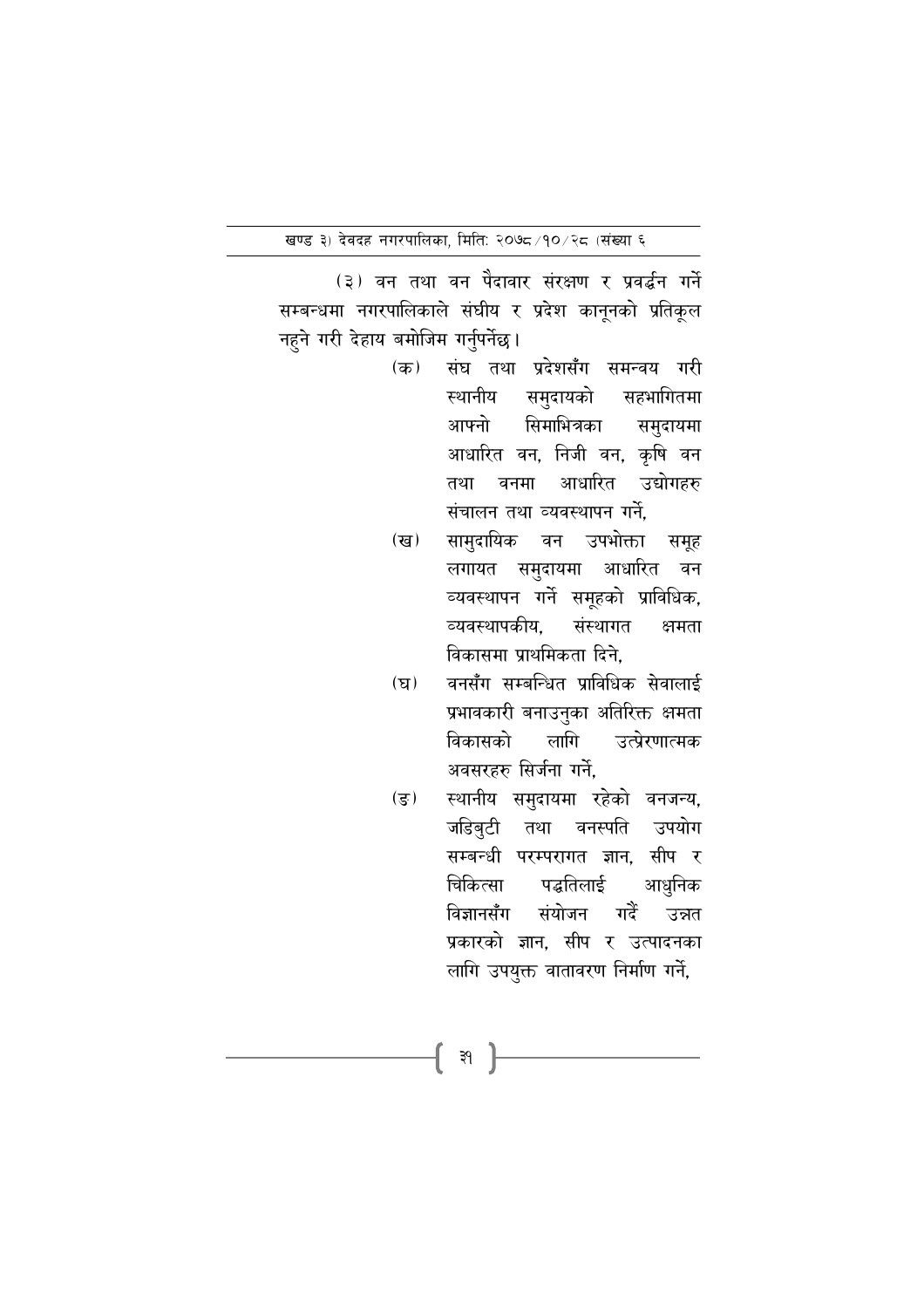खण्ड ३) देवदह नगरपालिका, मिति: २०७८/१०/२८ (संख्या ६

- $(\overline{\mathbf{u}})$ वन्यजन्तु र वनस्पतिको संरक्षण तथा प्रवर्द्धन गर्न संघ. प्रदेशसँगको समन्वयमा स्थानीय स्तरका प्राणी उद्यान तथा वनस्पति उद्यानहरु स्थापना र संचालन गर्ने.
- वन पैदावार संकलनमा दिगोपना र  $(\overline{\mathbf{g}})$ प्रभावकारिताका लागि आधुनिक प्रविधिहरुको प्रयोगलाई प्रोत्साहन गर्ने.
- दिगो वन व्यवस्थापनको मापदण्ड  $(\overline{\nu})$ अनुरुप सबै वन व्यवस्थापनमा सामाजिक, आर्थिक र वातावरणीय दृष्टिले दीगोपना सुनिश्चित गर्ने,
- संघ तथा प्रदेशको समन्वयमा संरक्षित  $(\overline{z}$ क्षेत्र. सिमसार क्षेत्र तथा वन व्यवस्थापन पद्धतिहरुबाट पर्यटन प्रवर्द्धन गर्न योगदान पुऱ्याउने,
- वन, वनस्पति, वन्यजन्तु तथा जैविक  $(\overline{\sigma})$ विविधतार जलाधार क्षेत्रको संरक्षण. पुनःस्थापना र दिगो उपयोग गर्नआवश्यक योजना र कार्यक्रम संचालन गर्ने.
- नगरपालिका क्षेत्र भित्रका जलचरको  $(5)$ संरक्षण गर्ने.
- संघ तथा प्रदेशसँग समन्वय र  $(5)$ सहकार्य गरी गरिवीको रेखामुनि रहेका जनताको गरिवी न्यूनिकरण गर्न

**{ ३२ }**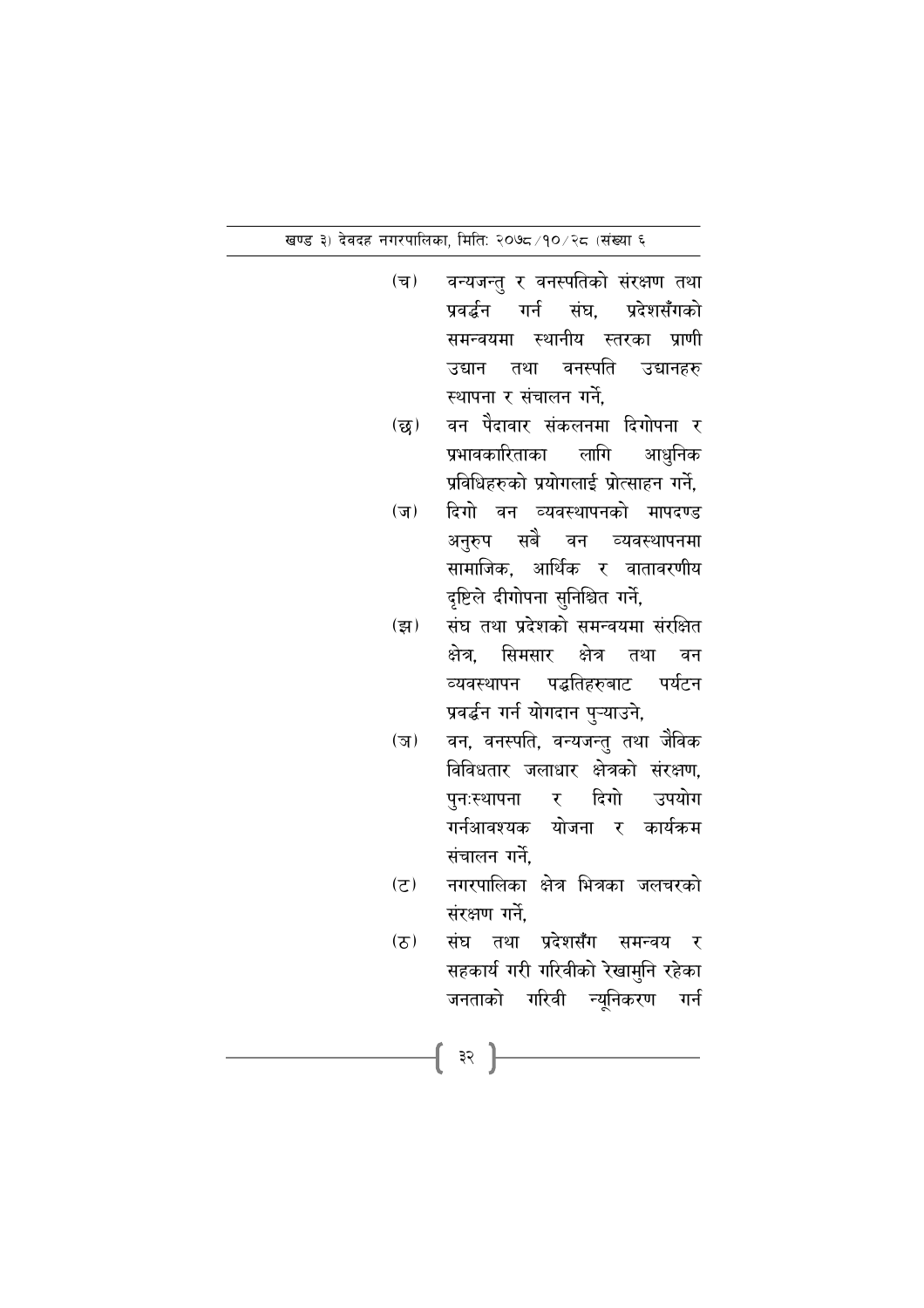खण्ड ३) देवदह नगरपालिका, मिति: २०७८/१०/२८ (संख्या ६

वनको संरक्षण र विकास हुने गरी आर्जन तथा पर्यटनका आय कार्यक्रमहरू संचालन गर्ने,

- सामुदायिक वन उपभोक्ता समितिले  $\overline{5}$ वन पैदावार विक्री तथा उपयोग गर्न बनाएको वार्षिक कार्ययोजना नगरपालिकावाट स्वीकृत गरी कार्यान्वयन गराउने.
- नगरपालिका क्षेत्रभित्रको सार्वजनिक  $(5)$ तथा ऐलानी जग्गामा रहेको काठ दाउरा, जराजुरी, दहत्तर बहत्तर आदिको नियमानुसार बिकी गर्ने,
- सामुदायिक भू-संरक्षण र सोमा  $(\overline{\mathbf{u}})$ आधारित आय आर्जन कार्यक्रमहरु संचालन गर्ने.
- संघ तथा प्रदेशको मापदण्डको  $(\overline{D})$ अधीनमा रही नगरपालिका क्षेत्रभित्रको जडिबुटी तथा अन्य गैरकाष्ट वन पैदावर सम्वन्धि सर्वेक्षण. उत्पादन. संकलन प्रवर्द्धन. प्रशोधन र वजार व्यवस्थापन गर्ने
- <u>निजी वन दर्ता तथा व्यवस्थापनः(१) निजी वन दर्ता गराउन</u> ३९. चाहने कुनै व्यक्ति वा संस्थाले निजी वन दर्ताको लागि डिभिजन वन कार्यालय वा सब डिभिजन वन कार्यालयको सिफारिस सहित कार्यपालिकामा निवेदन दिनु पर्नेछ।

-[ ३३ ]-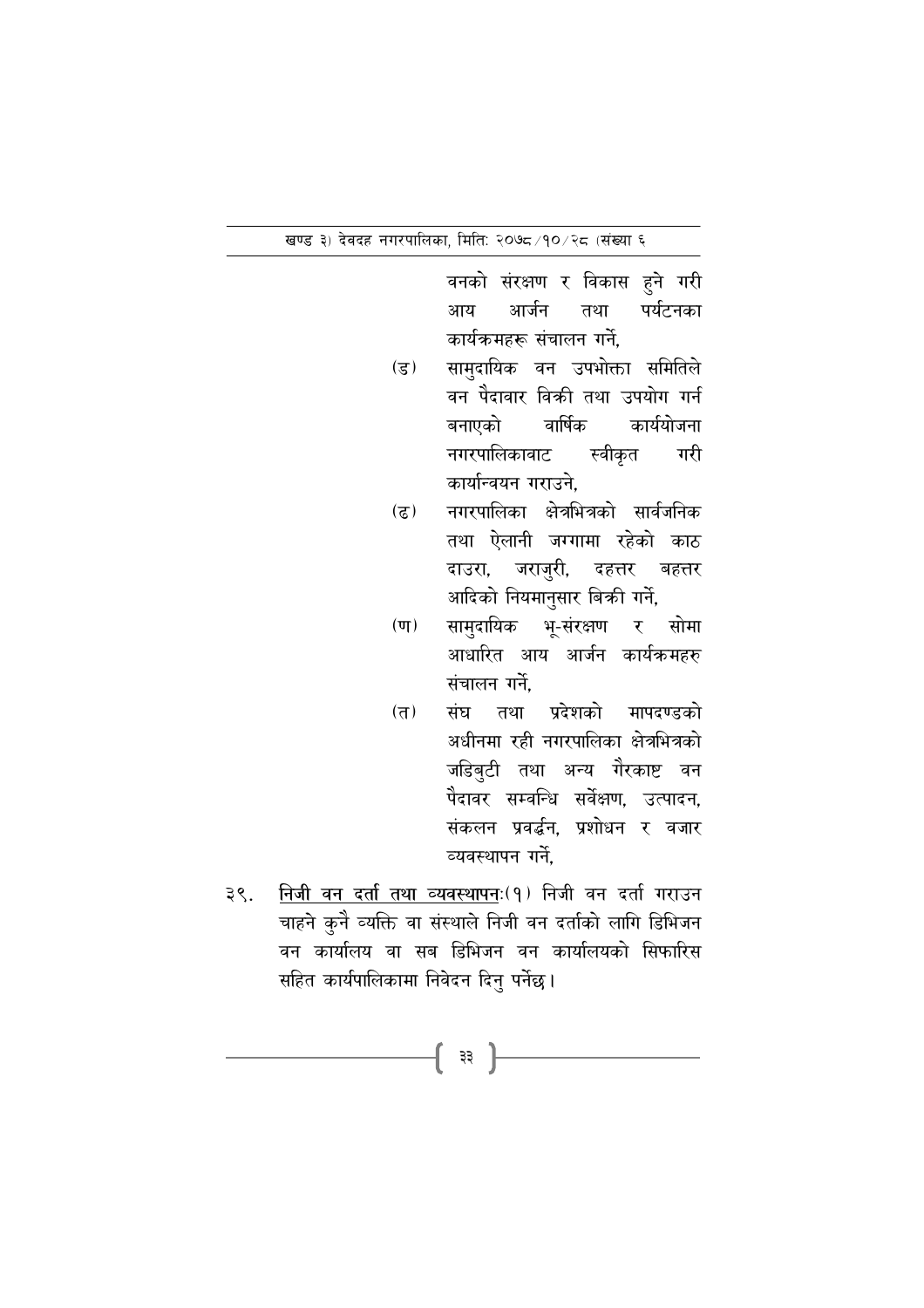(२) उपदफा (१) बमोजिम कुनै निवेदन परेमा आवश्यक जाँचबुझ गरी कार्यपालिकाले निजी वन दर्ता गरी प्रमाणपत्र दिनेछ ।

(३) व्यवसायिक प्रयोजनका लागि निजी वन वा निजी आवादीमा रहेको वन पैदावरको संकलन तथा ओसारपसार गर्नु परेमा कार्यपालिकाबाट स्वीकृत लिनु पर्नेछ।

सार्वजनिक जग्गामा वन विकास सम्बन्धी व्यवस्थाः (१)  $X_{\mathbf{O}}$ कार्यपालिकाले प्रचलित नेपाल कानुन तथा यस ऐनको अधीनमा रही सार्वजनिक जग्गामा वनको विकास, संरक्षण, व्यवस्थापन गर्न र वन पैदावरको उपयोग तथा बिकि वितरण गर्न सक्नेछ। (२) कार्यपालिकाले सडक, नहर र बाटो किनारमा लगाइएको तथा बाटोमा छहारी पर्ने रुखहरु र चौतारा, कुलाको मुहान, धार्मिक स्थल वा त्यस्तै अन्य संवेदनशील ठाउँमा लगाइएका रुखहरुको संरक्षण गर्न तथा जोखिमपूर्ण अवस्थामा प्रचलित नेपाल कानूनको अधिनमा रही हटाउन सक्नेछ।

सहरी वनको विकास र व्यवस्थापनः (१) कार्यपालिकाले आफ्नो  $Y$ 9. क्षेत्र भित्रको सहरी क्षेत्र तथा वस्तीमा रहेका सार्वजनिक सड़क तथा पार्क जस्ता स्थानमा आफैंले वा कुनै संघसंस्था वा निजी क्षेत्रसँगको साझेदारीमा सहरी वनको विकास तथा व्यवस्थापन गर्न सक्नेछ।

> (२) उपदफा (१) बमोजिम स्थापना हुने सहरी वनको वन पैदावार कार्यपालिकाले तोकिए बमोजिम प्रयोग गर्न सक्नेछ।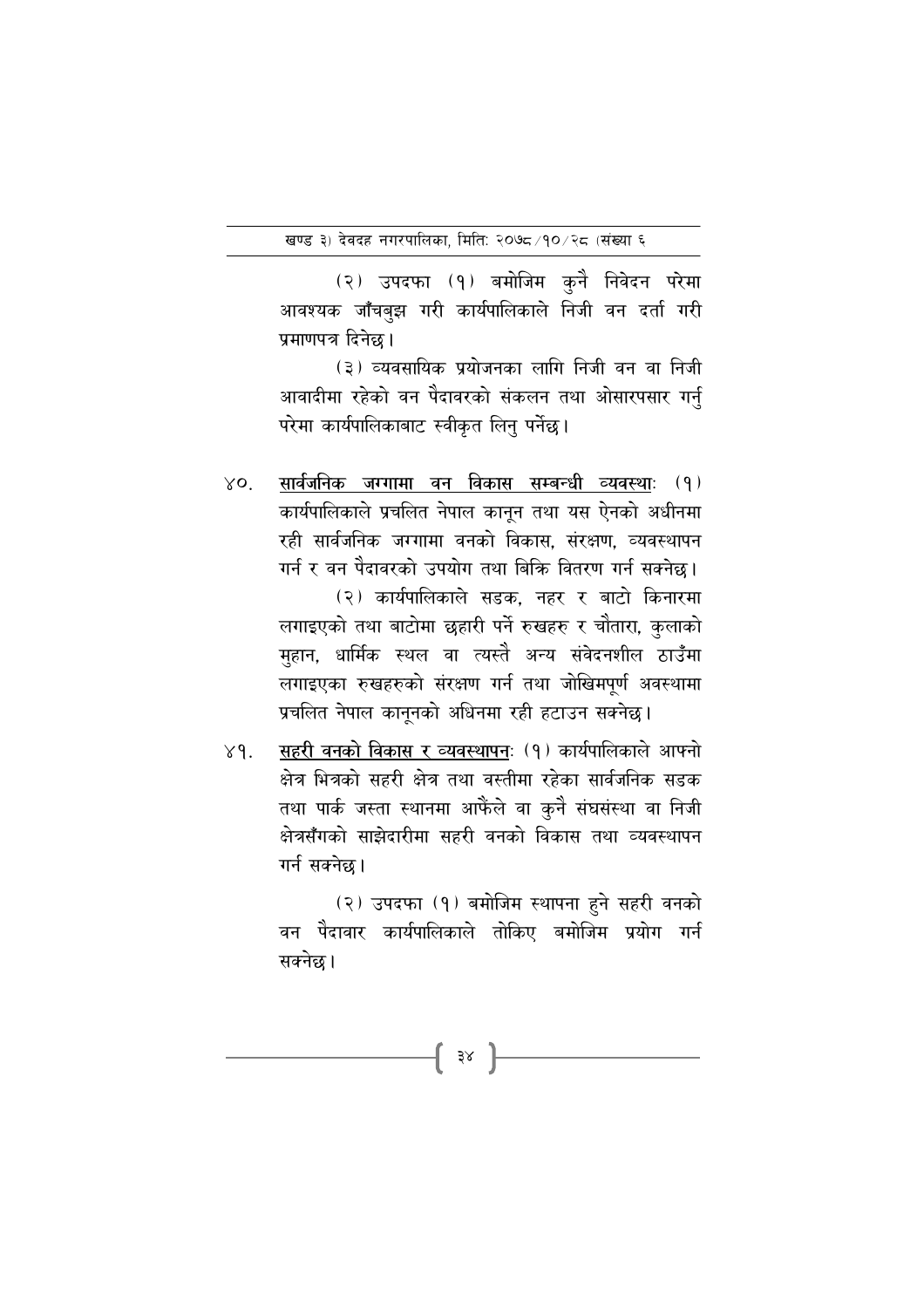- वनक्षेत्रको प्रयोगः कार्यपालिकाले कुनै विकास आयोजना  $X2.$ सञ्चालन गर्दा वन क्षेत्रको प्रयोग गर्नु बाहेक अन्य कुनै विकल्प नभएमा र प्रचलित कानून बमोजिमको वातावरणीय अध्ययनबाट त्यस्तो योजना सञ्चालन गर्दा वातावरणमा उल्लेखनीय प्रतिकल असर नपर्ने देखिएमा सो आयोजना सञ्चालन गर्न त्यस्तो वन क्षेत्रको जग्गा प्राप्त गर्नको लागि प्रदेश वा संघीय सरकार समक्ष अनुरोध गर्नसक्नेछ।
- नर्सरी र उद्यान स्थापना तथा व्यवस्थापन : (१) संघीय तथा  $X3.$ प्रादेशिक कानून प्रतिकूल नहुने गरी, प्रचलित मापदण्ड तथा तोकिएको प्रकिया पूरा गरेको सुनिश्चित गरी नगरपालिका क्षेत्रभित्र जोकोहीले पनि कार्यपालिकाको अनुमति लिई नर्सरी तथा उद्यान सञ्चालन गर्न सक्नेछन्।

नगरपलिका क्षेत्रभित्र उपदफा(१)बमोजिम  $(5)$ सञ्चालन हुने नर्सरी तथा उद्यानको सम्बन्धमा संघीय तथा प्रादेशिक मापदण्डसँग नबाझिने गरी सञ्चालन तथा पूर्वाधार मापदण्ड निर्देशिका बनाई लागु गर्नेछ।

(३) नगरपालिका क्षेत्रभित्र उपदफा (१) बमोजिम स्थापना हुने सबै नर्सरी तथा उद्यानहरुको कम्तिमा वर्षको एक पटक तोकिए बमोजिम अनिवार्य अनुगमन निरीक्षण गर्नुपर्नेछ।

खल्ला क्षेत्र व्यवस्थापन तथा हरियाली प्रवर्द्धनः  $88.$  $(9)$ नगरपालिकाले आफ्नो क्षेत्रभित्र रहेको खुल्लातथा सार्वजनिक क्षेत्रको संरक्षण, प्रवर्द्धन तथा अभिलेखीकरण गर्नु पर्नेछ।

-{ ३४ }-

(२) कार्यपालिकाले आफ्नो क्षेत्राधिकार भित्र रहेने खुल्लातथा सार्वजनिक क्षेत्रमा प्रचलित कानूनको प्रतिकूल नहुने गरी वृक्षारोपण, सम्भारर व्यवस्थापन गर्न सक्नेछ।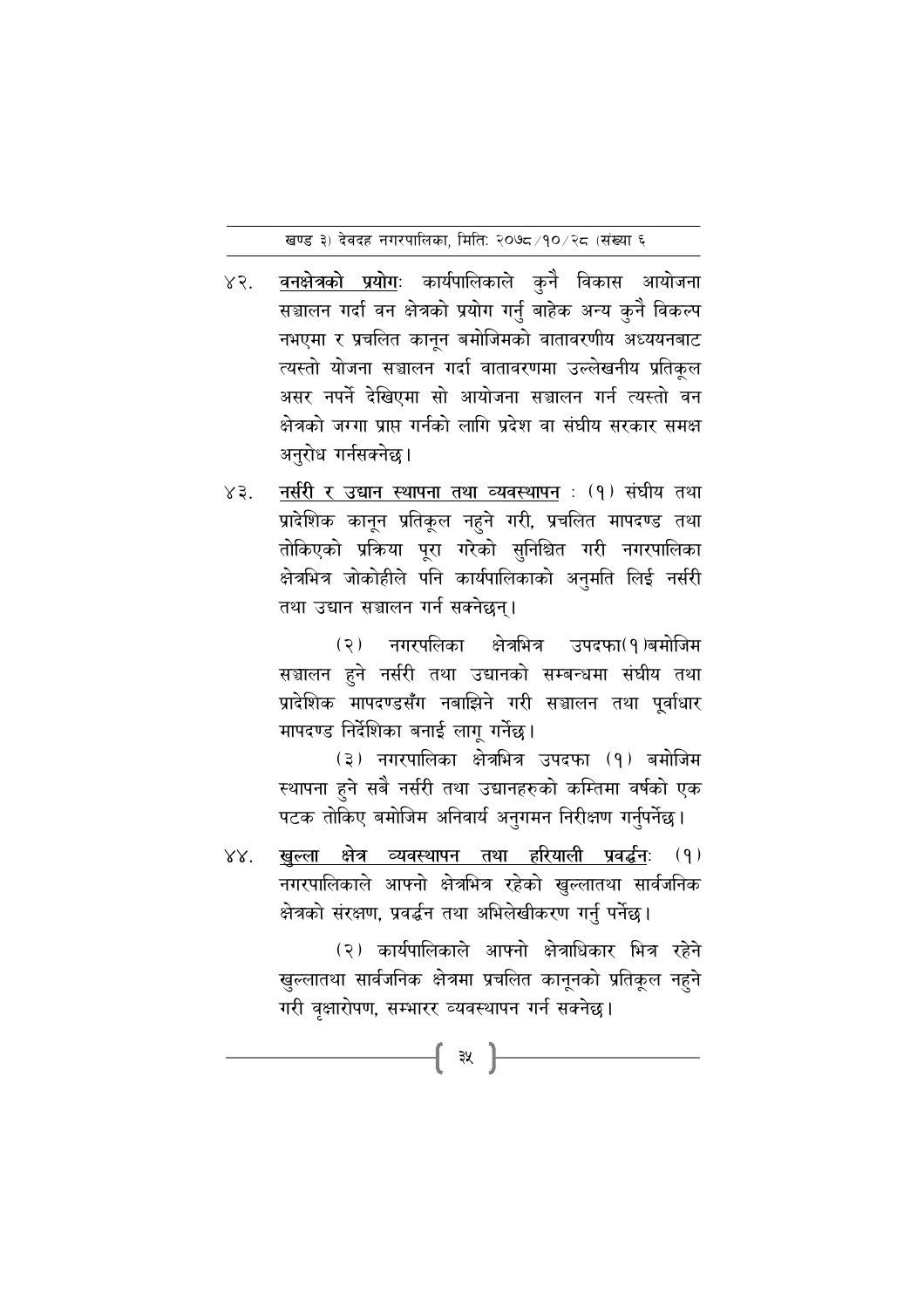(३) खुल्ला तथा सार्वजनिक क्षेत्रको व्यवस्थापन सम्बन्धी अन्य व्यवस्था तोकिए बमोजिम हुनेछ।

नदी किनार, नदी उकास नहर किनार र सडक किनारमा  $X\mathcal{X}.$ वृक्षारोपण: (१) नगरपालिकाभित्रका नदी किनार, नदी उकास नहर किनार र सडक किनारमा कार्यपालिकाको अनुमति लिई वक्षारोपण गर्न सक्नेछ।

> (२) कार्यपालिकाले वृक्षारोपण सम्बन्धी मापदण्ड बनाई लागू गर्नसक्नेछ।

#### परिच्छेद-६

#### संस्थागत व्यवस्था

वातावरण तथा प्राकृतिक स्रोत संरक्षण कोषको स्थापना र  $x \xi$ . सञ्चालनः (१) नगरपालिकामा वातावरण संरक्षण, प्रदूषणको रोकथाम तथा नियन्त्रणका साथै जैविक विविधताको संरक्षण लागि वातावरण तथाप्राकृतिक स्रोत संरक्षण कोषको स्थापना हनेछ।

> (२) उपदफा (१) बमोजिमको कोषमा देहायका रकमहरु रहने छन् :

- (क) संघ. प्रदेश सरकारबाट वातावरण संरक्षणका लागि प्राप्त रकम,
- (ख) विभिन्न संघ संस्थावाट प्राप्त रकम.
- (ग) अन्य स्रोतवाट प्राप्त रकम।

(३) वातावरण तथा प्राकृतिक स्रोत संरक्षण कोषको संचालन तोकिए बमोजिम हुनेछ।

-[ ३६ ]े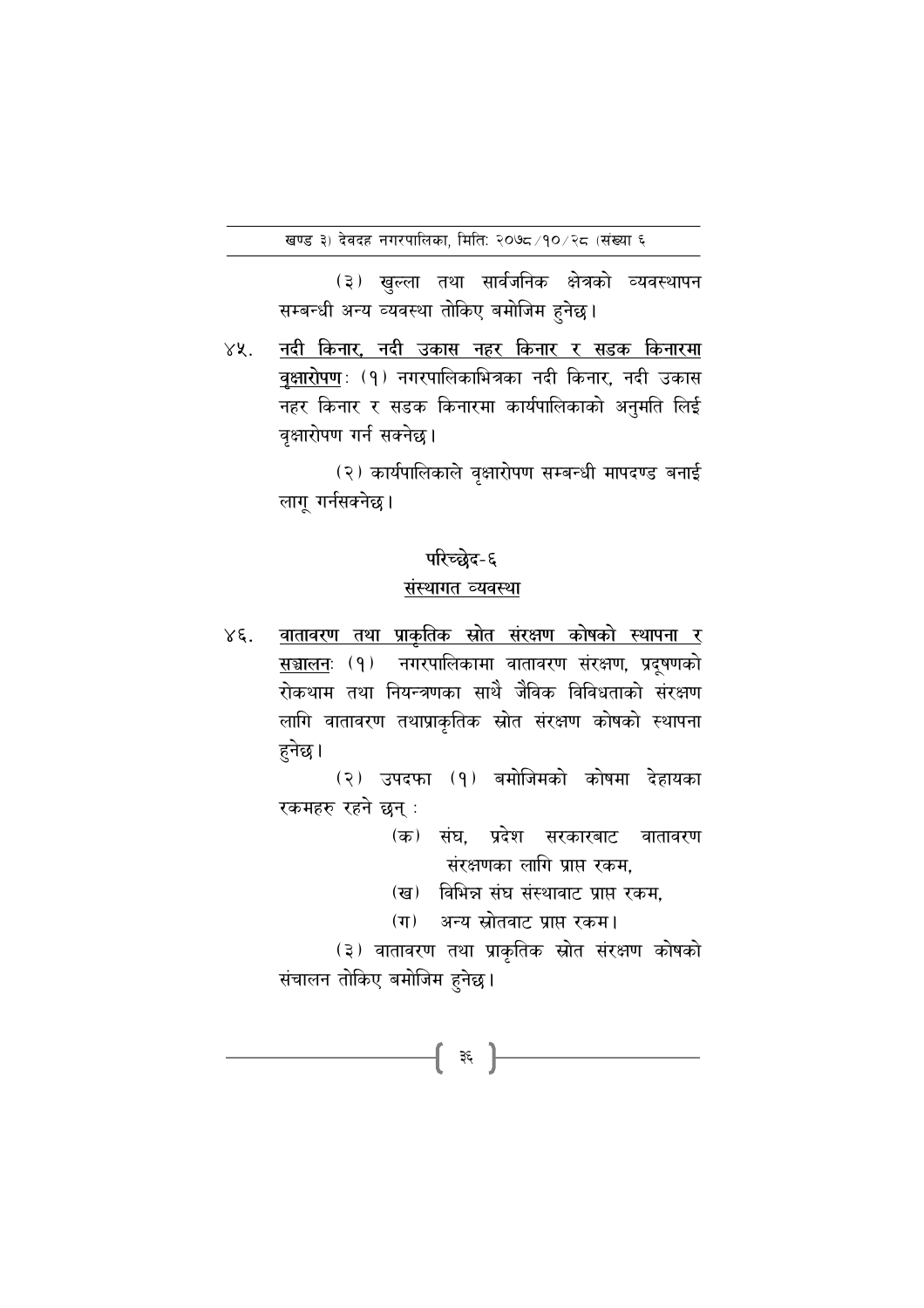खण्ड ३) देवदह नगरपालिका, मिति: २०७८/१०/२८ (संख्या ६

 $XQ$ वातावरण तथा प्राकृतिक स्रोत संरक्षण परिषद गठन गर्न सक्नेः (१) वातावरण, जैविक विविधता र प्राकृतिक स्रोत संरक्षण सम्बन्धी कार्यलाई व्यवस्थित रुपमा कार्यान्वयन गर्न, नीतियोजना निर्माण गर्न. विभिन्न निकायहरु वीच समन्वय गर्न तथा यस ऐन अन्तर्गत अनुगमन तथा निरिक्षण गर्न नगरपालिकामा वातावरण सम्बन्धी विशेषज्ञ सम्मिलित वातावरण तथा प्राकृतिक स्रोत संरक्षण परिषद रहनेछ।

> (२) उपदफा (१) बमोजिमको परिषदमा देहाय बमोजिमका अध्यक्ष र सदस्यहरू रहनेछन;

- (क) नगरपालिका प्रमुख -अध्यक्ष
- (ख) उपप्रमुख उपा-अध्यक्ष
- (ग) प्रमुख प्रशासकीय अधिकृत- सदस्य
- (घ) आर्थिक विकास समिति संयोजक -सदस्य
- (ङ) भौतिक पुर्बाधार समिति संयोजक- सदस्य
- (च) वन, वातावरण समिति संयोजक-सदस्य
- (छ) वातावरण तथा प्राकृतिक स्रोतको क्षेत्रमा काम गरेका विज्ञ १ महिला सहित ३ जना-सदस्य
- (ज) स्थानीय वासिन्दाहरू मध्ये वन उपभोक्ता समितिहरूवाट  $\mathsf{q}$ जना सहित कार्यपालिकाले तोकेका १ महिला समेत ३ जना-सदस्य
- (झ) कृषि क्षेत्र हेर्ने कार्यपालिका सदस्य-सदस्य

{ ३७ }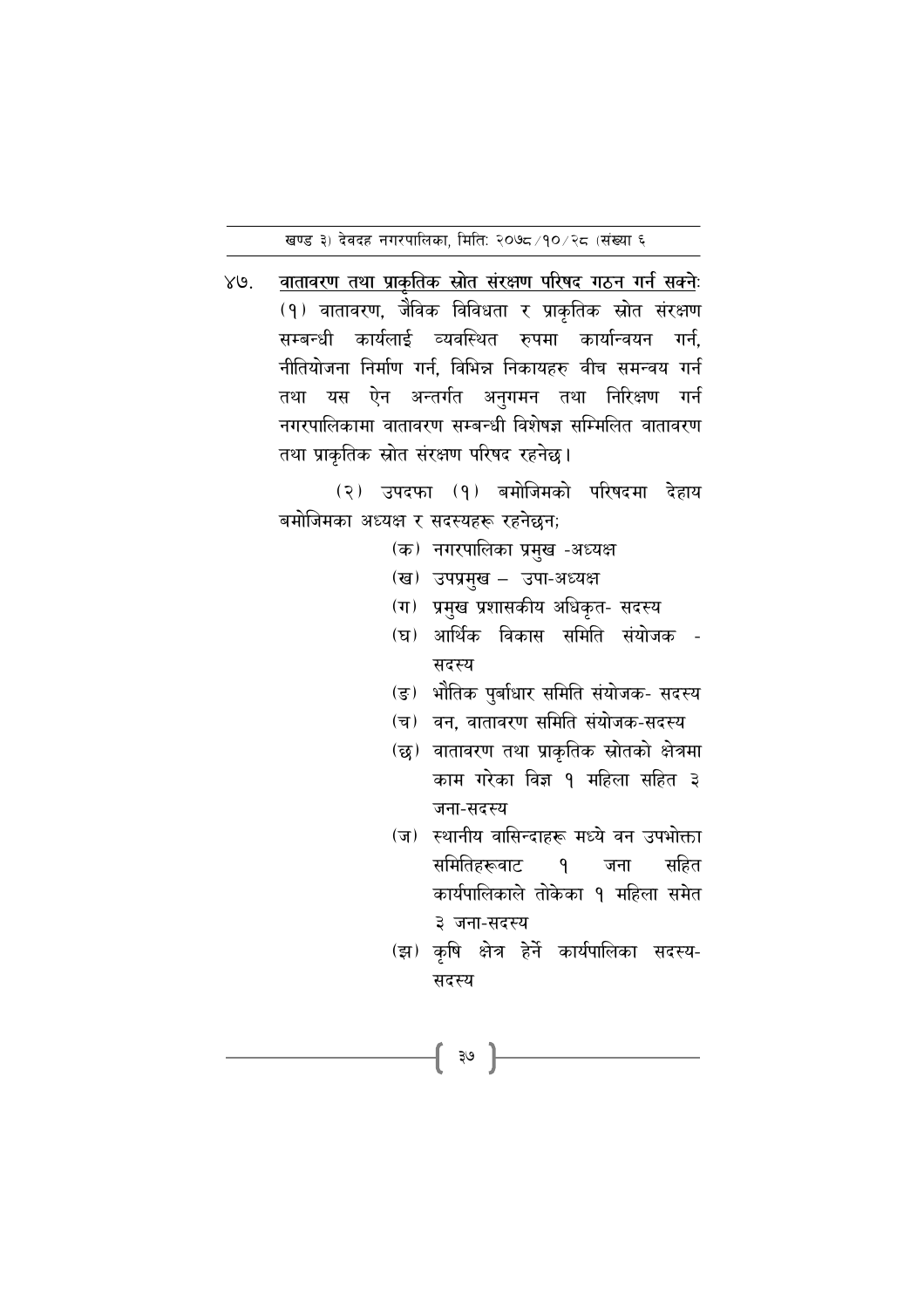(ञ) नगरपालिकाको वातावरण शाखा संयोजक- सदस्य सचिव

(३) वातावरण तथा प्राकृतिक स्रोत संरक्षण परिषदको अन्य काम, कर्तव्य तथा अधिकार तोकिए बमोजिम हुनेछ।

समितिहरु गठन गर्न सक्नेः (१) नगरकार्यपालिकाले यो ऐनको  $\gamma$ z उद्देश्य पुर्तिको लागि सम्बन्धित विषयका विशेषज्ञहरु समेत रहेको विभिन्न समितिहरु गठन गर्न सक्नेछ।

> (२) उपदफा (१) बमोजिम गठित समितिहरुको काम. कर्तव्य र अधिकार नगर कार्यपालिकाले तोकिदिए बमोजिम हुनेछ ।

<u>अनुगमन तथा मूल्यांकन</u>ः(१) यस ऐन अन्तर्गत आवश्यक  $X_{\mathcal{S}}$ . अनुगमन र मूल्यांकन दफा ५८ बमोजिम स्थापित वातावरण तथा जैविक विविधता संरक्षण परिषद वा परिषदले तोकेको निरीक्षण समितिहरूवाट गर्नेछ।

> (२) अनुगमन तथा मूल्यांकन सम्बन्धी अन्य व्यवस्था तोकिए बमोजिम हुनेछ।

वातावरण संरक्षण योजना तर्जुमा गर्नेः (१) कार्यपालिकाले  $40.$ वातावरण तथा जैविक विविधता संरक्षण योजना तर्जुमा तथा कार्यान्वयन गर्नेछ।

> (२) कार्यपालिकाले वातावरण संरक्षण योजना तर्जुमा गर्दा वातावरण संरक्षण. जैविक विविधताको संरक्षण र प्रवर्द्धन. दीगो उपयोग र वातावरणीय र जैविक विविधताका स्रोतहरूको परम्परागत र स्थानीय अभ्यासहरूलाई समेत समावेश गर्नुपर्नेछ।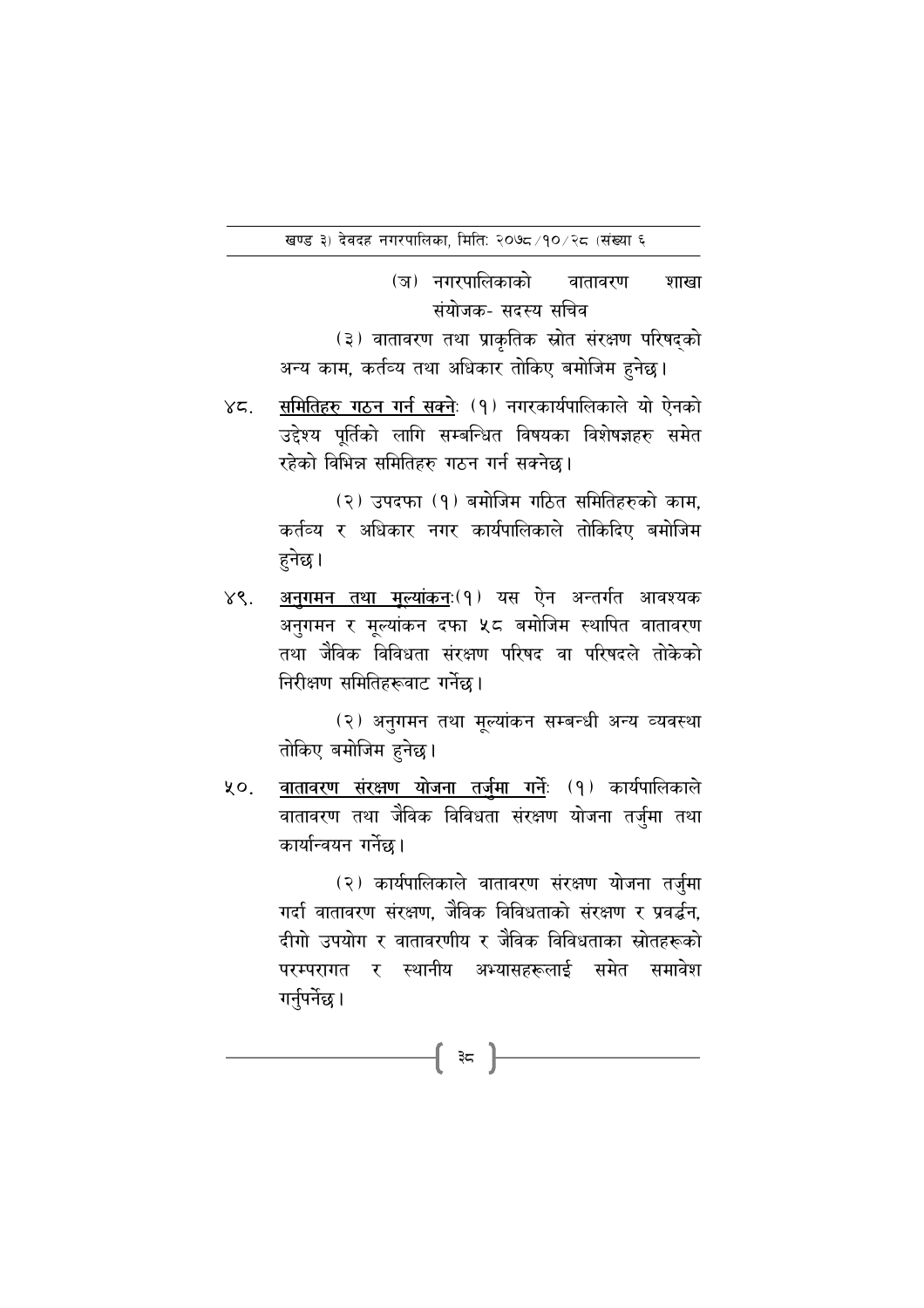(३) उपदफा (१) बमोजिमको वातावरण तथा जैविक विविधता संरक्षण योजना बनाउँदा महिला, अपाङ्गता भएका व्यक्ति, बालबालिका, जेष्ठ नागरिक र आर्थिक रुपमा विपन्न समुदायलाई विशेष प्राथमिकता दिनुपर्नेछ।

(४) वातावरण संरक्षण योजनामा समावेश गर्नुपर्ने विषयवस्तु तोकिए बमोजिम हुनेछ।

#### परिच्छेद-७

# कसूर, जरिवाना तथा क्षतिपूर्ती

- <u>कसूरः</u> कसैले देहायको कुनै काम गरेमा यस ऐन बमोजिम  $49.$ कसूर गरेको मानिनेछ :-
	- कार्यपालिकाले तोकिदिएको समय र स्थान  $(\overline{\Phi})$ बाहेक अन्यत्र फोहरमैला निष्काशन गर्ने.
	- कण्टेनर वा फोहरमैला संकलन केन्द्रमा  $(\overline{g})$ राखिएको फोहरमैला अनाधिकृत तवरले प्रयोग गर्ने
	- फोहरमैला संकलन केन्द्रमा राखिएको कण्टेनर  $(\pi)$ तोडफोड गर्ने क्षति पुऱ्याउने, राखिएको स्थानबाट हटाउने वा संकलन केन्द्रमा कुनै नोक्सानी पुऱ्याउने,
	- यस ऐन बमोजिम अनुमति नलिई फोहरमैला  $(\mathbf{F})$ व्यवस्थापनको कार्य गर्ने.

{ ३९ }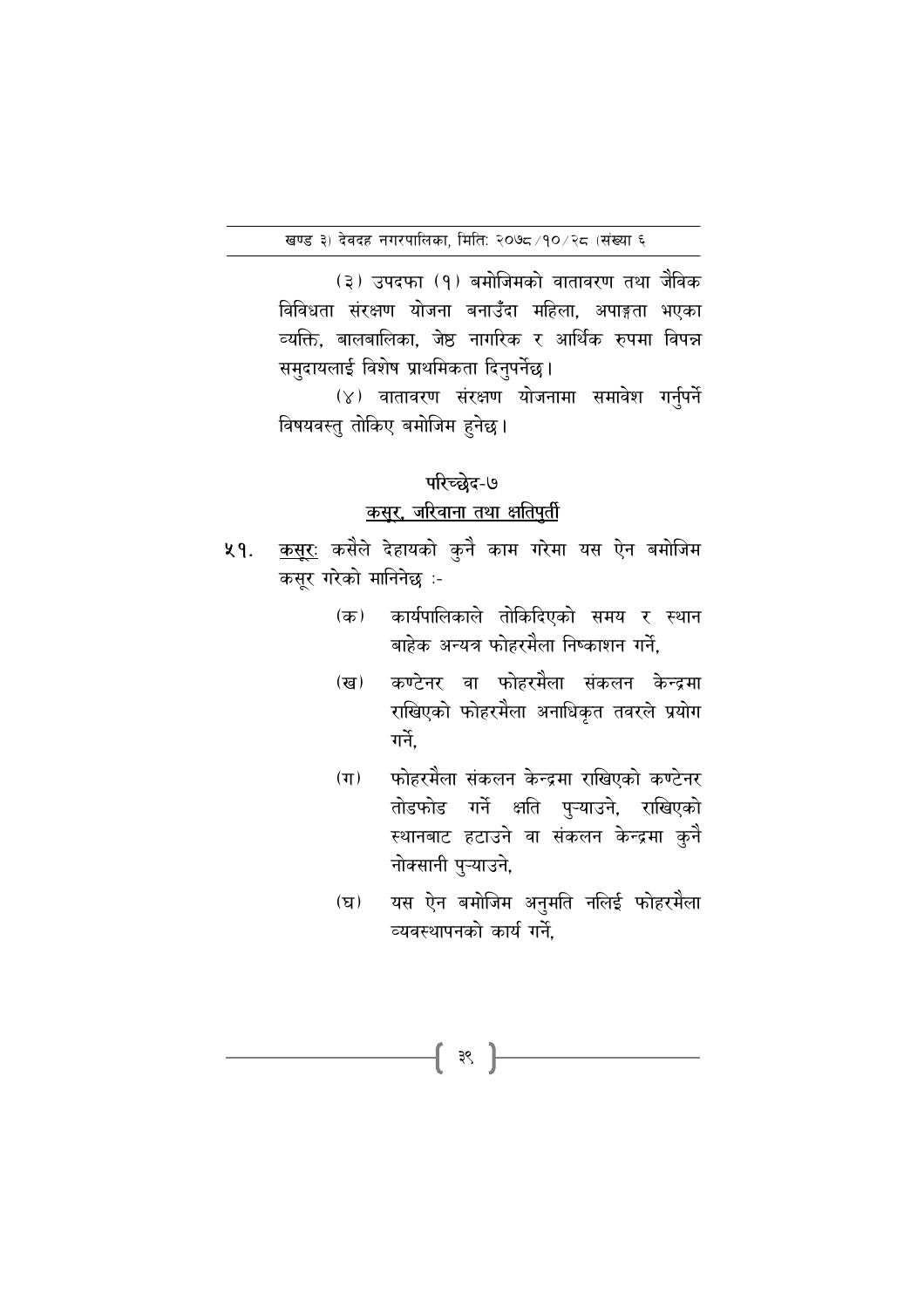- यस ऐन बमोजिम फोहरमैला व्यवस्थापनको  $(\overline{\mathcal{S}})$ लागि प्रदान गरिएको अनुमतिपत्रमा उल्लेखित शर्तहरु उल्लङ्घन गर्ने,
- फोहरमैला संकलन केन्द्र. कण्टेनर  $(\overline{\mathbf{v}})$ ्वा फोहरमैला थुपार्ने ठाउँमा कुनै पनि किसिमको हानिकारक पदार्थ फाल्ने, राख्ने वा थुपार्ने,
- घर. कम्पाउण्ड तथा परिसरको फोहरमैला  $\overline{\mathfrak{B}}$ सडक वा अन्य सार्वजनिक स्थानमा राख<mark>े</mark>, फाल्ने वा थुपार्ने,
- फोहरबाट निस्केको दुषित पानी (लिचेट) वा  $(\overline{\mathbf{v}})$ ढल चुहाई अन्य व्यक्तिको घर वा जग्गा प्रदूषित गराउने,
- सडक वा अन्य सार्वजनिक स्थानमा सरसफाई  $(\overline{z}$ तथा फोहरमैला संकलन गर्न कार्यपालिकाले तोकेको समय वा सफाई गर्दाको समयमा त्यस्तो ठाउँमा कुनै पनि किसिमको सवारी साधन बिसाउने वा बिसाइराखेको सवारी साधन हटाउने इन्कार गर्ने.
- कार्यपालिकाले तोकेको ठाउँमा बाहेक  $(\overline{3})$ जनस्वास्थ्यमा प्रतिकूल असर पर्ने गरी सडक वा अन्य सार्वजनिक स्थानमा कुनै पनि किसिमको हानिकारक फोहरमैला राखे. फाल्ने. थुपार्ने वा निष्काशन गर्ने,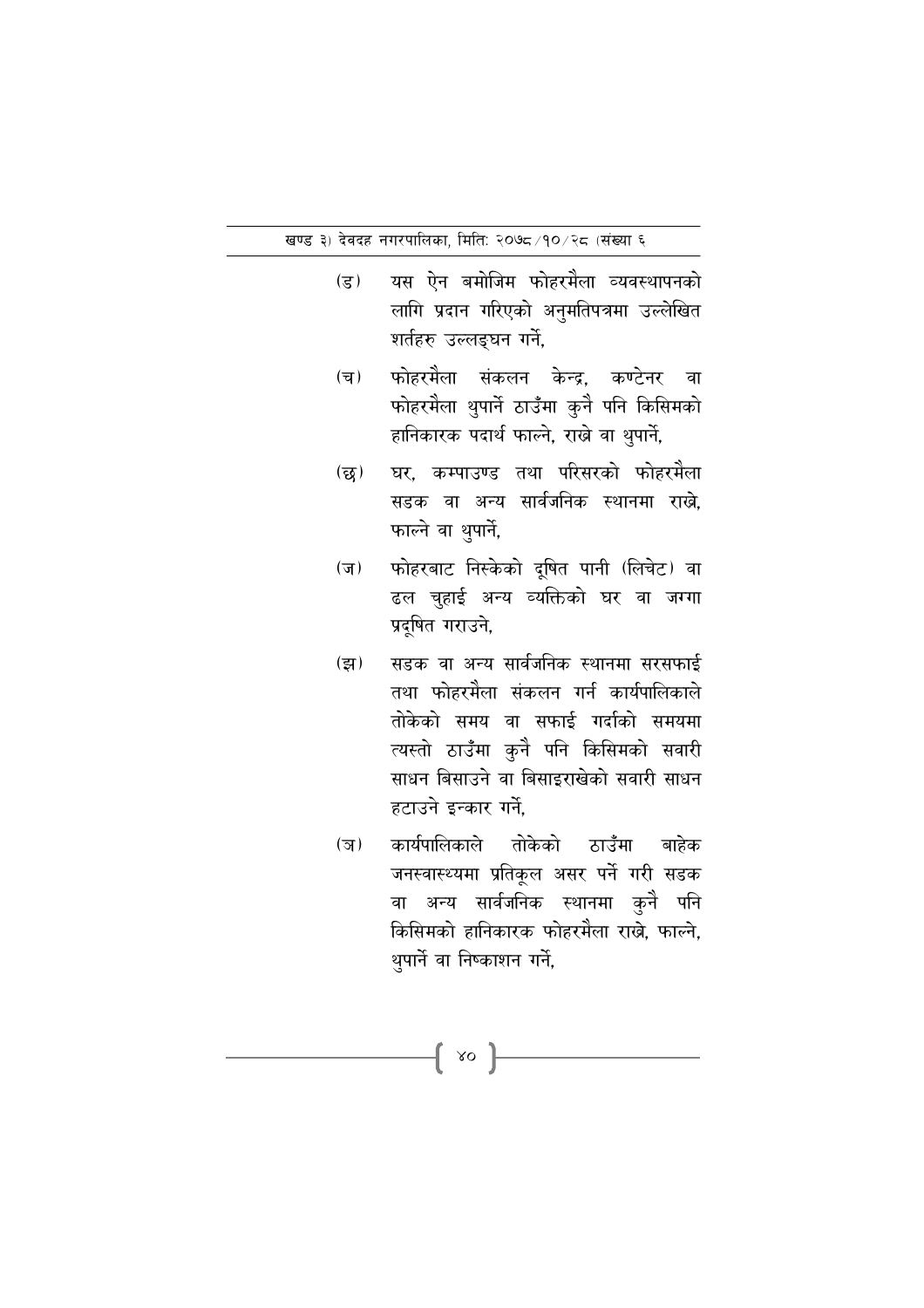- रासायनिक फोहरमैला. औद्योगिक फोहरमैला.  $(5)$ स्वास्थ्य संस्थाजन्य फोहरमैला वा हानिकारक फोहरमेेला जथाभावी फाल्ने. राखे वा निष्काशन गर्ने वा गराउने.
- ओंद्योगिक प्रतिष्ठान वा स्वास्थ्य संस्थाले उद्योग  $(2)$ वा स्वास्थ्य संस्थाबाट निस्कने हानिकारक फोहरमैला जथाभावी फाल्ने. राखे वा निष्काशन गर्ने वा गराउने.
- फोहरमैला संकलन, ढुवानी तथा फोहरमैला  $(\overline{5})$ व्यवस्थापनमा बाधा अवरोध सिर्जना गर्ने.
- फोहरमैला संकलन, ढुवानी तथा अन्तिम  $(5)$ निष्काशन स्थलमा अवरोध. बन्द. घेराउ गर्ने वा फोहरमैला व्यवस्थापन सम्बन्धी कार्यमा हडताल गर्ने.
- फोहरमैला अत्याधिक उत्पादन हुने वस्तु भनी  $(\overline{\mathbf{u}})$ नेपाल सरकारले नेपाल राजपत्रमा सूचना प्रकाशन गरी प्रतिबन्ध लगाएको कुनै वस्तु उत्पादन तथा बिकी वितरण गर्ने.
- प्रचलित कानून बमोजिम तोकिएको मापदण्ड  $(T)$ विपरित रासायनिक विषादीको आयात गर्ने वा समयावधि सकिएको रासायनिक विषादी प्रचलित कानून र मापदण्ड बमोजिम नष्ट गर्ने जिम्मेवारी पुरा नगर्ने,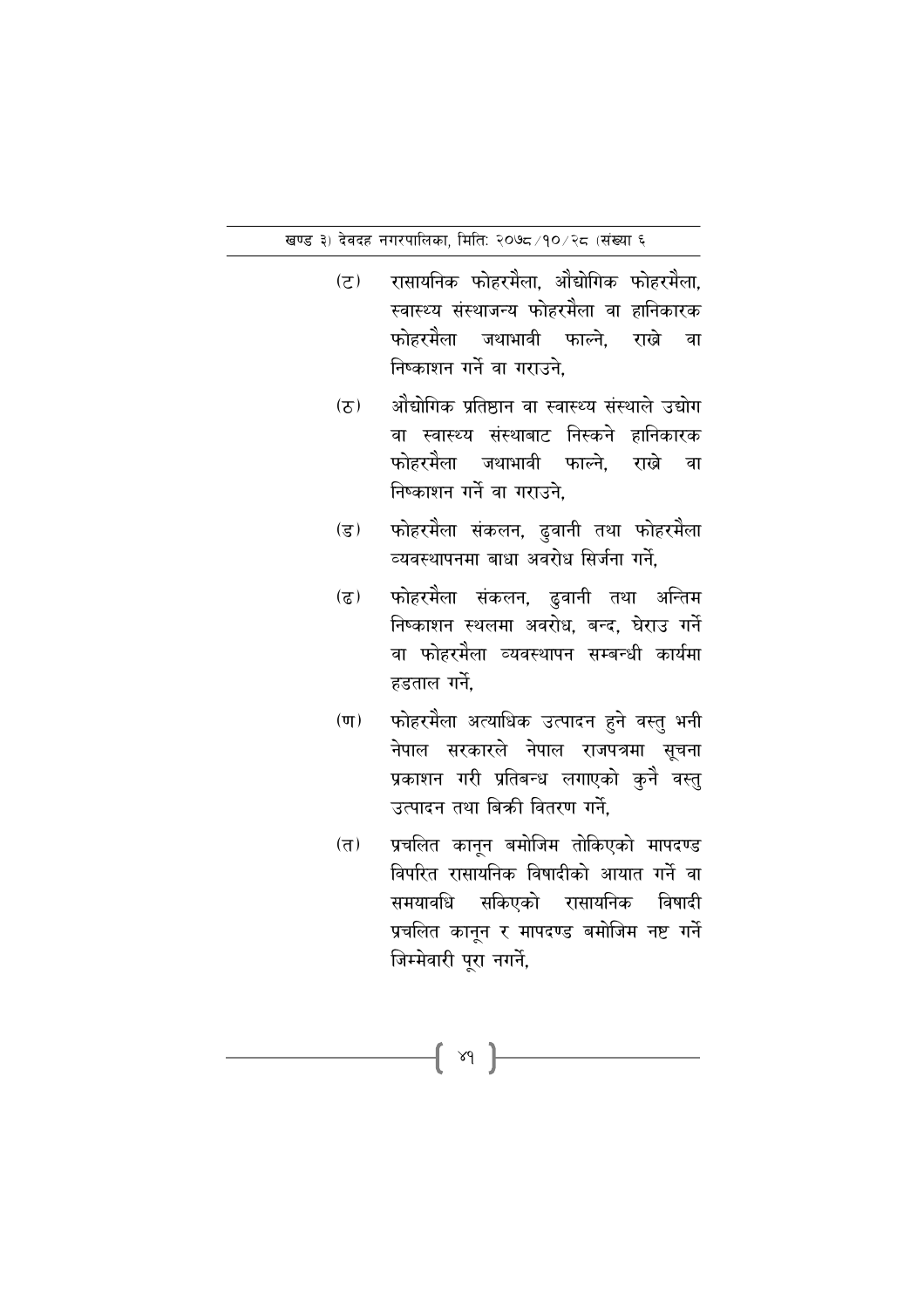- स्रोत मेे फोहरमैलाको पथकीकरण नगरी  $(\mathbf{r})$ फोहरमैला मिसाएर निष्काशन गर्ने.
- मरेको वा मारेको पशुपक्षी र सोको लादी,  $(5)$ प्वाँख, हडडी तथा माछाको कत्ला आदि सार्वजनिक स्थल, सडक, गल्ली, चोकमा राख्ने, फाल्ने वा थुपार्ने।
- सजाय तथा जरिवानाः (१) फोहरमैला व्यवस्थापन सम्बन्धमा  $43.$ कसैले देहायको कार्य गरेमा देहाय बमोजिमको सजाय तथा जरिवाना गर्नेछः
	- दफा ५१ को खण्ड (क) बमोजिमको (क) कसूर गर्ने व्यक्तिलाई कार्यपालिकाले पहिलो पटक भए पाँच हजार रुपैयाँसम्म जरिवाना. दोस्रो पटक सोही कसुर गरेमा पाँच हचार रुपैयाँदेखि दश हजार रुपैयाँसम्म जरिवाना र सोही कसुर तेस्रो वा सोभन्दा बढी पटक गरेमा प्रत्येक पटकको लागि पन्ध्र हजार रुपैयाँका दरले जरिवाना गरी फोहरमैला उठाउँदा लाग्ने खर्च समेत निजबाट असूल उपर गर्न सक्नेछ।
	- दफा ५१ को खण्ड (ख) र (झ) (ख) बमोजिमको कसुर गर्नेलाई कार्यपालिकाले पाँच सय रुपेयाँदेखि

 $\{ \; \mathsf{ss} \; \}$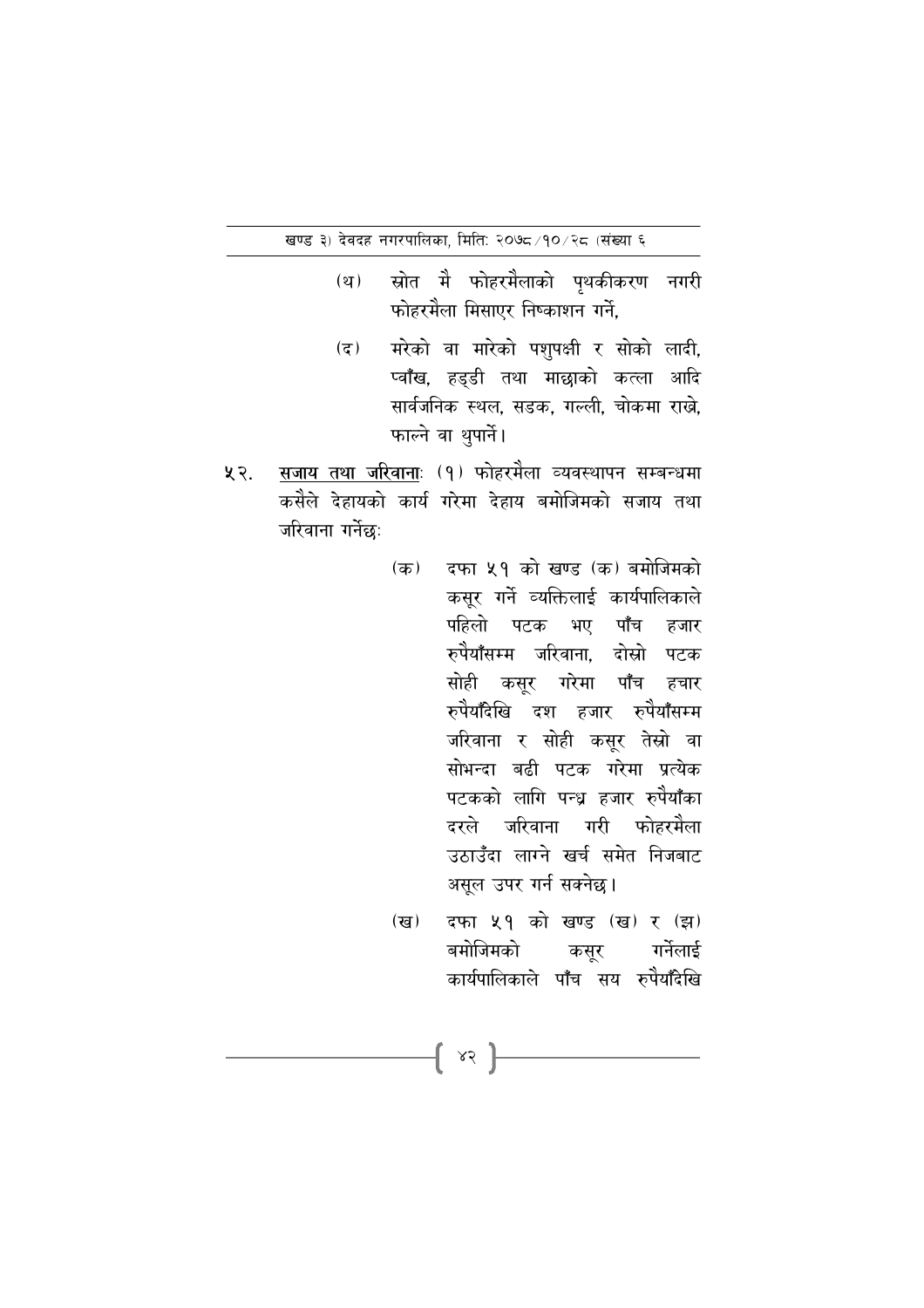पाँच हजार रुपैयाँसम्म जरिवाना गर्न सक्नेछ।

- $(\pi)$ दफा ५१ को खण्ड (ग) बमोजिमको कसुर गर्नेलाई कार्यपालिकाले पन्ध्र हजार रुपैयाँदेखि पचास हजार रुपैयाँसम्म जरिवाना गरी कण्टेनर वा संकलन केन्द्र व्यवस्थापन गर्न लाग्ने खर्च असूल उपर गर्न सक्नेछ।
- दफा ५१ को खण्ड (घ) र (ड)  $(\nabla)$ बमोजिमको गर्नेलाई कसूर कार्यपालिकाले पन्ध्र हजार रुपैयाँदेखि पचास हजार रुपैयाँसम्म जरिवाना गरी अनुमति नलिएसम्म त्यस्तो कार्य गर्न रोक लगाउनेछ।
- दफा ५१ को खण्ड (च) बमोजिमको  $(\overline{s})$ कसुर गर्नेलाई कार्यपालिकाले पाँच हजार रुपेयाँदेखि पन्ध हजार रुपैयाँसम्म जरिवाना गर्न सक्नेछ र त्यस्तो वस्तु वा पदार्थबाट कुनै क्षति भइसकेको भए त्यस्तो क्षति बापतको रकम समेत कसूरदाताबाट असूल उपर गर्न सक्नेछ।
- दफा ५१ को खण्च (छ), (ज) र  $(\overline{\mathbf{v}})$ (द) बमोजिमको कसुर गर्नेलाई कार्यपालिकाले पाँच हजार रुपैयाँदेखि

 $\{ \begin{array}{c} \ast \ast \end{array} \}$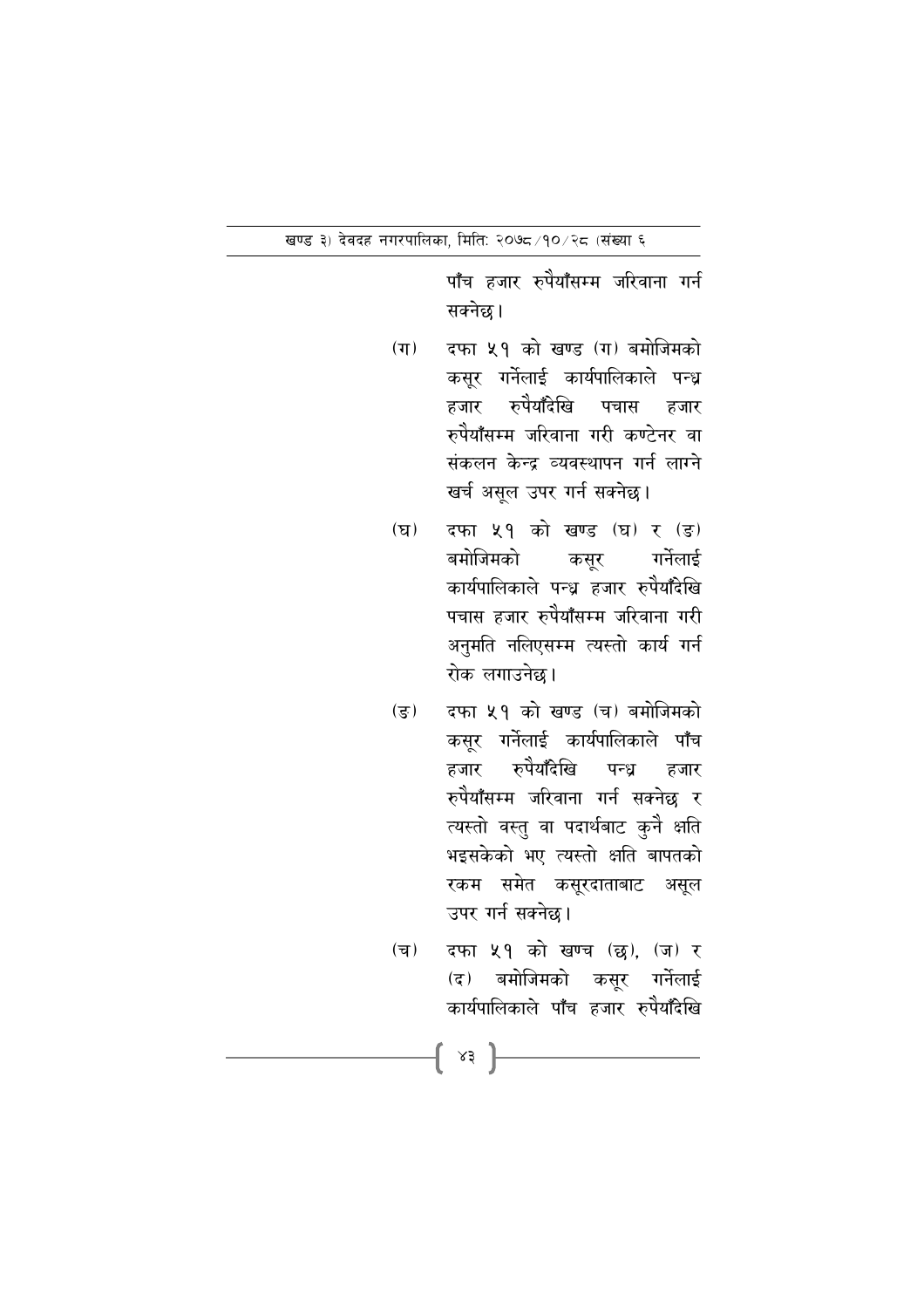पन्ध्र हजार रुपैयाँसम्म जरिवाना गर्न सक्नेछ।

- दफा ५१ को खण्ड (ञ) बमोजिमको  $(\overline{\mathbf{g}})$ कसुर गर्नेलाई कार्यपालिकाले तीस हजार रुपैयाँदेखि पचास हजार रुपैयाँसम्म जरिवाना गर्न सक्नेछ ।
- दफा ५१ को खण्ड (ट). (ठ) र (त)  $(\overline{v})$ गर्नेलाई बमोजिमको कसुर कार्यपालिकाले पचास हजार रुपैयाँदेखि एक लाख रुपैयाँसम्म जरिवाना गर्न सक्नेछ र सोही कसूर पुनः गरेमा पहिलो पटक गरेको जरिवानाको दोब्बर जरिवाना गरी प्रचलित कानुन बमोजिम अनुमति रद्द गर्नको लागि सम्बन्धित निकायमा लेखि पठाउन सक्नेछ।
- दफा ५१ को खण्ड (ड), (ढ) र  $(\overline{z}$ (ण) बमजिमको कसूरलाई प्रचलित संघीय कानून बमोजिम सजाय हुनेछ।
- दफा ५१ को खण्ड (थ) बमोजिमको  $(\overline{3})$ कसर गर्नेलाई सम्बन्धित कार्यपालिकाले प्रत्येक पटक पाँच सय रुपैयाँ जरिवाना गर्न सक्ने छ।

 $\{$  sx  $\}$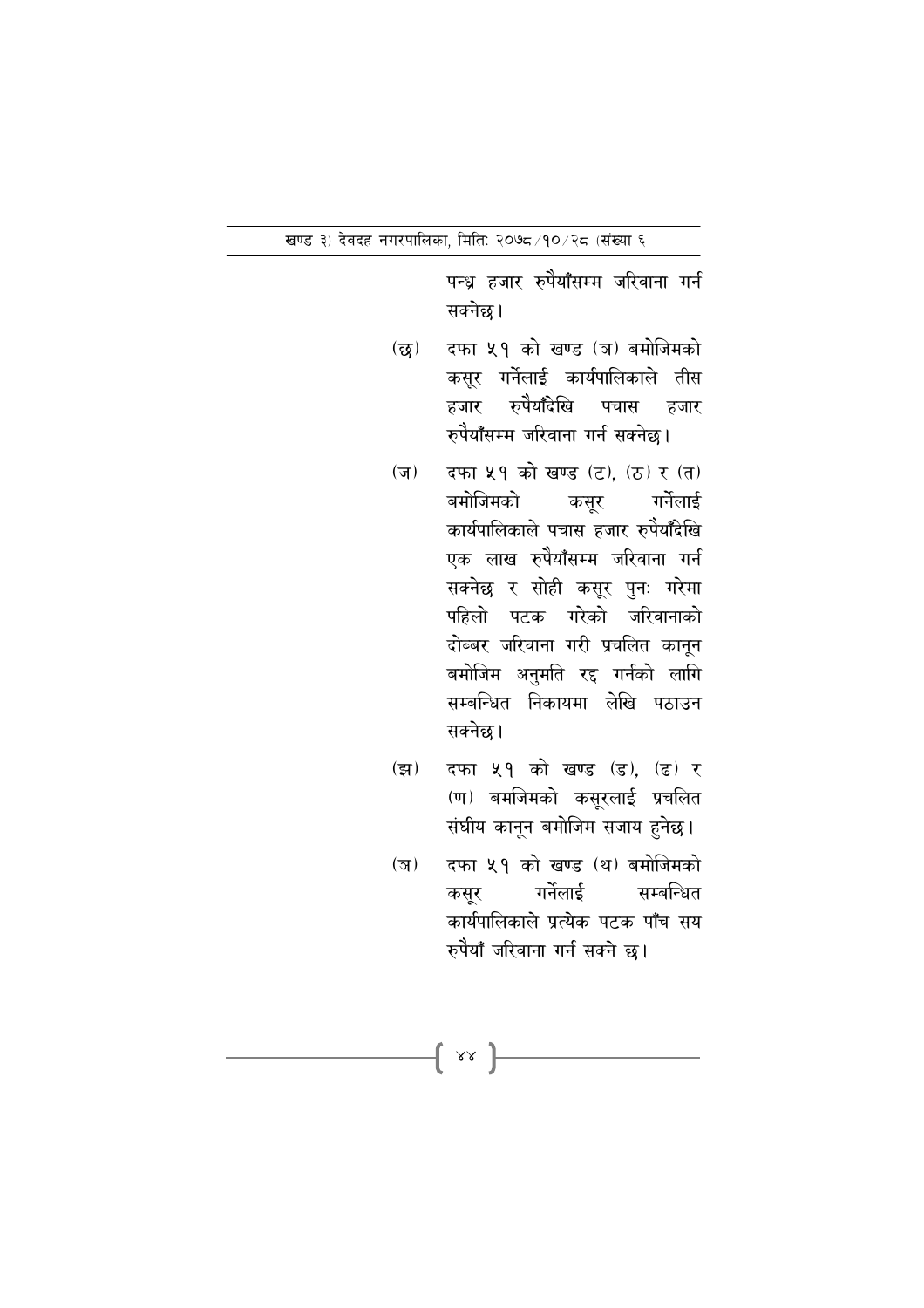- (२) वातावरण संरक्षण सम्बन्धमा कसैले देहायको कार्य गरेमा कार्यपालिकाले देहाय बमोजिमको जरिवाना गर्नेछः
	- संक्षिप्त वातावरणीय अध्ययन प्रतिवेदन  $(\overline{a})$ स्वीकृत गराउनु पर्ने प्रस्तावको हकमा त्यस्तो प्रतिवेदन स्वीकृत नगराई वा स्वीकृत प्रतिवेदन विपरीत हुने कार्य गरेमा पाँचलाख रुपैयाँसम्म.
	- प्रारम्भिक वातावरणीय (ख) परिक्षण प्रतिवेदन स्वीकृत नगराई वा स्वीकृत विपरीत प्रतिवेदन हने कनै प्रस्तावकार्यान्वयन गरेमा दशलाख रुपैयाँ सम्म।

(३) कसैले उपदफा (२) बमोजिमको कार्य गरेमा सम्बन्धित कार्यपालिकाले तुरुन्त रोकी वातावरणीय अध्ययन प्रतिवेदन स्वीकृत नगराएमा यस ऐन बमोजिम त्यस्तो प्रतिवेदन स्वीकृत गराउन र त्यस्तो प्रतिवेदन कार्य भएकोमा सो कार्यलाई सुधार गर्न आदेश दिनेछ र यसरी दिइएको आदेश बमोजिम गर्नु सम्बन्धित व्यक्ति वा संस्थाको कर्तव्य हनेछ।यसरी दिइएको आदेश बमोजिम कार्य नभएमा कार्यपालिकाले उपदफा (१) बमोजिम गरिएको जरिवानाको तेब्बर जरिवाना गर्नेछ।

(४) उपदफा (२) मा उल्लेखित विषय बाहेक कसैले यो ऐन वा यस ऐन अन्तर्गत बनेको नियम, निर्देशिका, कार्यविधि वा मापदण्ड विपरीतका कुनै कार्य गरेमा कार्यपालिकाले त्यस्तो कार्य गर्न बन्देज लगाई तीन लाख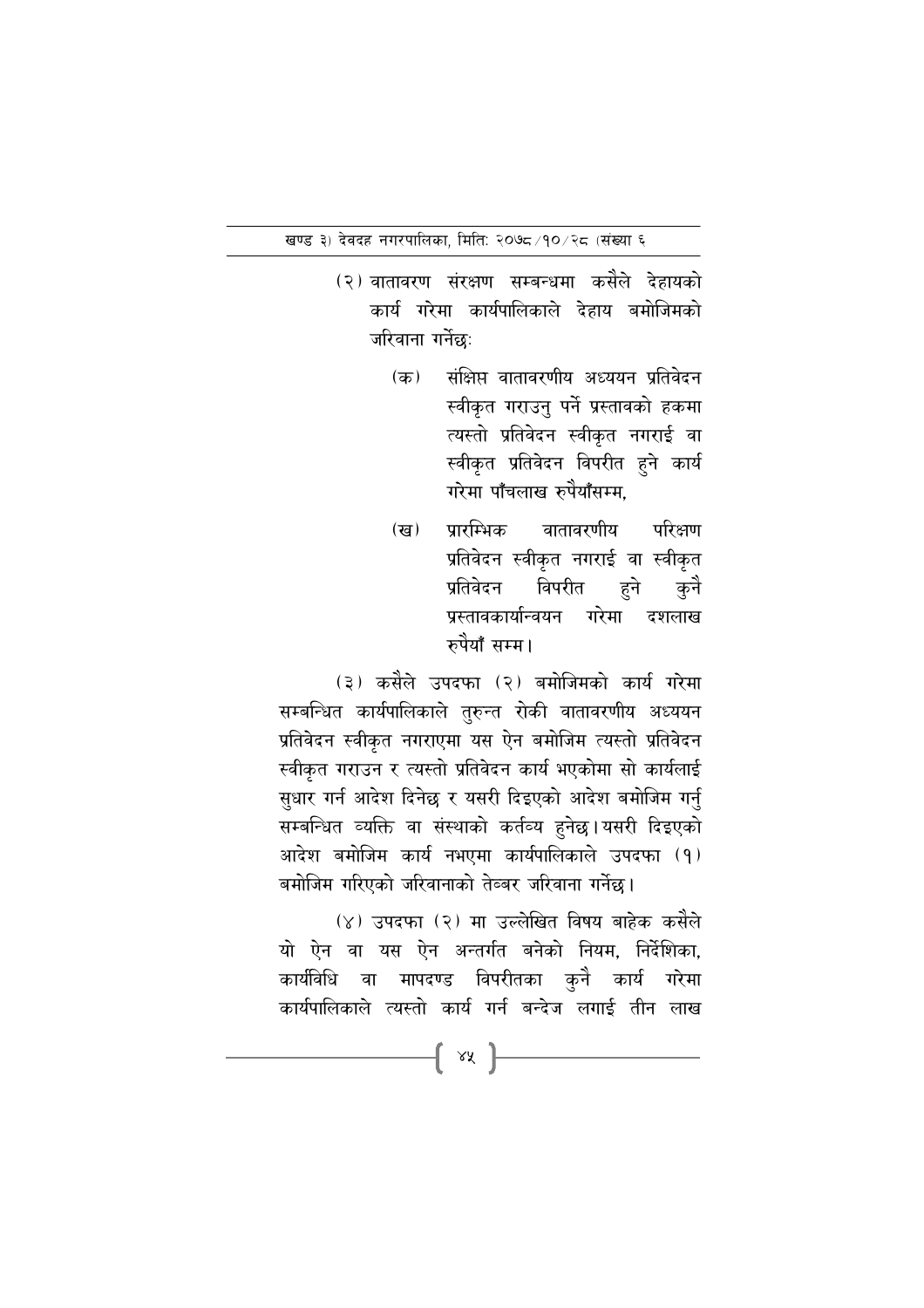रुपैयाँसम्म जरिवाना गरी दई महिनाभित्र यो ऐन वा यस ऐन बमोजिम बनेको नियम. निर्देशिका. कार्यविधि वा मापदण्ड बमोजिमको कार्य गर्न आदेश दिन सक्नेछ।यसरी दिएको आदेश बमोजिम कार्य नभएमा यस उपदफा बमोजिम गरिएको जरिवानाको तेब्बर जरिवाना लाग्नेछ।

(५) उपदफा (३) वा (४) बमोजिम दिएको आदेश बमजिमको कार्य नभएमा त्यस्तो कार्यमा बन्देज लगाइनेछ र त्यस्तो व्यक्ति वा संस्थालाई कालोसूचीमा राख्ने सम्बन्धमा आवश्यक कारबाही गर्न कार्यपालिकाले सिफारिस सहित संघ र प्रदेश सरकारमा पठाउनु पर्नेछ।

(६) यस दफा बमोजिम जरिवाना गर्नु अघि जरिवाना गर्न लागेको व्यक्ति वा संस्था वा आयोजनालाई सफाइ पेश गर्ने मनासिब मौका दिनु पर्नेछ।

**क्षतिपूर्ति** : (१) कसैले यो ऐन वा यस ऐन अन्तर्गत बनेको ५३. नियम, निर्देशिका वा मापदण्ड विपरीत प्रदुषण गरेको वा जोखिमपूर्ण फोहर निष्कासन गरेको वा कुनै दुर्घटनाजन्य प्रदूषणका कारणबाट कुनै व्यक्ति वा संस्थालाई कुनै हानी नोक्सानी पुग्न गएमा त्यस्तो कार्यबाट पीडित व्यक्ति वा संस्थाले आफूलाई पुग्न गएको क्षति बापत कार्यपालिका वा तोकिएको निकायबाटक्षतिपूर्ति भराई पाउन निवेदन दिन सक्नेछ।

> (२) उपदफा (१) बमोजिम परेको निवेदन सम्बन्धमा छानबिन तथा जाँचबुझ गर्दा निवेदकलाई हानी नोक्सानी भएको ठहरेमा क्षतिको यकिन गरी त्यसरी हानि नोक्सानी पुऱ्याउने

> > { xé }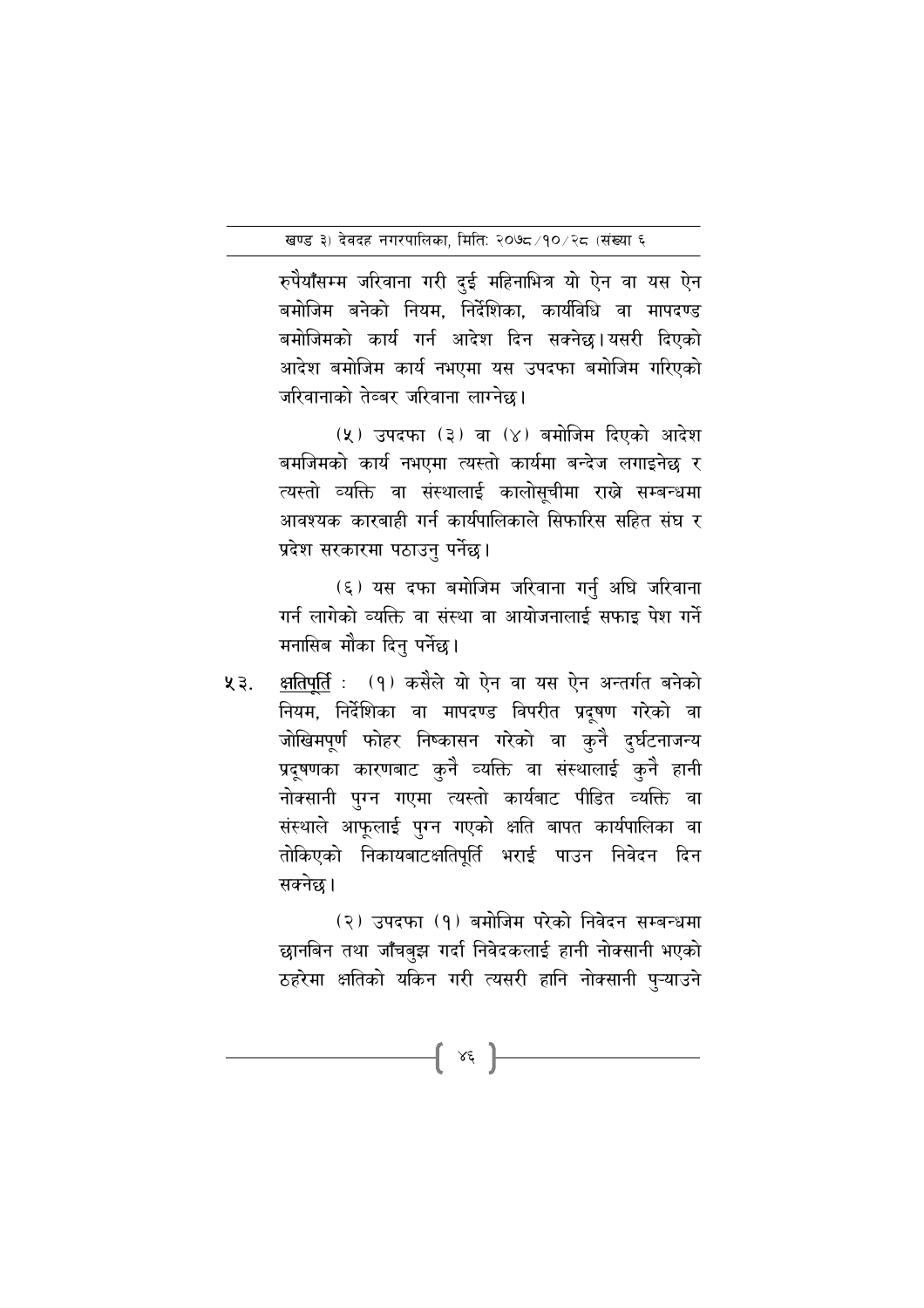व्यक्ति, संस्था वा प्रस्तावकबाट पीडितलाई मनासिब क्षतिपूर्ति भराई दिनु पर्नेछ।

(३) नगरपालिकाको कुनै निकाय वा नगरपालिकाको स्वामित्व र नियन्त्रणमा रहेको संस्थाले प्रदुषण गरी क्षति पुगेको विषयमा परेको निवेदन सम्बन्धमा छानबिन गर्न कार्यपालिकाले मनोनयन गरेको तीन जना विज्ञ रहेको समिति गठन हनेछ र सो समिततिको सिफारिसको आधारमा उपदफा (२) वा (३) बमोजिम क्षतिपूर्ति भराई दिनु पर्नेछ।

(५) यस दफा बमोजिम क्षतिपूर्ति निर्धारण गर्ने आधार र अन्य व्यवस्था तोकिए बमोजिम हुनेछ।

- निवेदन दिन सक्नेः(१) कसैले यस ऐन विपरित वातावरणीय  $88.$ अध्ययन प्रतिवेदेन स्वीकृत नगराई वा स्वीकृत प्रतिवेदन विपरीत हुने गरी प्रस्ताव कार्यान्वयन गरेमा वा यस ऐन विपरित हुने कार्य गरेमा वा गर्न लागेमा कार्यपालिका वा तोकेको अधिकारी समक्ष निवेदन दिन सक्नेछ ।
- पुनरावेदनः (१) दफा ५२ बमोजिम भएको जरिवाना उपर चित्त ५५. नबुझ्ने पक्षले उक्त जरिवाना उपर सम्बन्धित जिल्ला अदालतमा पैंतिस दिनभित्र पुनरावेदन गर्न सक्नेछ।

(२) दफा ५३ बमोजिम क्षतिपूर्ति निर्धारण सम्बन्धमा भएको निर्णय उपर चित्त नबुझ्ने पक्षले पैंतिस दिनभित्रस सम्बन्धित जिल्ला अदालतमा पुनरावेदन दिन सक्नेछ।

<u>सहलियत तथा सुविधा प्रदान गर्न सक्नेः</u> वातावरण तथा जैविक ५६. विविधता संरक्षणमा सकारात्मक प्रभाव पार्ने कुनै उद्योग, व्यवसाय. प्रविधि वा प्रक्रियालाई प्रोत्साहित गर्न कानन बमोजिम

 $\{ \begin{array}{c} \ast \circ \end{array} \}$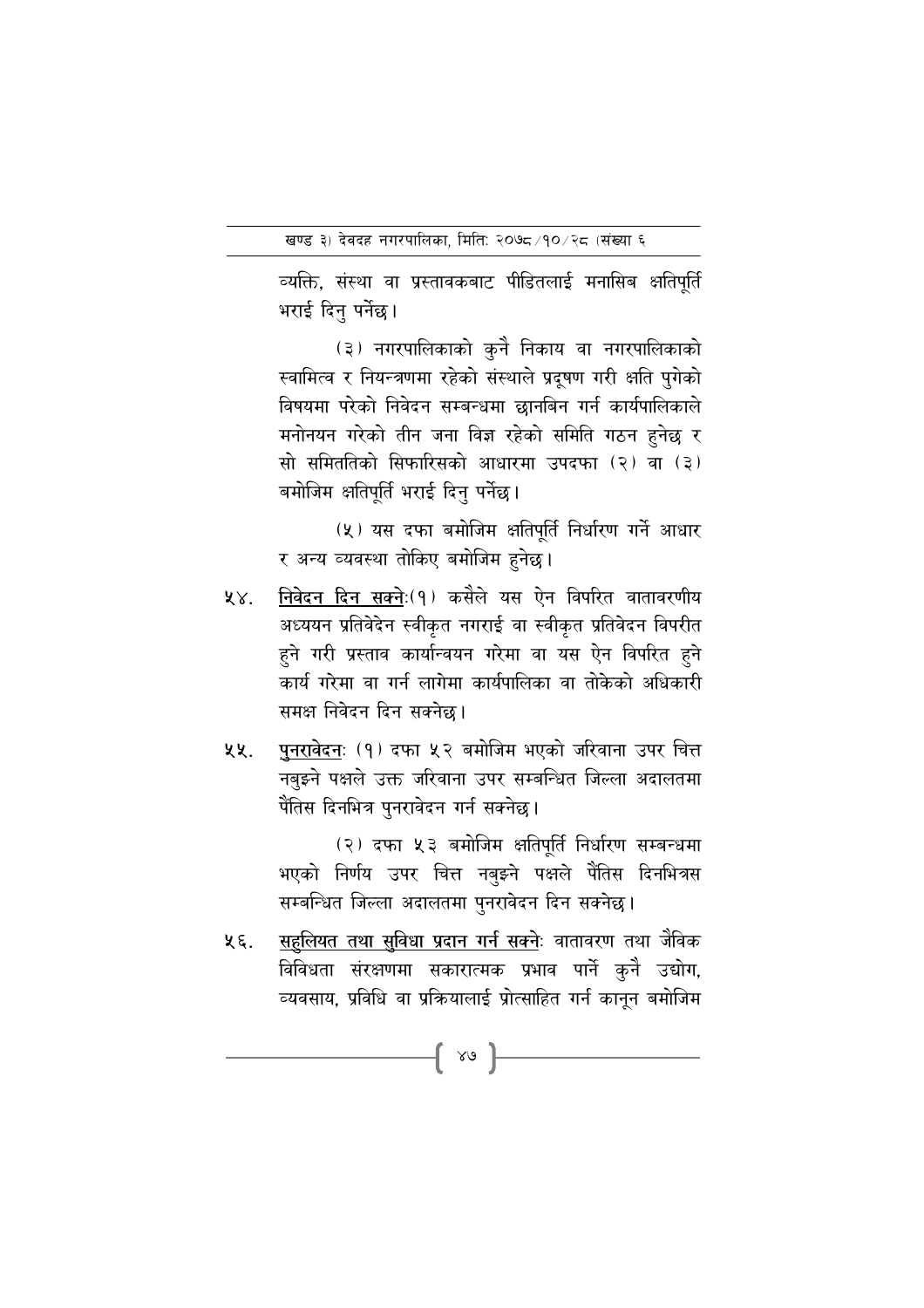गरिएको सहुलियत तथा सुविधाको अतिरिक्त प्रदान नगरपालिकाले स्थानीय राजपत्रमा सूचना प्रकाशित गरि सहुलियत तथा सुविधा प्रदान गर्न सक्नेछ।

परिच्छेद- ८

#### विविध

<u>ढङ्गा, गिटि, वालवा, माटोको उत्खनन, संकलन, उपयोग, विक्री</u> ५७. तथा वितरण सम्बन्धमाः

> (१) देवदह नगरपालिकाको क्षेत्राधिकार भित्र रहेका ढुङ्गा, गिट्टी, वालुवा तथा माटोको उत्खनन, संकलन, उपयोग, बिकि तथा वितरण सम्बन्धी व्यवस्था संघीय एवं प्रदेश सरकारले जारी गरेको मापदण्ड अनुरुप हुनेछ।

(२) उपदफा (१) बमोजिमको मापदण्डको अधीनमा रही नगरपालिकाले आफ्नो छुट्टै मापदण्ड र कार्यविधि बनाउन सक्नेछ।

(३) उपदफा (१) बमोजिमको व्यवस्था कार्यान्वयन गर्न देवदह नगरपालिकाको क्षेत्राधिकार भित्र रहेका ढुङ्गा, गिट्टी, वालवा तथा माटोको उत्खनन, संकलन, उपयोग, बिकि तथा वितरण सम्बन्धी संघीय वा प्रदेश सरकारले जारी गरेको मापदण्ड अनुरुप वातावरणीय अध्ययन गराई उत्खनन,संकलन कार्य गर्दा हेभीइक्युपमेन्टको प्रयोग गर्नुपर्ने देखिएमा कार्यपालिकाले कार्यविधि तयार गरि उत्खनन संकलन गर्न प्रयोग हुने हेभीइक्युपमेन्ट को संख्या निर्धारण गरि निश्चित अवधिका लागि हेभीइक्युपमेन्ट को प्रयोग अनुमति दिन सक्नेछ।

 $\{x \in F\}$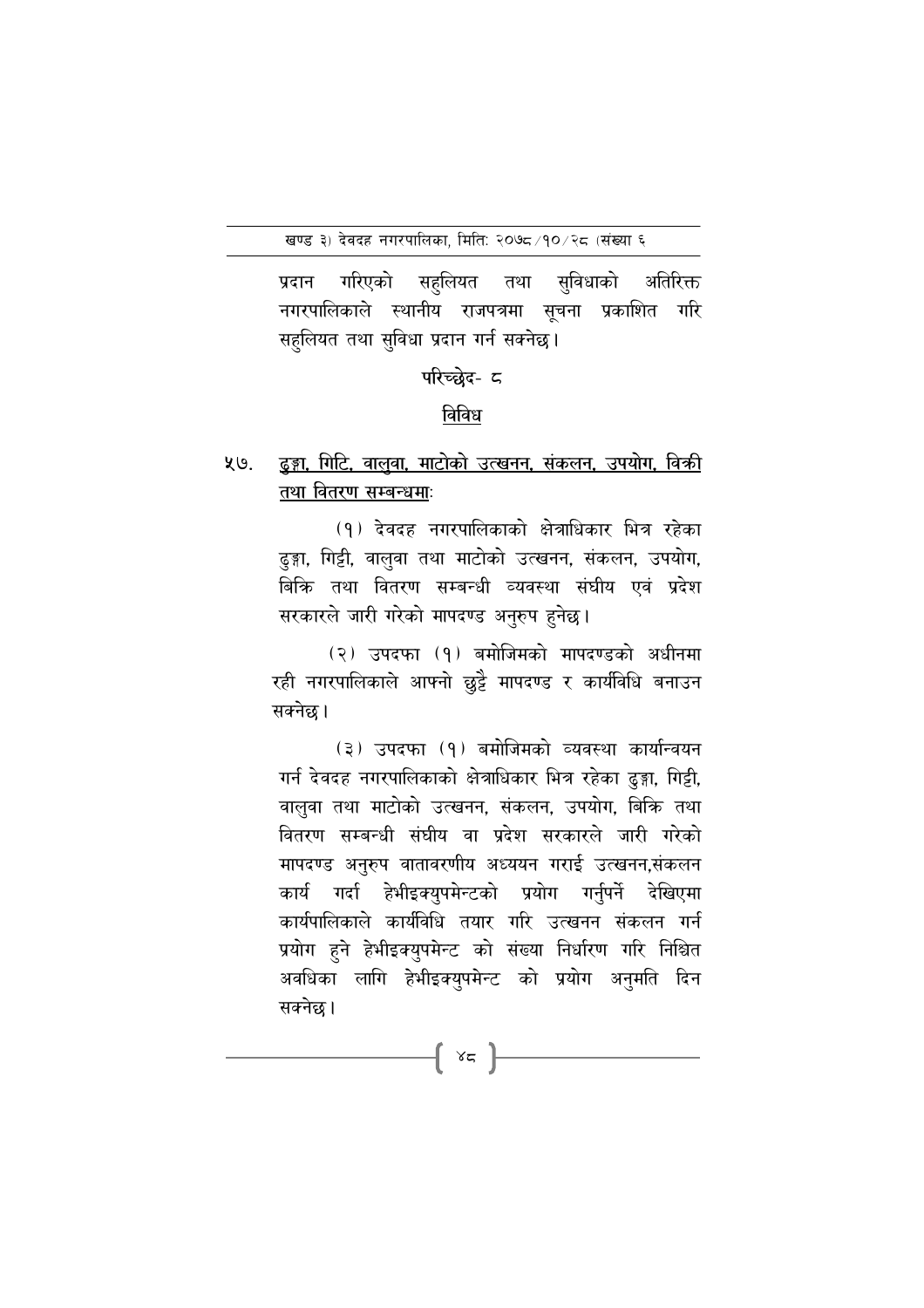(४) उत्खनन संकलन कार्यमा प्रयोग हुने मेसिनरी औजार उत्खनन गर्नु पुर्व नगरपालिकामा दर्ता गर्नुपर्ने र थप नियमन गर्न कार्यपालिकाले नियमावली. निर्देशिका वा कार्यविधि तयार गरि लागु गर्नेछ।

(५) नगर क्षेत्र भित्र ढुङ्गा, गिटि, वालुवा, माटोको उत्खनन. संकलन तथा व्यवस्थापन गर्न नगरपालिकाले ठेक्का बन्दोबस्त वा अमानतबाट गर्न सक्नेछ। यसरी ठेक्का वा अमानत बन्दोबस्त गर्दा तोकीए बमोजिमको कार्यविधि लागु हुनेछ।

- <u>भ-उपयोग योजना र भूमि व्यवस्थापन कार्यक्रम सञ्चालनः</u> संघीय  $25.$ तथा प्रदेश कानुनको अधिनमा रही नगरपालिकाले स्थानीय तहको भू-उपयोग योजना र भूमि व्यवस्थापन कार्यक्रम सञ्चालन गर्न सक्नेछ।
- समन्वय र सहजीकरण गर्नेः वातावरण तथा प्राकृतिक स्रोत ५९. संरक्षण सम्बन्धि राष्टिय तथा प्रादेशिक अभियानमा नगरपालिकाले आवश्यक समन्वय तथा सहयोग गर्नेछ।
- सर्वेक्षणः कार्यपालिकाले आफ्नो क्षेत्रमा रहेको वातावरणीय तथा  $50.$ जैविक विविधताको वस्तुस्थिति बुझ्न तथा यकिन गर्न आवधिक रुपमा तोकिए बमोजिमको ढाँचामा वातावरणीय तथा जैविक विविधता सर्वेक्षण गर्न सक्नेछ।
- गुनासो व्यवस्थापनःकार्यपालिकाले वातावरण, वातावरण संरक्षण  $\S$  9. तथा जैविक विविधता सम्बन्धित गुनासो र उजुरीको संकलन गर्ने र त्यसको सम्बोधनको लागि एक अधिकारी तोक्न सक्नेछ।

 $\{ \times \}$